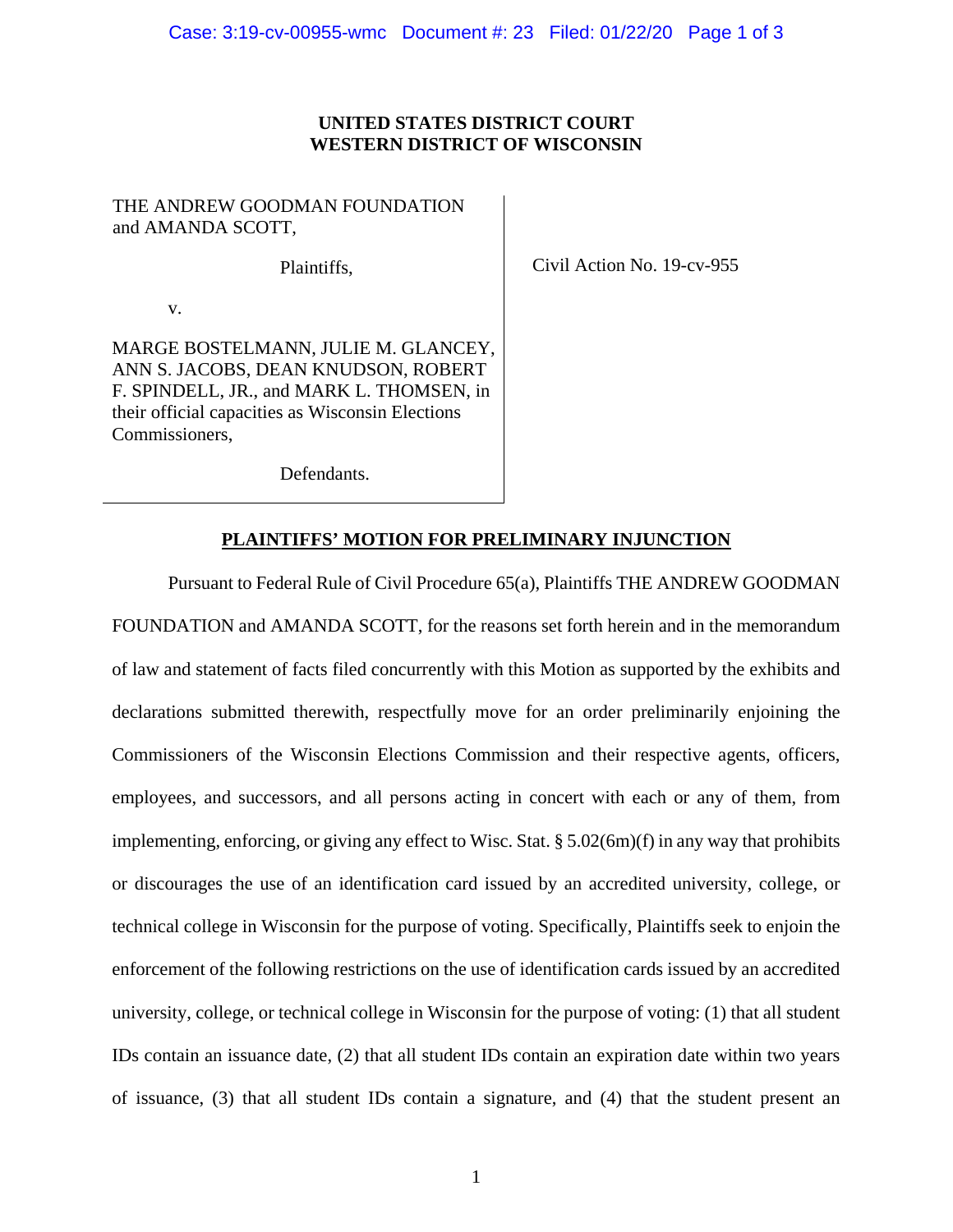#### Case: 3:19-cv-00955-wmc Document #: 23 Filed: 01/22/20 Page 2 of 3

accompanying document establishing that he or she is currently enrolled in the college, university, or technical institution ("Student Voter ID Restrictions" or "Restrictions").

Plaintiffs are entitled to a preliminary injunction because they are substantially likely to succeed on the merits of their claim that the Student Voter ID Restrictions were enacted with the discriminatory purpose of burdening young voters on account of their age and in violation of the Twenty-Sixth Amendment. Plaintiffs will also suffer irreparable harm absent relief as the Student Voter ID Restrictions will burden Plaintiff Scott's and the Andrew Goodman Foundation's ("AGF") constituents' right to vote in advance of the 2020 General Election and will force AGF to expend and divert resources to assist young voters in overcoming the burdens imposed by the Restrictions. Moreover, traditional legal remedies will not adequately protect their rights; the harm they will suffer absent a preliminary injunction outweighs harm the State will suffer because of one; and a preliminary injunction is in the public interest. *See Girl Scouts of Manitou Council, Inc. v. Girl Scouts of the U.S.A., Inc.*, 549 F.3d 1079, 1086 (7th Cir. 2008).

Accordingly, for the reasons stated herein as well as in the supporting pleadings, Plaintiffs respectfully request that this Court preliminarily enjoin the Student Voter ID Restrictions in advance of the 2020 General Election.

Dated this 22nd day of January, 2020. Respectfully submitted,

/s/ *Amanda R. Callais* David L. Anstaett PERKINS COIE LLP 33 East Main Street, Suite 201 Madison, WI 53703-3095 Telephone: (608) 663-7460 Facsimile: (608) 663-7499 danstaett@perkinscoie.com

Marc E. Elias John Devaney Amanda R. Callais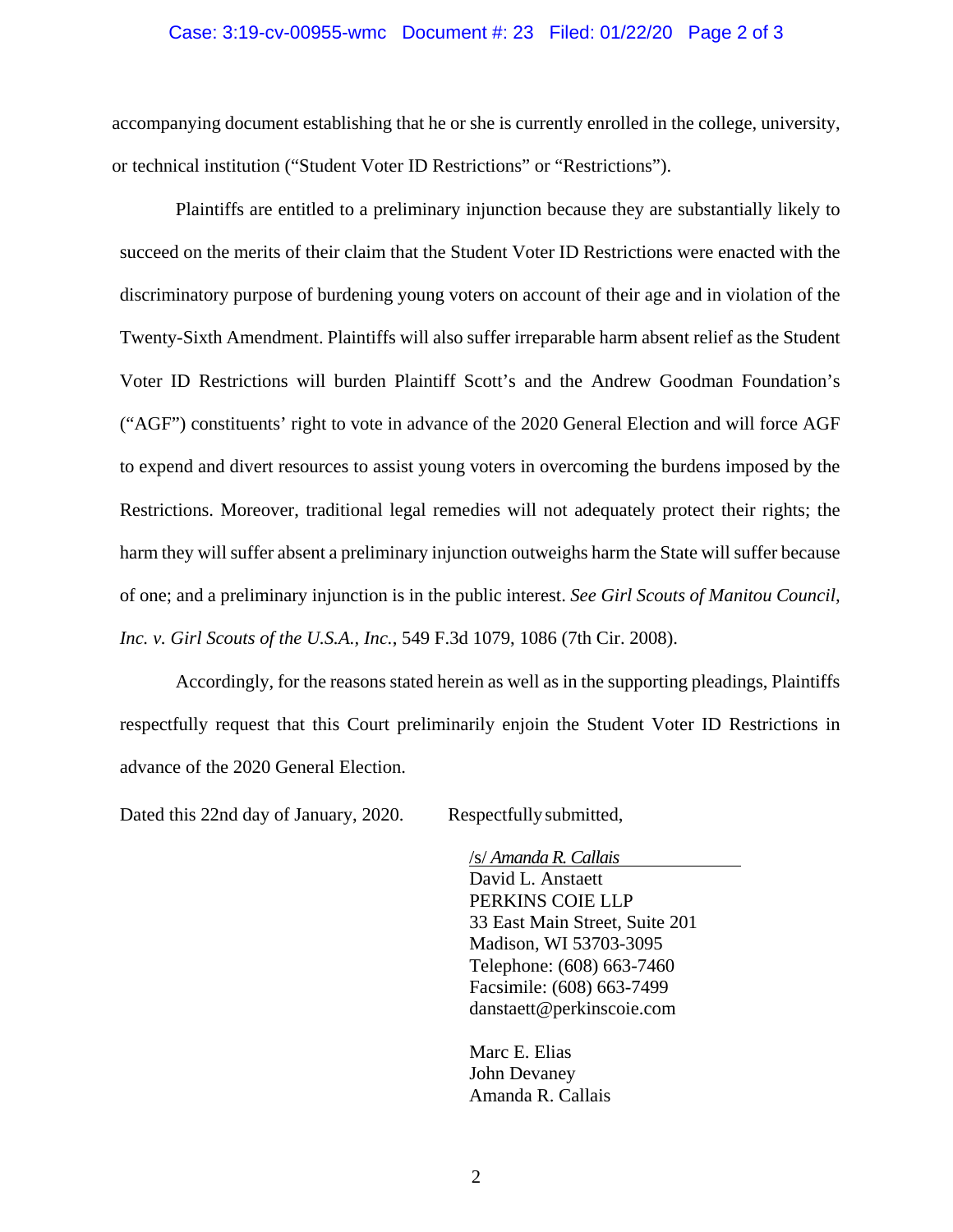Stephanie Command PERKINS COIE LLP 700 Thirteenth St., N.W., Suite 600 Washington, D.C. 20005-3960 Telephone: (202) 654-6200 Facsimile: (202) 654-9959 melias@perkinscoie.com jdevaney@perkinscoie.com acallais@perkinscoie.com scommand@perkinscoie.com

Gillian Kuhlmann PERKINS COIE LLP 1888 Century Park East, Suite 1700 Los Angeles, CA 90067-1721 Telephone: (310) 788-3245 Facsimile: (310) 843-1244 gkuhlmann@perkinscoie.com

Yael Bromberg Chief Counsel for Voting Rights, The Andrew Goodman Foundation BROMBERG LAW LLC 43 West 43rd Street, Suite 32 New York, NY 10036-7424 Telephone: (212) 869-5083 Facsimile: (201) 586-0427 yaelbromberglaw@gmail.com

*Counsel for the Plaintiffs*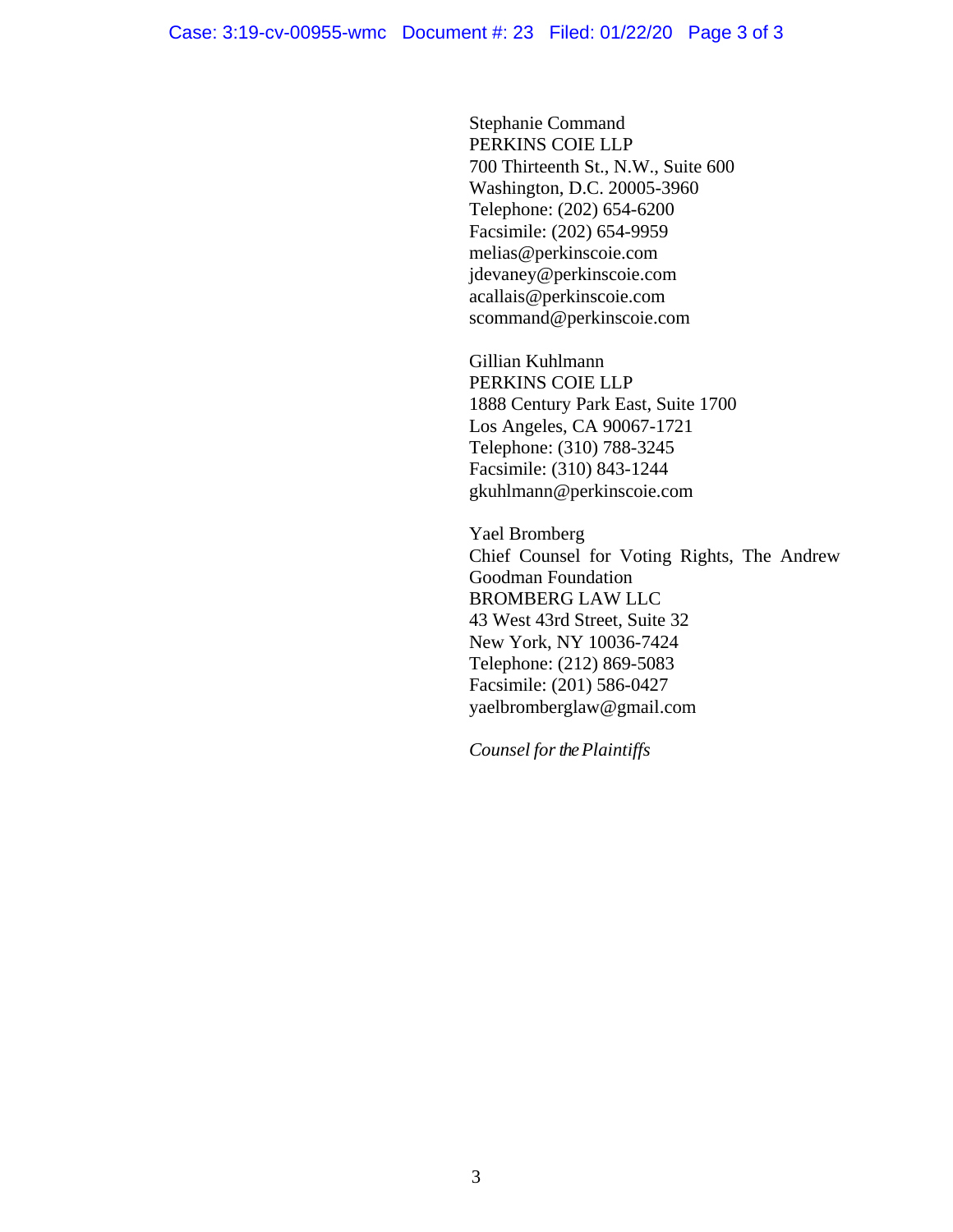## **UNITED STATES DISTRICT COURT WESTERN DISTRICT OF WISCONSIN**

## THE ANDREW GOODMAN FOUNDATION and AMANDA SCOTT,

Plaintiffs,

Civil Action No. 19-cv-955

v.

MARGE BOSTELMANN, JULIE M. GLANCEY, ANN S. JACOBS, DEAN KNUDSON, ROBERT F. SPINDELL, JR., and MARK L. THOMSEN, in their official capacities as Wisconsin Elections Commissioners,

Defendants.

# **MEMORANDUM OF LAW IN SUPPORT OF PLAINTIFFS' MOTION FOR PRELIMINARY INJUNCTION**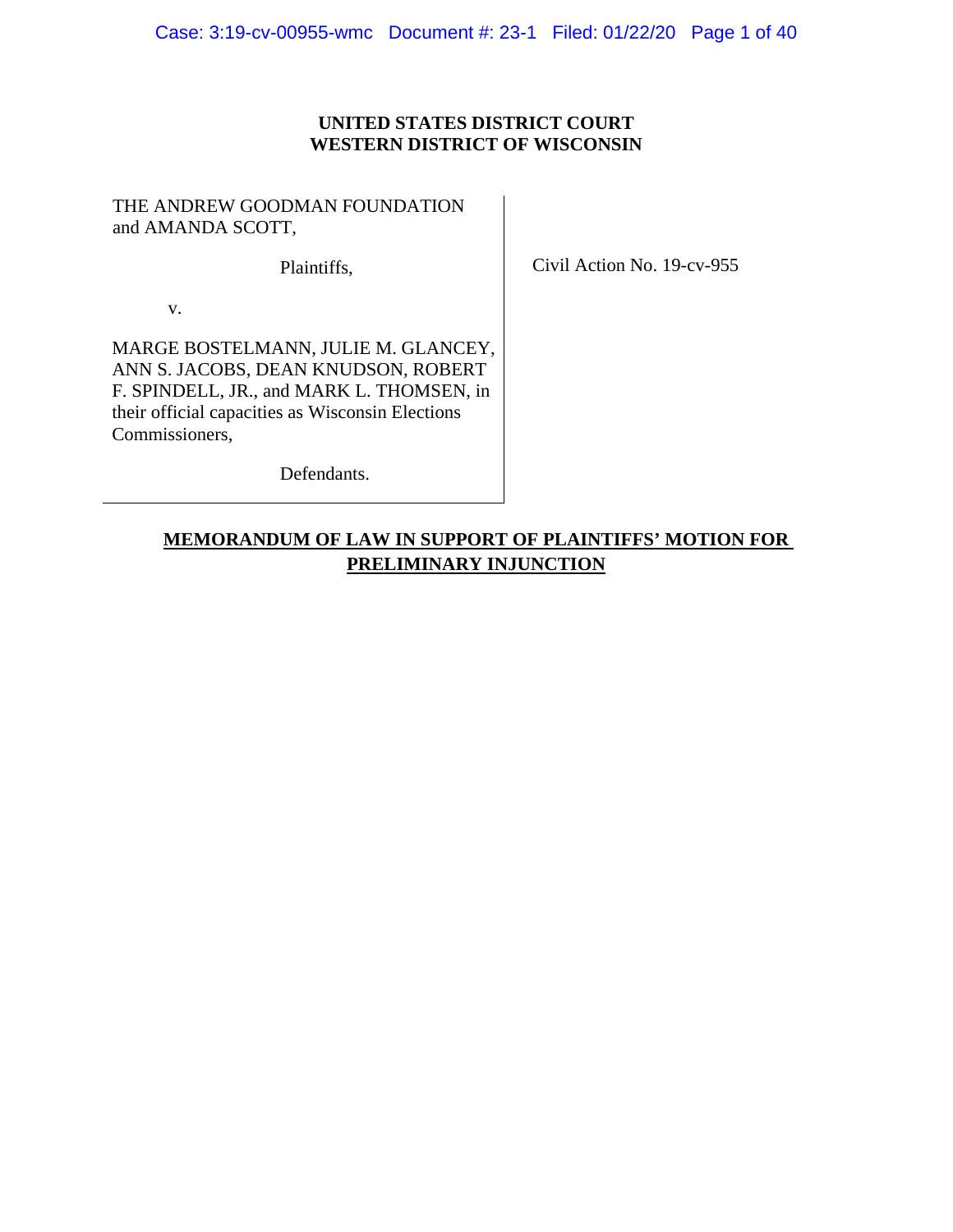# **TABLE OF CONTENTS**

| $\mathbf{I}$ .                                                                               |
|----------------------------------------------------------------------------------------------|
| II.                                                                                          |
| History of Election Administration, Voter Turnout, and Youth Voting in Wisconsin 3<br>A.     |
| Increased Republican Political Power and the Enactment of Act 23 and the Student Voter<br>Β. |
| $\mathbf{C}$ .                                                                               |
|                                                                                              |
| A.                                                                                           |
| The Student Voter ID Restrictions' Discriminatory Purpose Is Evident on the Face of<br>1.    |
| The Student Voter ID Restrictions are Intentionally Discriminatory.  24<br>2.                |
| B.                                                                                           |
| Traditional Legal Remedies Will Not Adequately Protect Plaintiffs' Rights 32<br>$\mathbf{C}$ |
| The Harm Plaintiffs Will Suffer Absent a Preliminary Injunction Outweighs Harm the<br>D.     |
|                                                                                              |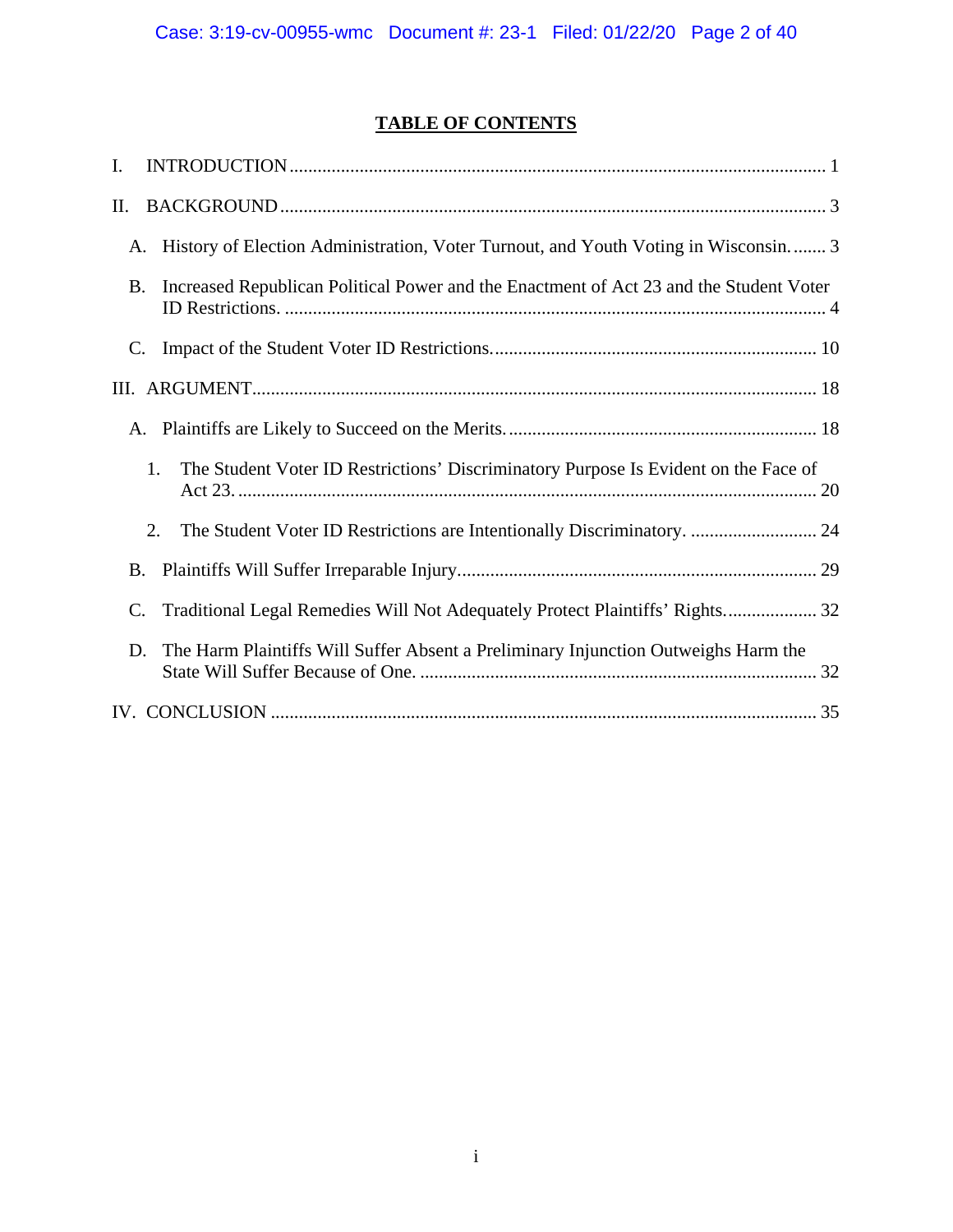# **TABLE OF AUTHORITIES** Case: 3:19-cv-00955-wmc Document #: 23-1 Filed: 01/22/20 Page 3 of 40

| <b>Cases</b> | Page |
|--------------|------|

| Am. Amusement Mach. Ass'n v. Kendrick,                                   |
|--------------------------------------------------------------------------|
| Anderson v. Martin,                                                      |
| Christian Legal Soc'y v. Walker,                                         |
| Common Cause Georgia v. Billups,                                         |
| Frank v. Walker,                                                         |
| Georgia Coal. for People's Agenda, Inc. v. Kemp,                         |
| Girl Scouts of Manitou Council, Inc. v. Girl Scouts of the U.S.A., Inc., |
| Gresham v. Windrush Partners, Ltd.,                                      |
|                                                                          |
| Hayden v. Paterson,                                                      |
| Joelner v. Vill. of Washington Park, Ill.,                               |
| League of Women Voters of Fla., Inc., v. Detzner,                        |
| League of Women Voters of Fla. v. Cobb,                                  |
| League of Women Voters of N.C. v. North Carolina,                        |
| N. Carolina State Conference of NAACP v. Cooper,                         |
| N. Carolina State Conference of NAACP v. McCrory,                        |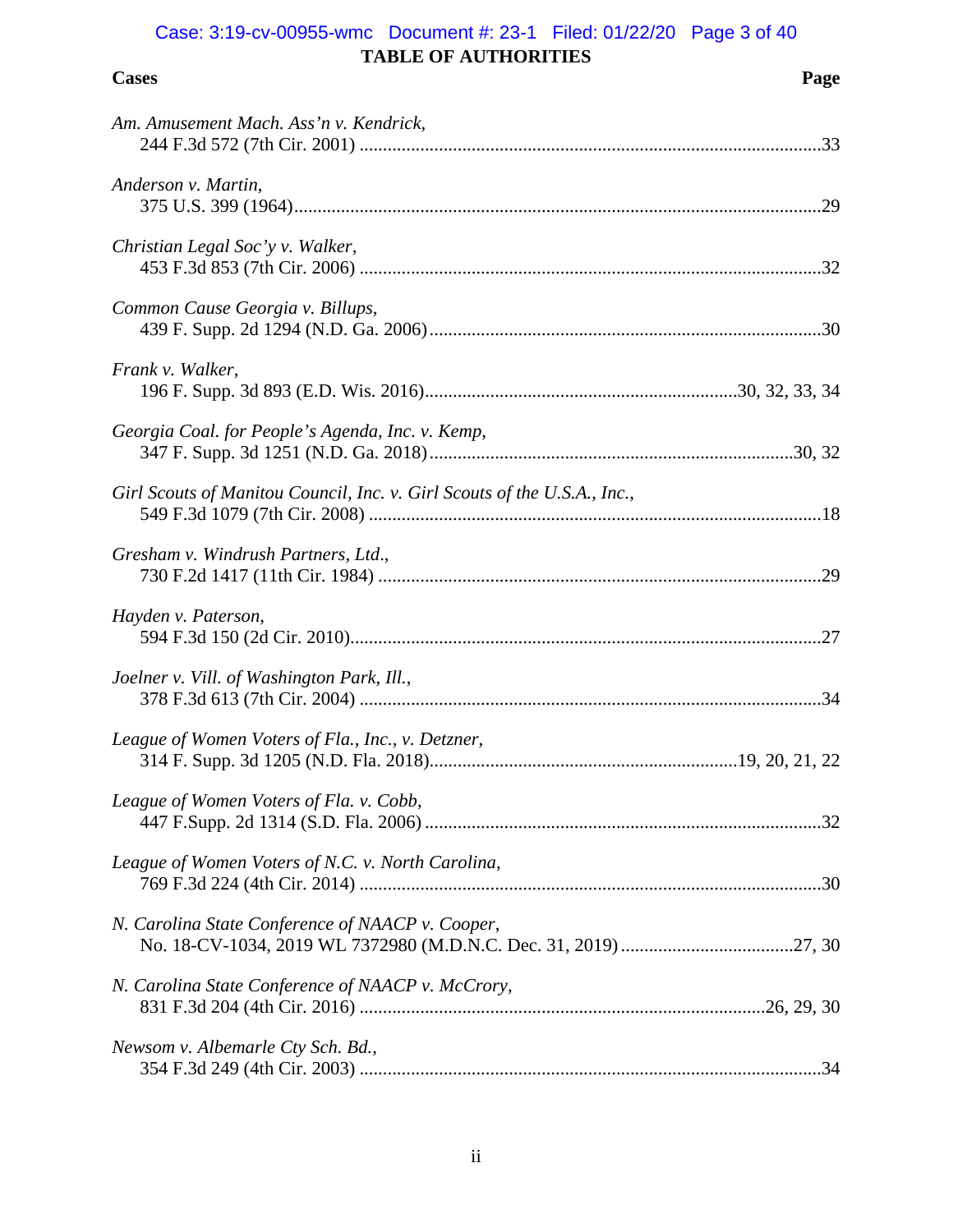# Case: 3:19-cv-00955-wmc Document #: 23-1 Filed: 01/22/20 Page 4 of 40 TABLE OF AUTHORITIES

| <b>Cases</b>                                                                                   | Page |
|------------------------------------------------------------------------------------------------|------|
| Ownby v. Dies,                                                                                 |      |
| U.S. $v$ . Texas,<br>445 F. Supp. 1245 (S.D. Tex. 1978), aff'd sub nom. Symm v. United States, |      |
| Vill. of Arlington Heights v. Metro. Hous. Dev. Corp.,                                         |      |
| Walgren v. Bd. of Selectmen of Town of Amherst,                                                |      |
| Worden v. Mercer Cty. Bd. of Elections,                                                        |      |
| <b>STATUTES</b>                                                                                |      |
|                                                                                                |      |
|                                                                                                |      |
|                                                                                                |      |
|                                                                                                |      |
|                                                                                                |      |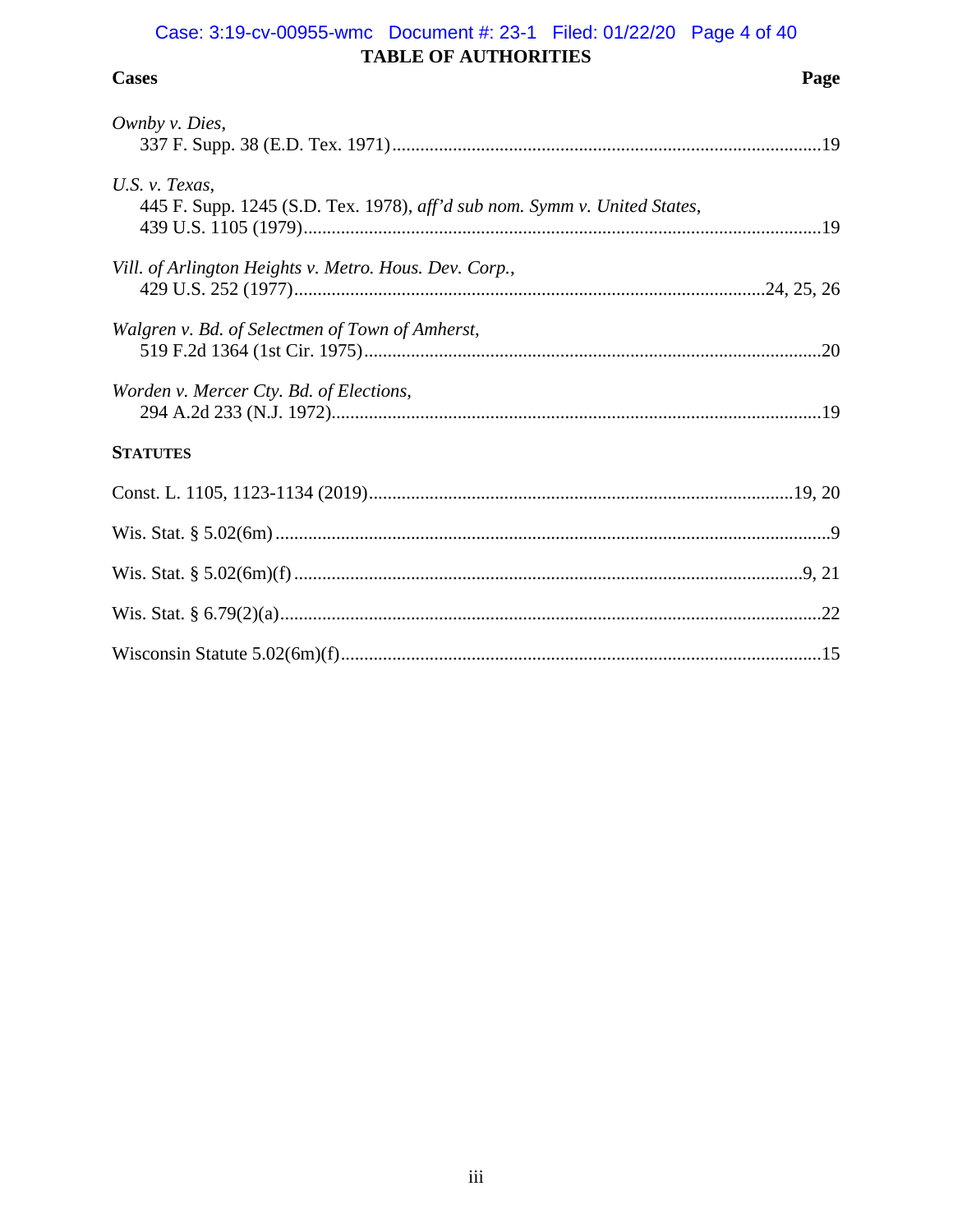### **I. INTRODUCTION**

<span id="page-7-0"></span>Buoyed by significant gains in the state legislature and executive office, in 2011 the new majority-Republican Wisconsin State Legislature and then-Governor Scott Walker enacted Wisconsin Act 23, a strict photo voter ID law that included the harshest restrictions in the country on using student IDs for voting. The purported justifications for the law were to ward off voter fraud, increase confidence in Wisconsin's election system, and to conform Wisconsin's voting requirements to requirements in other states. The targeted set of restrictions on the use of student IDs⸺and only student IDs⸺for voting required that all student IDs contain an issuance date, an expiration date within two years of issuance, a signature, and an accompanying document establishing that the student is currently enrolled in a college, university, or technical institution ("Student Voter ID Restrictions" or "Restrictions"). These Restrictions target the very type of photo IDs that Wisconsin's newest and youngest voters are most likely to present to vote, and, in doing so, erect barriers to voting that no other segment of the voting population faces. Significantly, the majority of the student IDs issued in Wisconsin do not meet the requirements imposed by the Student Voter ID Restrictions and, tellingly, *none* of the student IDs issued in Wisconsin met those requirements at the time Act 23 became law. As a result, the Restrictions have had a severe impact on student voter turnout and registration in Wisconsin. Thousands of young Wisconsin voters, including Plaintiff Amanda Scott and constituents of Plaintiff Andrew Goodman Foundation ("AGF"), must overcome the obstacles to voting erected by Act 23, and many young voters have been—and will continue to be—deterred from voting altogether. Turnout among young Wisconsin voters has declined markedly relative to the rest of the country and student voter registration has declined relative to enrollment, which is precisely what the sponsors of Act 23 should have expected and no doubt intended when the legislature enacted the Student Voter ID Restrictions.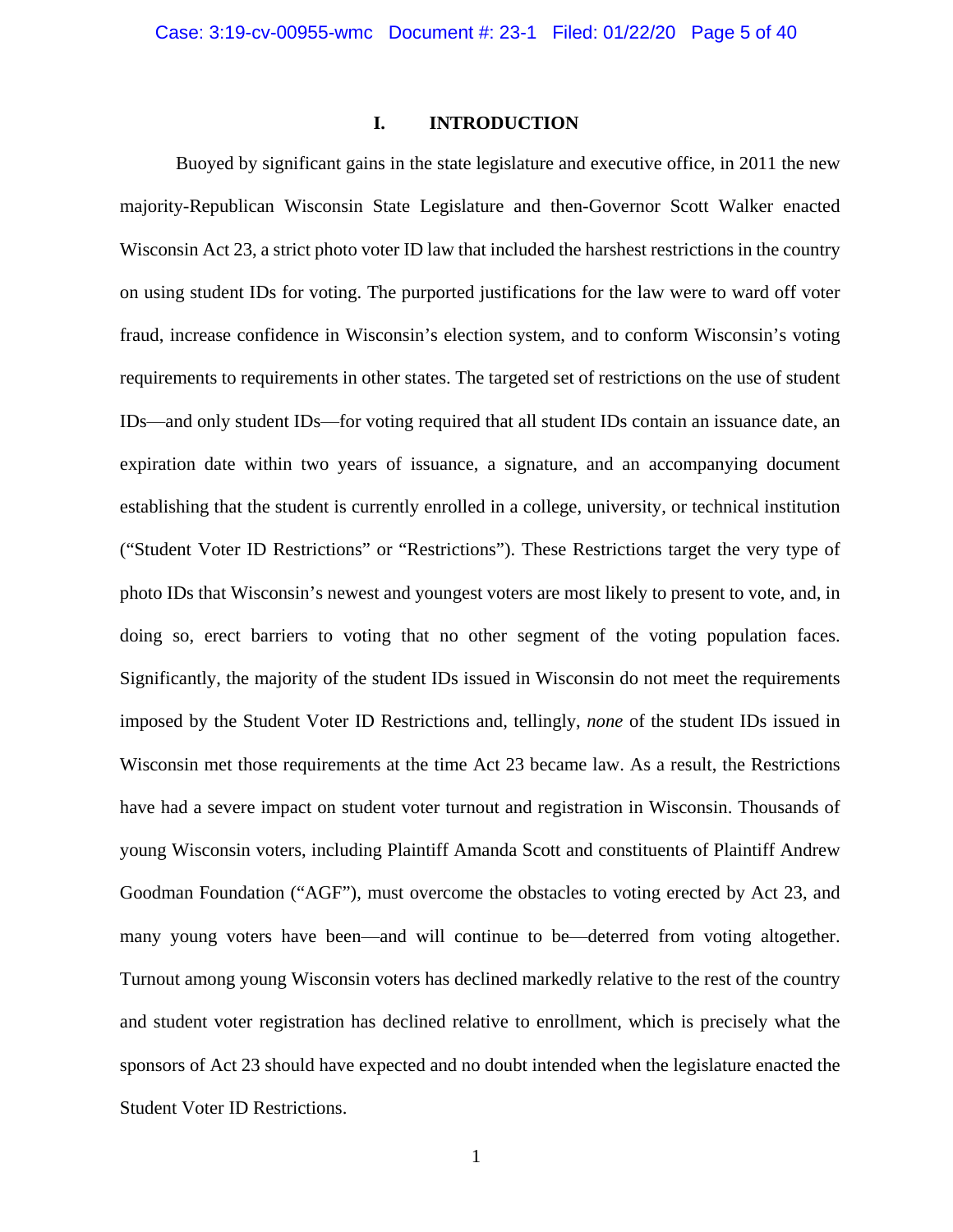#### Case: 3:19-cv-00955-wmc Document #: 23-1 Filed: 01/22/20 Page 6 of 40

The history underlying Act 23 shines a bright light on the fact that the law was not designed to address voter fraud, confidence, or conformity but instead was designed for the cynical purpose of securing electoral advantage by suppressing Wisconsin's newest and youngest voters who, as a general population, tend to strongly support Democratic candidates. Indeed, not only was the desire for partisan gain at the expense of Wisconsin's youngest voters publicly expressed by Republican sponsors and supporters of the law, but it is also the only logical explanation for the imposition of the Student Voter ID Restrictions. Voting fraud has long been virtually non-existent in Wisconsin, and there has never been any pattern of wrongful voting implicating students. Likewise, prior to Act 23's passage, voters expressed confidence, not concern, about Wisconsin's election system. And the harsh Restrictions on student voting IDs do not bring Wisconsin into conformity with other states, but rather make it a national outlier. Equally revealing of Act 23's true purpose, the Restrictions do not apply to any other authorized form of ID for voting and are indisputably unnecessary to determine the identity of voters. Absent intervention from this Court, the discriminatory Student Voter ID Restrictions will continue to harm Wisconsin's young voters and Plaintiffs in the upcoming 2020 General Election, place severe burdens on the right of young Wisconsin citizens to vote, and distort the outcomes of elections throughout the state. All of this will occur without advancing any legitimate state interest. Because the Student Voter ID Restrictions are motivated, at least in part, by discriminatory animus to burden the right to vote of young voters, Plaintiffs and thousands of young voters face irreparable harm. There is no adequate remedy at law, the harm to Plaintiffs absent a preliminary injunction outweighs any conceivable harm to Defendants, and a preliminary injunction is in the public interest. Accordingly, Plaintiffs respectfully request that the Court enjoin the State from enforcing the Student Voter ID Restrictions in advance of the upcoming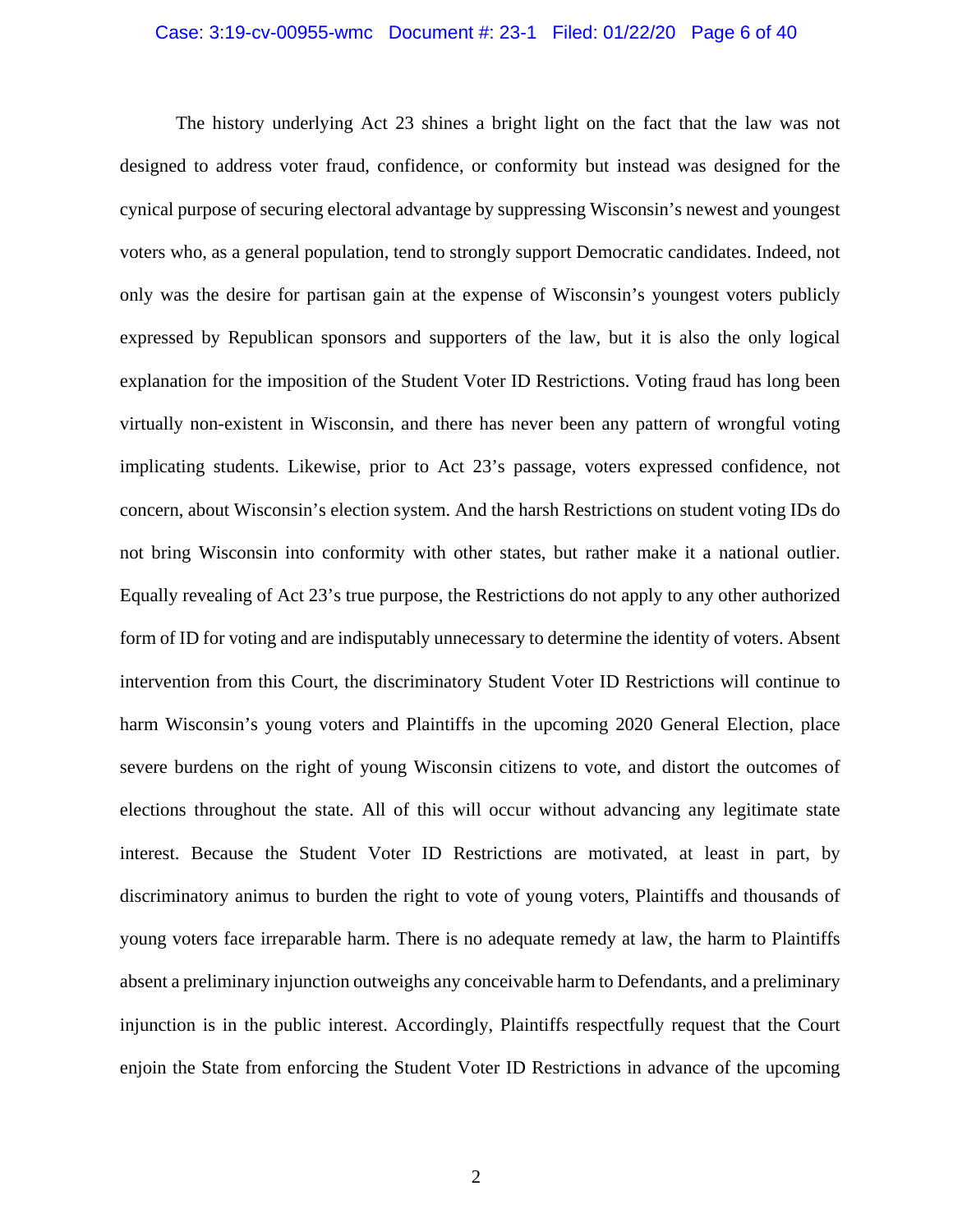<span id="page-9-0"></span>November general election.

## **II. BACKGROUND**

### <span id="page-9-1"></span>**A. History of Election Administration, Voter Turnout, and Youth Voting in Wisconsin.**

Prior to 2011, Wisconsin was a national leader in voting. The state had exceptional overall voter turnout, one of the highest turnout rates for young voters in the country, and a largely unblemished history of administering elections effectively and fairly. The voting regime in Wisconsin inspired such a high level of voter confidence that the state ranked among the top three states in voter turnout nationally in each presidential general election year from 2000 to 2008. Ex. 1 at 11 (Expert Rpt. of Dr. A. Lichtman). [1](#page-9-2) And, at least 90 percent of Wisconsin voters reported being "very satisfied" with their voting experience, with Wisconsin consistently ranking in the top five states for electoral performance in one of the leading measures of election administration, the Pew Charitable Trust's electoral performance index. *Id.* The State's success in generating high voter turnout was exemplified by its turnout averages for young voters, which far exceeded national averages from 2000 to 2008. *Id.* at 11, 14-15.

While youth voting in Wisconsin was strong, it was not equally divided between Republican and Democratic candidates. Consistent with national trends, young voters in Wisconsin were also voting increasingly more Democratic. *Id.* at 11-13; Decl. of Sen. Cullen  $\P$  7 ("Cullen Decl.") ("young people and individuals with experience in higher education tend to vote for Democratic candidates"); Decl. of Sen. Jauch ¶ 6 ("Jauch Decl.") (same); Decl. of Sen. Miller ¶ 8 (Miller Decl.) (same). In the 2000 presidential election, for example, 46 percent of voters ages 18 to 29 supported Al Gore, compared to 42 percent who voted for Republican candidate George W. Bush. Ex. 1 at 11-13. Similarly, in 2004, 57 percent of young voters voted for Democrat John

<span id="page-9-2"></span><sup>&</sup>lt;sup>1</sup> All citations to Exhibits are materials attached to the Declaration of Amanda R. Callais.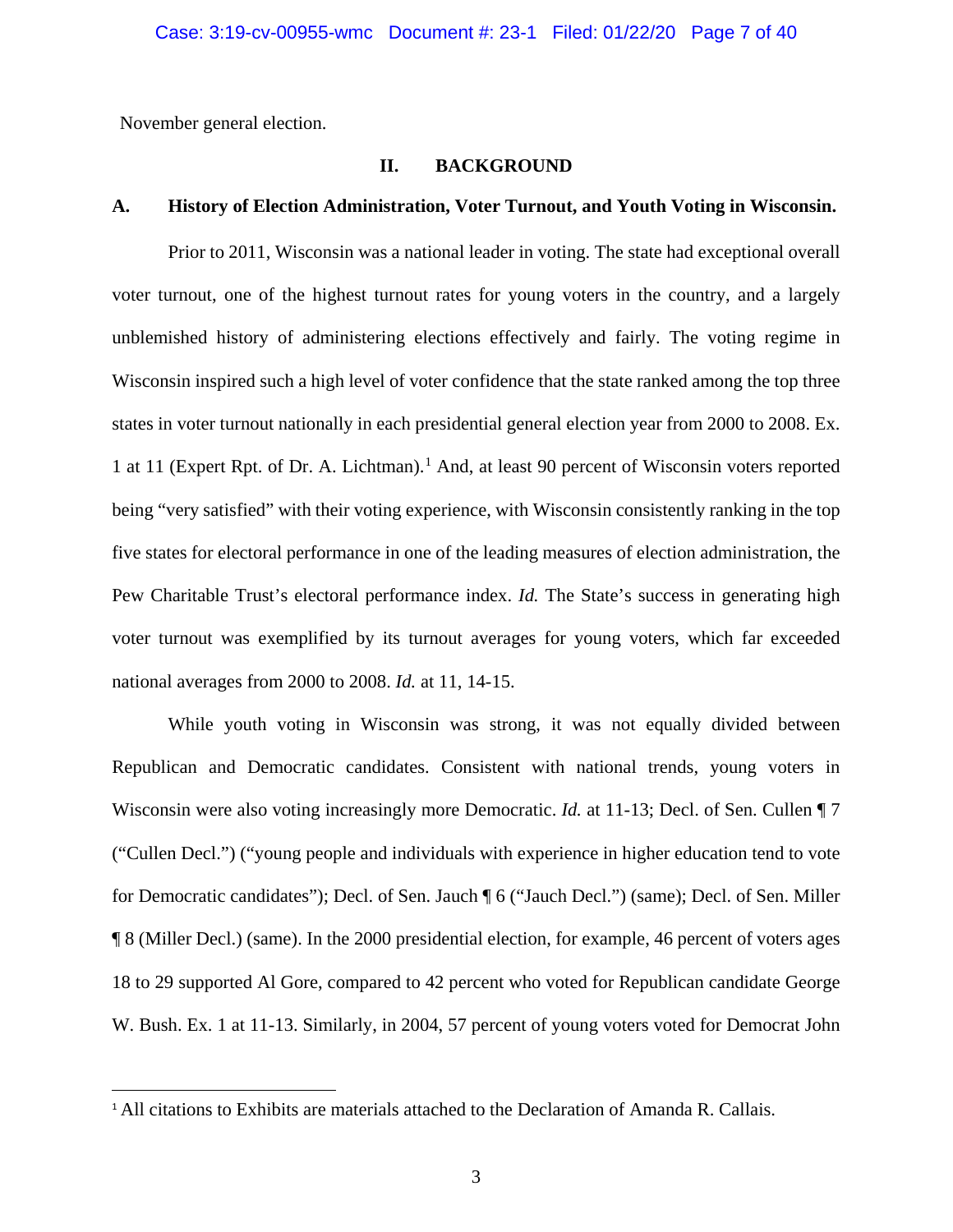#### Case: 3:19-cv-00955-wmc Document #: 23-1 Filed: 01/22/20 Page 8 of 40

Kerry, compared to 41 percent who supported George W. Bush. *Id.* In 2008, the presidential election immediately preceding the passage of Act 23, 61 percent of young voters supported Barack Obama, with just 38 percent supporting John McCain. *Id.* That same year, for the first time since 1993, the Democratic Party gained control of the Wisconsin State Legislature. Ex. 4 at 1 (Wisconsin Policy Forum Research Report).

### <span id="page-10-0"></span>**B. Increased Republican Political Power and the Enactment of Act 23 and the Student Voter ID Restrictions.**

Across the country, the 2010 midterm elections brought success for large numbers of Republican candidates in state and federal elections. Ex. 1 at 17 (discussing national Republican gains and Republican success in Wisconsin); Ex. 5 (Why Democrats Lost the House to Republicans – CBS News). Wisconsin was no exception, as Republicans regained control of the state legislature and maintained control of the governor's office. Ex. 1 at 17. With Republicans now holding the reins of power in the state, they were eager to protect against a repeat of the 2008 elections when, driven by record turnout among young voters, Democrats took control of the legislature. *See id.* That very recent memory gave Republican members of the legislature a strong incentive to decrease young voter participation. Cullen Decl. ¶ 7; Jauch Decl. ¶ 6; *see also* Ex. 1 at 3-4, 6-17. Within six months of the change in party control, citing voter fraud, voter confidence, and conformity as justifications, the legislature promptly enacted Act 23, a photo voter ID law that also included sweeping changes to Wisconsin's early voting laws, registration requirements, and straight-ticket voting. Ex. 1 at 16-17, 22.

Act 23 was not the legislature's first attempt to pass a voter ID law. *Id.* at 16. Under the auspices of voter fraud, Republicans in the legislature had attempted to pass a photo voter ID bill in 2005 after John Kerry defeated George W. Bush in the 2004 presidential election in Wisconsin. *Id.* The bill was vetoed by Democratic Governor Jim Doyle, and the U.S. Attorney's Office and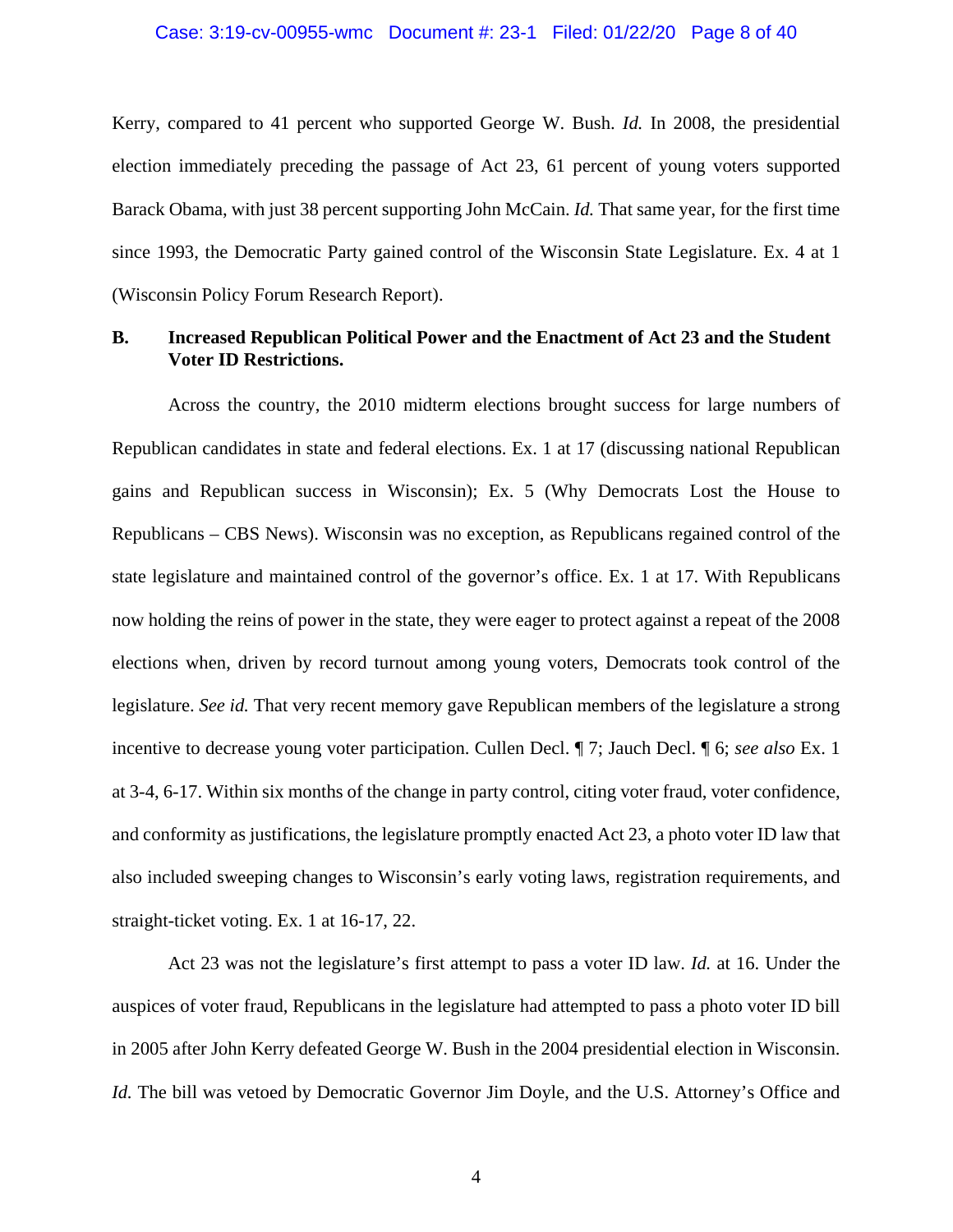#### Case: 3:19-cv-00955-wmc Document #: 23-1 Filed: 01/22/20 Page 9 of 40

the FBI investigated at length the underlying voter fraud claims, including claims of voter impersonation. *Id.* By the end of 2005, all claims of voter fraud had been debunked and no cases of voter impersonation were uncovered. *Id.* In the intervening years between 2005 and 2011, several more studies and investigations of voter fraud were conducted, including one by the conservative Heritage Foundation. *Id.* at 18. None of them found any evidence of voter impersonation by a student or anyone else. *Id.* By the time Act 23 was proposed, it was wellestablished that "[t]here [were] few states in which allegations of voter fraud ha[d] received greater scrutiny than Wisconsin—and few municipalities in which they hald received greater attention than the City of Milwaukee." *Id.* at 18 (quoting Steven H. Huefner et al., *From Registration to Recounts: The Election Ecosystems of Five Midwestern States*, 118 The Ohio State University Moritz College of Law (2007)). The upshot of the attention and scrutiny was a general recognition that little evidence of voter fraud and no evidence of voter impersonation had emerged in Wisconsin. *Id.*

Notwithstanding the absence of any evidence of voter fraud and the high level of confidence that Wisconsinites had in the state's electoral system, the Republican majority introduced Act 23 as Senate Bill 6 on January 14, 2011, and replaced it by Substitute Amendment 1 on February 24, 2011. Ex. 6 at 1-15 (Legislative History). A parallel bill, Assembly Bill 7, was introduced in the General Assembly on January 27, 2011. Ex. 1 at 22; Ex. 6 at 16-17. The assembly bill, as amended, was eventually codified as Act 23 after its passage on May 19, 2011. Ex. 1 at 22; Ex. 6 at 16. While the original senate and house bills created a new, unnecessary barrier to voting for all voters, the barrier was highest for students, as the bills did not authorize any kind of student ID for voting. As a result, the bills were strongly opposed by the Board of Regents of the University of Wisconsin System. Ex. 1 at 22; Ex. 7 at 5-9 (Feb. 11, 2011 meeting), 34-36 (Mar. 10, 2011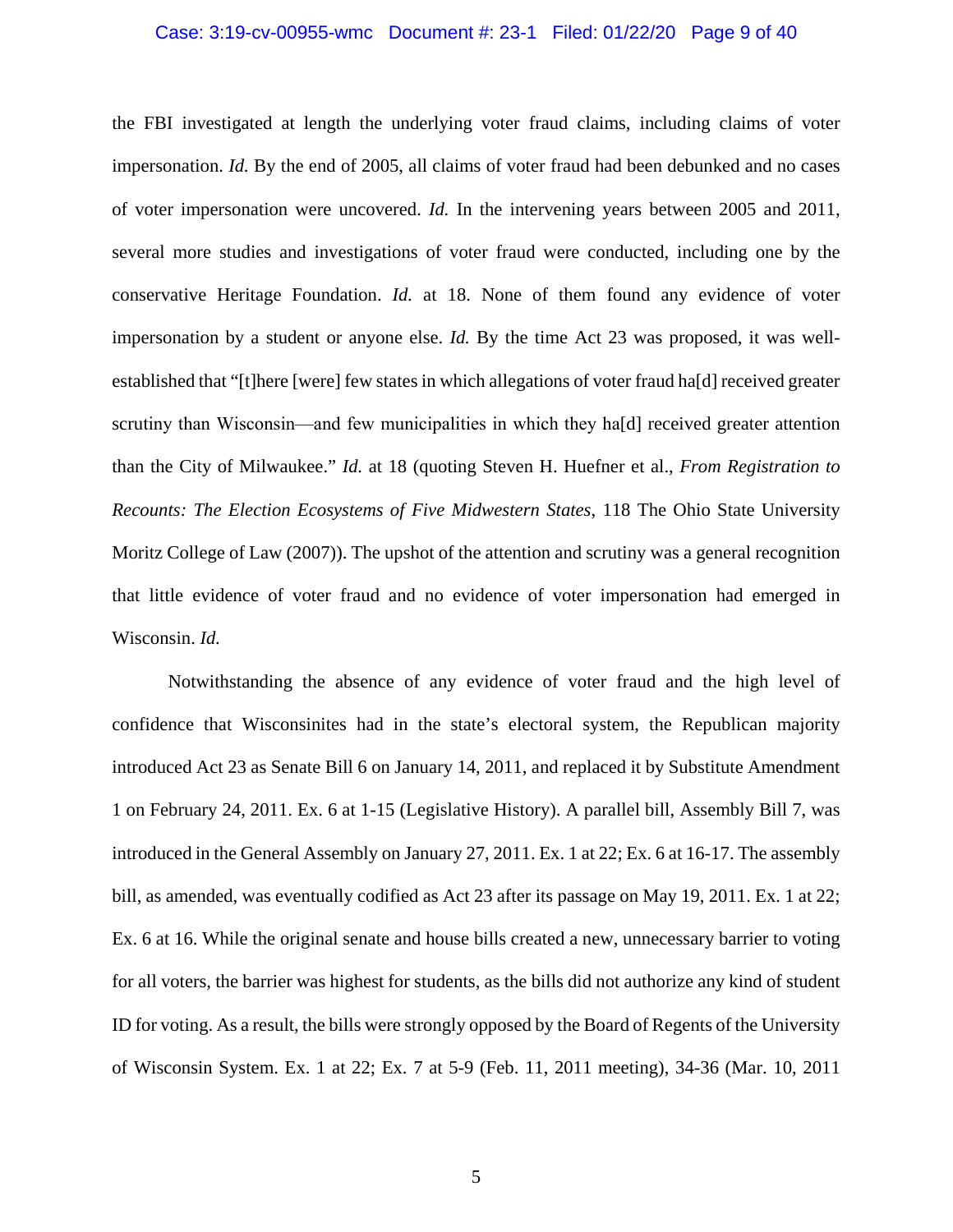#### Case: 3:19-cv-00955-wmc Document #: 23-1 Filed: 01/22/20 Page 10 of 40

meeting) (Board of Regents Meeting Minutes); *see also* Ex. 8 at 2-3 (Remarks by Kevin Kennedy, Director and General Counsel of Wisconsin's non-partisan Government Accountability Board ("GAB") to Wisconsin Senate Committee on Transportation and Elections, dated Jan. 26, 2011) (discussing problems with bills generally and problems related to students specifically); Ex. 9 at 2 (letter from Kevin Kennedy, Director and General Counsel of GAB, to the General Assembly Committee on Elections and Campaign Reform, dated May 3, 2011) (describing the photo voter ID law as creating "artificial barriers" for students). On February 11, 2011, during a meeting of the Board of Regents, President Charles Pruitt noted that the Board had a "clear position" on Act 23: "The failure to include student IDs as an acceptable form of identification would have a serious and deleterious effect on the right of students to vote." Ex. 7 at 5 (Feb. 11, 2011 meeting). For that reason, the Board "call[ed] on the authors to amend the legislation to allow student IDs to be one of the permitted forms of voter identification at the polling place." *Id.* On March 10, 2011, the Board then adopted a resolution opposing the legislation without a student ID provision because the requirements were "likely to disproportionately disenfranchise certain populations which may lack valid identification, including college students, who research has shown are unlikely to obtain new drivers licenses or photo IDs with their university address, or who may have recently relocated to a campus community prior to an election." *Id.* at 36 (Mar. 10, 2011 meeting); Ex. 1 at 22.

On May 3, 2011, student IDs were included in Assembly Bill 7 through a substitute amendment, but in a form that ensured students would continue to face the highest barriers to voting. Ex. 1 at 22; Ex. 6 at 18-19. Specifically, the amendment that established student IDs as an acceptable form of photo ID included enough restrictions on the acceptable types of student IDs as to make the amendment little more than an empty, cynical gesture. The amendment provided that a student could use a student ID to vote only if the ID: (1) was issued by an accredited college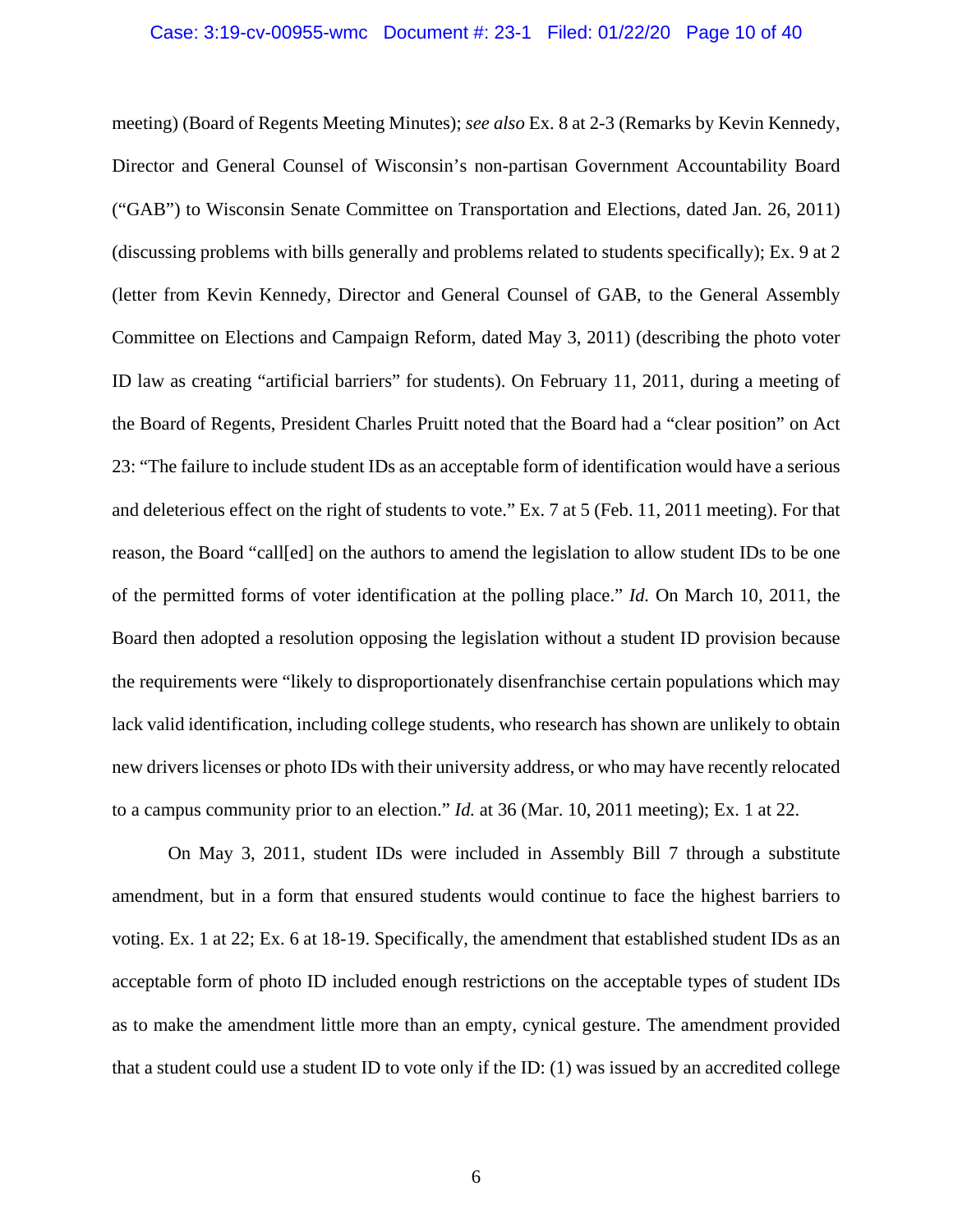#### Case: 3:19-cv-00955-wmc Document #: 23-1 Filed: 01/22/20 Page 11 of 40

or university in Wisconsin, (2) was currently unexpired, (3) had an expiration date no more than four years after the date of the election, (4) contained the student's date of birth and current address, and (5) was signed by the student. Ex. 1 at 23-14; Ex. 6 at 18-19. The utter impracticality of these restrictions was explained by the Director and General Counsel of GAB, Kevin Kennedy, who said in a May 3, 2011 letter to the General Assembly Committee on Elections and Campaign Reform, "[p]resently no student identification card meets the standards proposed in the bill: current address, date of birth and signature of the student. It is highly unlikely that universities and colleges will adopt these standards because of student security concerns." Ex. 1 at 23; Ex. 9 at 1. Director Kennedy also explained to the Committee that "[t]his is a demographic that has the lowest voter participation rate of all age groups. In order to cultivate engaged, active citizens, we need to facilitate voting among our youth rather than imposing artificial barriers to participation." Ex. 1 at 23; Ex. 9 at 2.

On May 9, 2011, Republicans in the state legislature offered a second amendment to Assembly Bill 7. Although this amendment dropped the birth date and current address requirements, it retained the signature requirement despite Director Kennedy's warning that colleges and universities were unlikely to include student signatures on IDs for security reasons. Ex. 6 at 20-21. Further, the amendment included additional and redundant requirements, including requiring students to prove current enrollment by providing a tuition fee receipt or letter from their school, even though the bill already required the ID to be unexpired. *Id.* at 21. Likewise, the amendment added a requirement that the ID list the card's issuance date and shrunk the fouryear expiration window to two years. *Id*. Of all the restrictions on student IDs, this latter one may be the most egregious, as Republicans in the legislature knew full well that the colleges and universities that issue student IDs typically use expiration dates in excess of two years. Jauch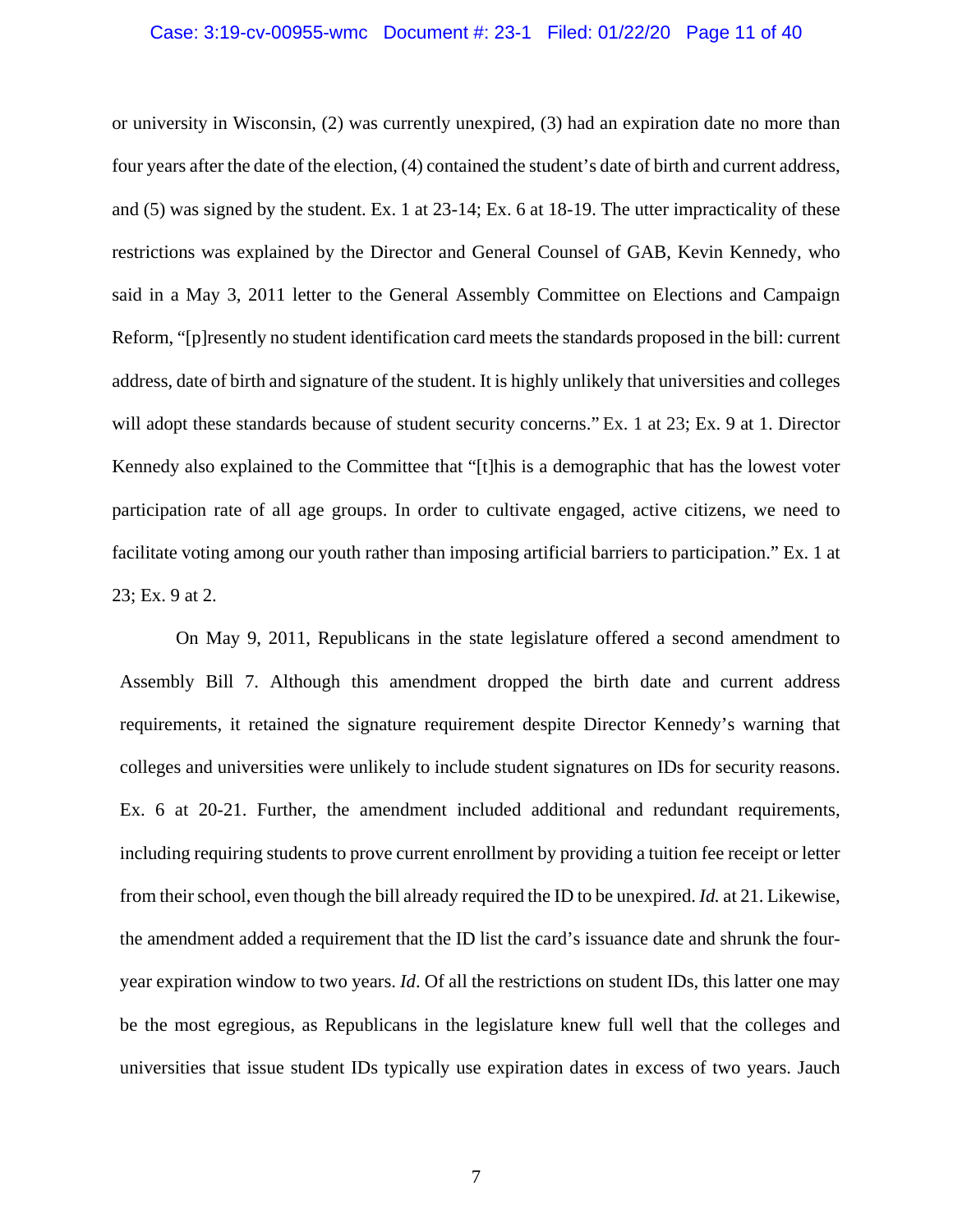#### Case: 3:19-cv-00955-wmc Document #: 23-1 Filed: 01/22/20 Page 12 of 40

Decl. ¶ 6. As Representative Jauch explained to the Joint Committee on Finance, "[t]here is a two-year limit here. . . . It is the only place in this bill and the only group of citizens in the state of Wisconsin that have to actually go through another process if they are in school for four years in order to exercise their right to vote. . . . Why can't we accept the fact that the university is issuing a four-year card?" Ex. 10 at 13:21-22, 14:1-4, 10-11 (May 9, 2011 Joint Committee on Finance Meeting Transcript). Ultimately, of course, these Restrictions meant that most student photo IDs would be useless for voting purposes.

Serious consideration of Assembly Bill 7 began on May 11, with the bill passing just over a week later. Ex. 1 at 24. As a result, there was little time for debate, discussion, and analysis of the final bill, despite its obvious implications for Wisconsinites' fundamental right to vote. In particular, the General Assembly held only two public hearings for Assembly Bill 7, a sharp contrast to earlier attempts to pass a photo voter ID law in 2005. Ex. 1 at 24 (noting that the General Assembly held five public hearings in conjunction with the 2005 attempt to pass a voter ID bill); Jauch Decl. ¶ 4; Miller Decl. ¶ 5. The inadequacy of the overall procedure was flagged contemporaneously, to no avail, in GAB Director Kennedy's letter to the Committee on Elections and Campaign Reform:

> There has been no time for the careful evaluation and vetting needed to ensure the best options for voters and election officials is enacted. There are numerous other provisions in the bill which will significantly alter the administration of elections and put additional stress on an already overburdened system. I urge you to give careful consideration to my suggestions and seek additional input from the public and local election officials before proceeding with this legislation.

Ex. 1 at 24; Ex. 9 at 2.

The legislature also voted down (along party lines) several amendments designed to ease Act 23's burdens on students specifically and Wisconsin voters generally, with no explanation.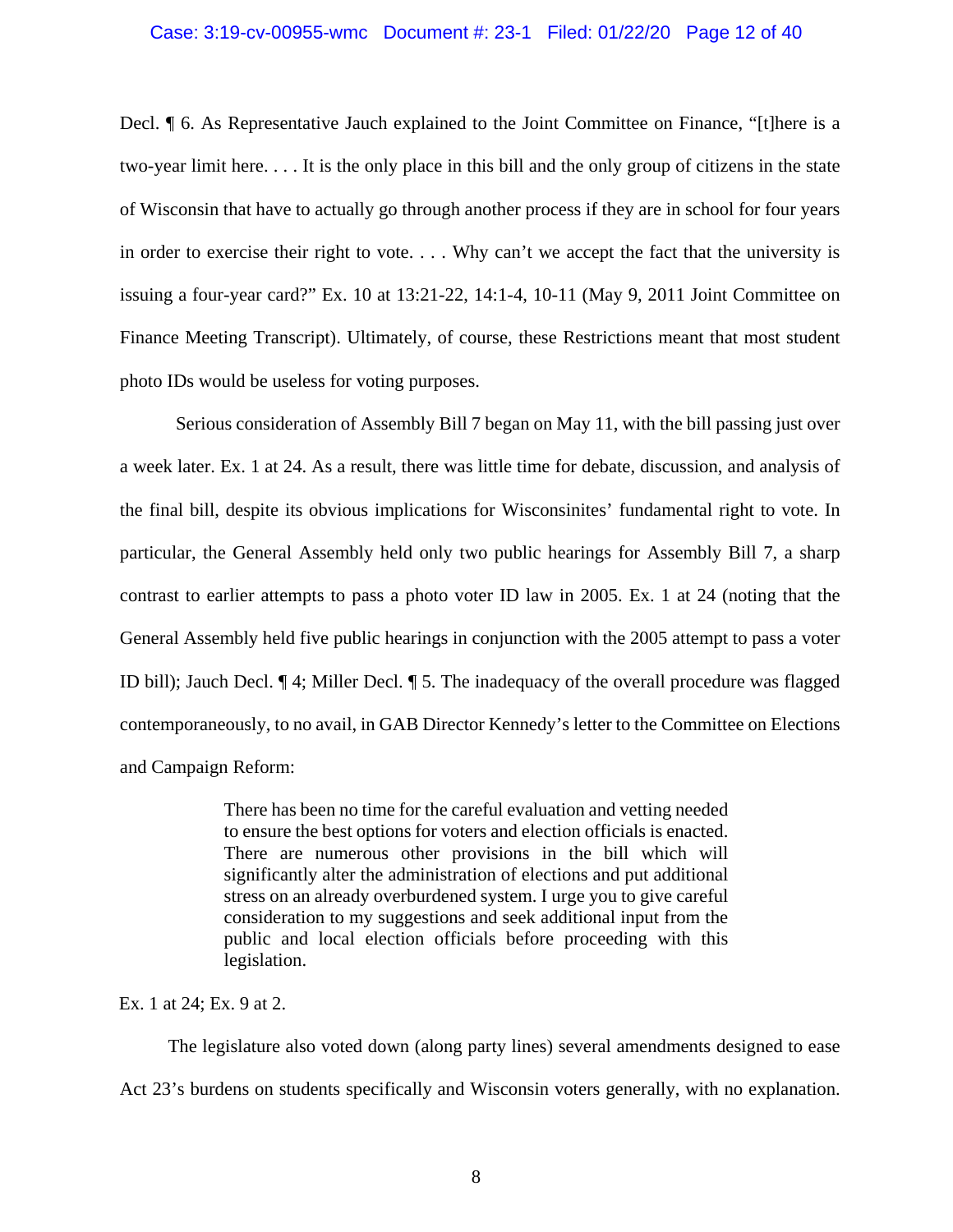#### Case: 3:19-cv-00955-wmc Document #: 23-1 Filed: 01/22/20 Page 13 of 40

Ex. 1 at 25 - 27; Ex. 6 at 22-62. Notably, the legislature refused to authorize mobile DMV stations to assist with the issuance of compliant state IDs on college and university campuses, a substitute amendment for student IDs that would have authorized any unexpired student ID card with no additional restrictions for use in voting, and an affidavit of identity. Ex. 1 at 25-26; Ex. 6 at 22- 62.

<span id="page-15-1"></span><span id="page-15-0"></span>The final version of the bill limits the photo IDs accepted for voting to a list of ten: a Wisconsin state driver's license, Wisconsin state identification card, U.S. uniformed service ID card, a U.S. passport (either unexpired or expired after the date of the most recent general election), U.S. naturalization certificate issued not earlier than two years before the current election, an unexpired Wisconsin driving receipt, an unexpired Wisconsin state identification card receipt, an ID card issued by a federally recognized Indian tribe in Wisconsin, or a student ID from an accredited university or college in Wisconsin, or a technical college in Wisconsin that is a member of the technical college system. Wis. Stat. § 5.02(6m). While Act 23 recognizes student IDs from certain institutions as an acceptable form of photo ID, it places severe restrictions on the type of student IDs that are accepted; no similar restrictions are placed on the other forms of identification. Specifically, unlike the other acceptable forms of photo ID, a student ID can be used to vote only if it contains the issuance date, an expiration date no more than two years after the issuance date, and the holder's signature. Wis. Stat.  $\S 5.02(6m)(f)$ . And, even if the student ID complies with the statutory requirements, the student ID will be accepted only if the holder can affirmatively prove through other documentation that he or she is currently enrolled in the school. *Id*. At the time Act 23 was passed, the Student Voter ID Restrictions were the most stringent restrictions on student IDs of any photo voter ID law in the country, and they continue to be to this day. Ex. 1 at 3, 6-8.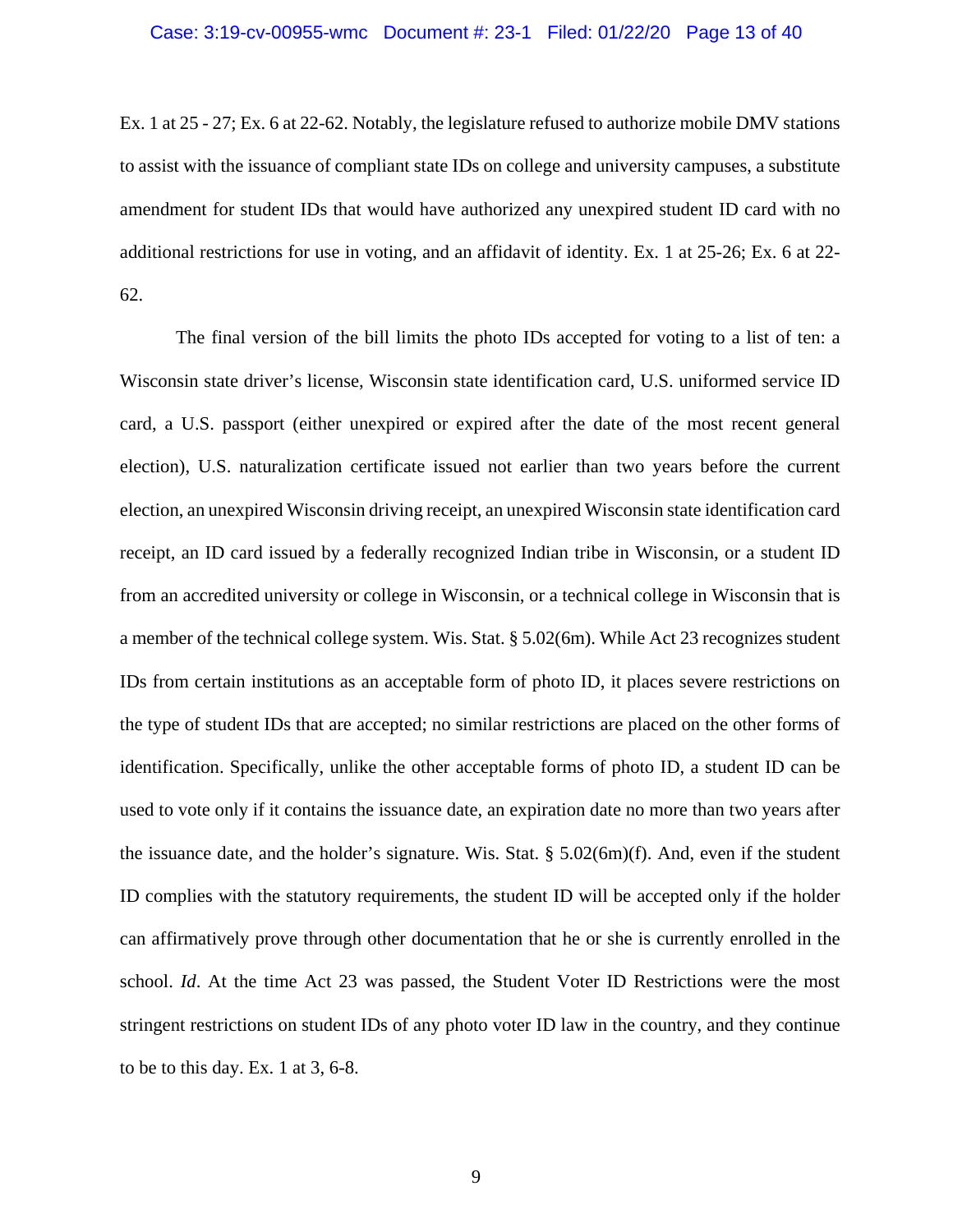## <span id="page-16-0"></span>**C. Impact of the Student Voter ID Restrictions.**

Act 23 and the Student Voter ID Restrictions first took effect in the 2016 presidential election, and the results were striking. Young voter turnout plummeted from 2012, with turnout for voters ages 18 to 24 declining by 8.9 percentage points and 15.9 percent. Ex. 1 at 30; Ex. 2 at 10 (Expert Rpt. of Dr. B. C. Burden); *see also* Ex. 3 at 6 (Expert Rpt. of Dr. K. R. Mayer). This was in sharp contrast to the decline in turnout among persons age 25 or greater, which declined by only 2.4 percentage points and 3.2 percent. Wisconsin's decline in young voter turnout is even more striking because national turnout among young voters *increased* by 1.8 percentage points and 4.3 percent. Ex. 1 at 30; Ex. 2 at 9-10; Ex. 3 at 6.

The decline in turnout among Wisconsin students was particularly concerning and demonstrated that the sponsors of Act 23 had achieved their real objective. While student turnout rose nationally between 2012 and 2016 by 3.2 percentage points, all sixteen of the Wisconsin institutions surveyed had changes in turnout that were below the national median. Ex. 1 at 31; Ex. 2 at 10; Ex. 3 at 6-7. Indeed, twelve of fifteen institutions of higher education experienced turnout declines from 2012 to 2016, ranging from -0.6 percent to -11.0 percent, with a mean of -3.6 percent, compared to a nationwide mean of +3.5 percent. Ex. 1 at 30; Ex. 2 at 10. Student turnout at UW-Madison dropped by 4.3 percentage points, UW-Superior fell by 6.6 points, UW-Parkside fell by 4.1 points, and UW-Whitewater fell by 9.4 points. Ex. 2 at 10. Private colleges around the state also saw declines. Turnout among students at St. Norbert College, for example, fell by 8.0 points, Madison Area Technical College fell by 3.9 points, and Edgewood College dropped 7.3 points. *Id.* at 10. In contrast, nationally student voter turnout at 4-year public institutions rose by 3.8 percent, and at 4-year private institutions it rose by 5.6 percent. Ex. 3 at 6. Overall, Wisconsin was one of three states that had the largest decreases, on average, in young-voter turnout, ranking 38th out of 39 states in the median institutional turnout change between 2012 and 2016. Ex. 1 at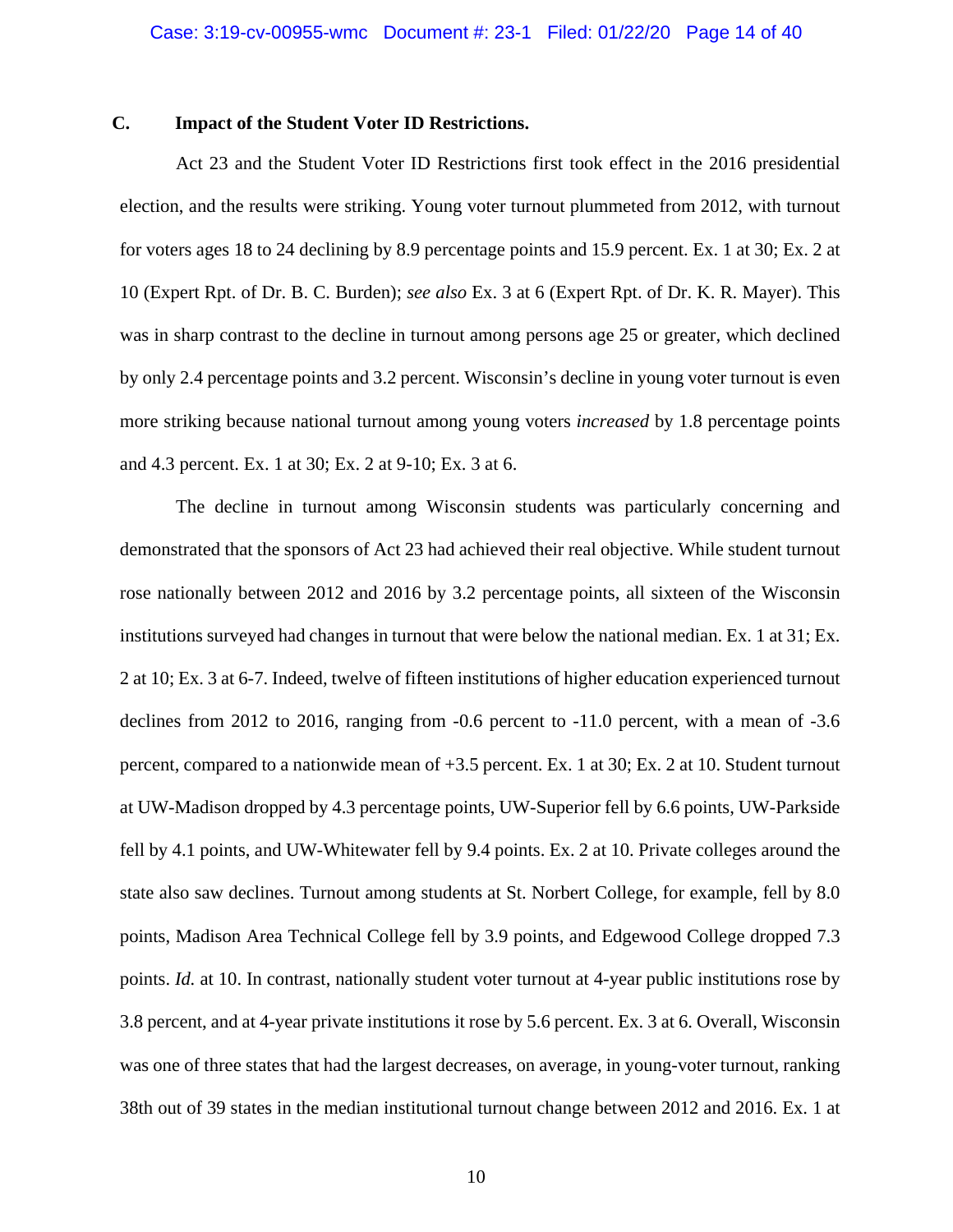30; Ex. 3 at 6.

To be sure, not all decreases in turnout can be attributed exclusively to the Student Voter ID Restrictions, but experts who have analyzed the issue agree that at least part of this decline cannot be explained by any factor other than the Student Voter ID Restrictions.<sup>[2](#page-17-0)</sup> Ex. 1 at 31; Ex. 2 at 10-11; Ex. 3 at 1, 9. The depressive trends from 2016 continued in Wisconsin in 2018 despite differences in the competitiveness and mobilization efforts of campaigns. "Nationwide turnout among all eligible voters in 2018 was 50.3%, the highest rate in a midterm election in more than a century and the highest rate since constitutional amendments provided for the direct election of U.S. Senators and women's suffrage." Ex. 2 at 11. Nationally this resulted in an increase of 19.4 percentage points in youth voting in 2018 compared to the previous 2014 midterm election. Ex. 2 at 11. In contrast, Wisconsin colleges saw some of the smallest increases in the nation with Wisconsin institutions ranking 37th out of 42 states between 2014 and 2018 for student turnout. Ex. 2 at 11; Ex. 3 at 8 (noting that, in addition to overall decreases, turnout rates of on-campus student voters in Wisconsin increased well below national rates).

Likewise, the impact of the Student Voter ID Restrictions was present in student voter registrations, with on-campus student registrations in 2016 dropping by 10.1 percent from 2012 and 19.4 percent from 2014 to 2018. Ex. 3 at 5. Between 2012 and 2018, student registrations in Wisconsin declined 28.2 percent. *Id.* These decreases are far larger than the decline in enrollments over the same time period and are consistent with well-accepted political science theories that more difficult voting processes such as the Student Voter ID Restrictions deter otherwise eligible individuals from registering as well as voting. *Id*. Similar disparities were also visible on the

<span id="page-17-0"></span><sup>&</sup>lt;sup>2</sup> Other factors such as the competitiveness of campaigns and mobilization efforts, for example, also impact turnout. Ex. 2 at 10-11.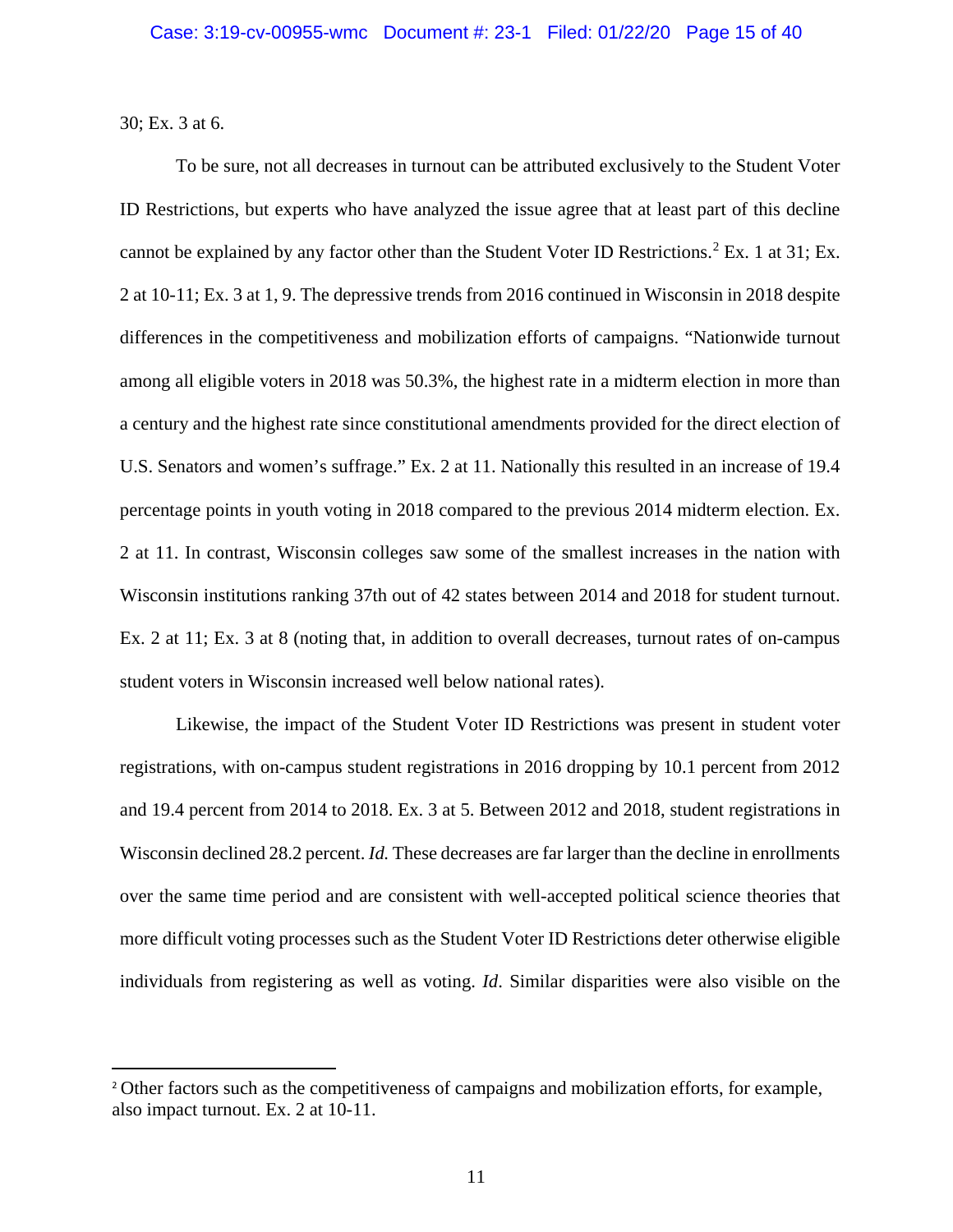#### Case: 3:19-cv-00955-wmc Document #: 23-1 Filed: 01/22/20 Page 16 of 40

ground in the 2016 and 2018 elections. Specifically, Dr. Mayer analyzed the rates of provisional ballots cast for lack of ID in 2016 and 2018 and found that student wards are disproportionately overrepresented in provisional vote counts. Ex. 3 at 10. Indeed, in 2016, 4.5 percent of provisional ballots were cast in student wards although these wards comprise only 2 percent of the total number of registrants in the state. *Id.* This demonstrated over-reliance on provisional ballots by youth voters is further problematic because provisional ballots cast by young people are rejected at higher rates than other voters. In 2018, this disparity was even more pronounced as 11.2 percent of provisional ballots were cast in student wards even though the wards held only 1.6 percent of registrants. *Id.* This is consistent with a report compiling observations from non-partisan poll observers in the 2018 midterm election, in which the League of Women Voters of Wisconsin reported that polling locations "with student populations were more than twice as likely to report voters having difficulty producing a photo ID than sites without such populations." Ex. 11 at 19 (League of Women Voters Report). Additionally, none of these figures captures the individuals who are deterred or prevented from voting as a result of Act 23. In two counties alone—Dane and Milwaukee, both of which are home to over a dozen colleges and universities including the University of Wisconsin-Madison, University of Wisconsin-Milwaukee, and Marquette University—up to 21,800 individuals were deterred or prevented from voting as a result of Act 23. Ex. 12 (Voter Identification and Nonvoting in Wisconsin – Election Law Journal).

The declines and disparities in young-voter and student-voter registration, turnout, and provisional voting are unsurprising. Approximately 300,000 students are enrolled in Wisconsin colleges, with approximately 59.4% of individuals who complete high school enrolling in a college immediately after graduation and 67.9% enrolling at some point after graduating from high school. Ex. 2 at 7; *see also* Ex. 3 at 2 (estimating at least 230,000 students enrolled at 4-year accredited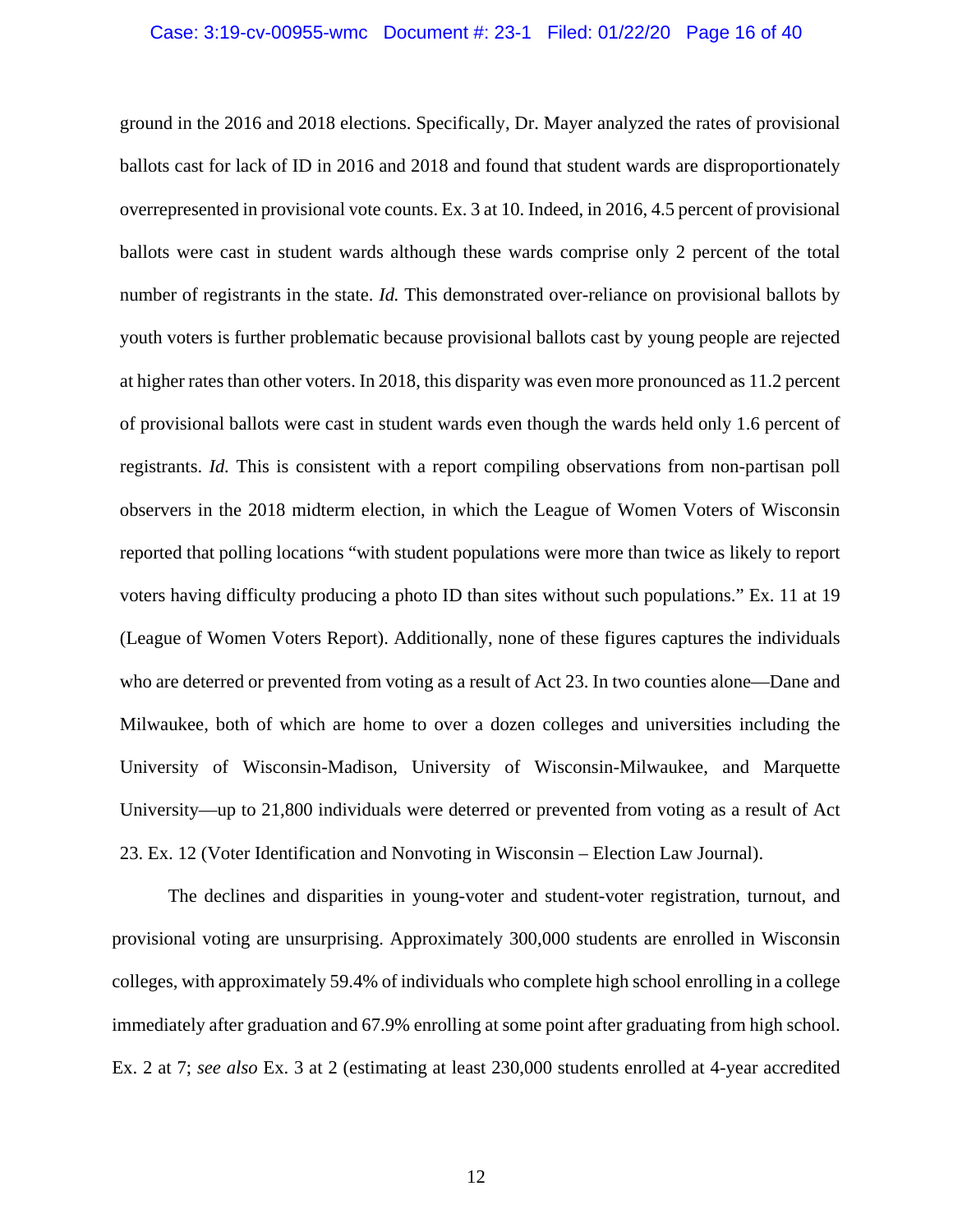#### Case: 3:19-cv-00955-wmc Document #: 23-1 Filed: 01/22/20 Page 17 of 40

public or private colleges). "Because such a large share of young adults are enrolled in postsecondary educational institutions, any voting requirements that affect college students in Wisconsin have immediate implications for young voters (i.e., voters ages 18 to 29)." Ex. 2 at 7. And, as the legislature was well-aware prior to Act 23's passage, young adults are disproportionately less likely to have any compliant ID to vote outside of a student ID. *Id.* at 8 (explaining that research linking records from Wisconsin's statewide voter registration database with information on cardholders from the Department of Transportation limited to student wards suggests that 21 percent of Wisconsin college students do not have a Wisconsin driver's license; in contrast, only 8 percent of all Wisconsin voters lack a Wisconsin license); Ex. 3 at 3; *see also* Ex. 1 at 23; Ex. 7 at 36 (Mar. 10, 2011 meeting); Decl. of D. Goodman ¶ 11 ("Goodman Decl.") (noting that many students do not have compliant photo ID); Decl. of B. Canup ¶ 8 ("Canup Decl.") (explaining that thousands of out-of-state students did not have compliant photo ID); Decl. of C. Attaway ¶ 8 ("Attaway Decl.") (explaining that many students, particularly out-of-state students, reported not having compliant forms of voting ID when registering to vote in 2018); Decl. of E. Locke  $\P$  3, 9 (Locke Decl.") (reporting that as an out-of-state student voter, she did not have a Wisconsin driver's license or accessible passport to vote in Wisconsin elections). This deficiency is especially true for out-of-state students, who numbered 37,735 in the University of Wisconsin System in the 2017-2018 academic year and 33,033 at the time of Act 23's passage. Ex. 1 at 27- 28; *see also* Ex. 3 at 3. These students are, of course, much less likely to possess Wisconsin driver's licenses or other state issued Wisconsin photo identification than in-state students. Ex. 1 at 27-28; Ex. 3 at 3; *see also* Ex. 2 at 8-9; Goodman Decl. ¶ 11; Attaway Decl. ¶ 8; Locke Decl. ¶¶ 3, 9. To put these numbers in context, the Wisconsin election margin in the 2016 presidential election was razor-thin: less than 23,000 votes. *See* Ex. 19 (Voter ID Study Shows Turnout Effects in 2016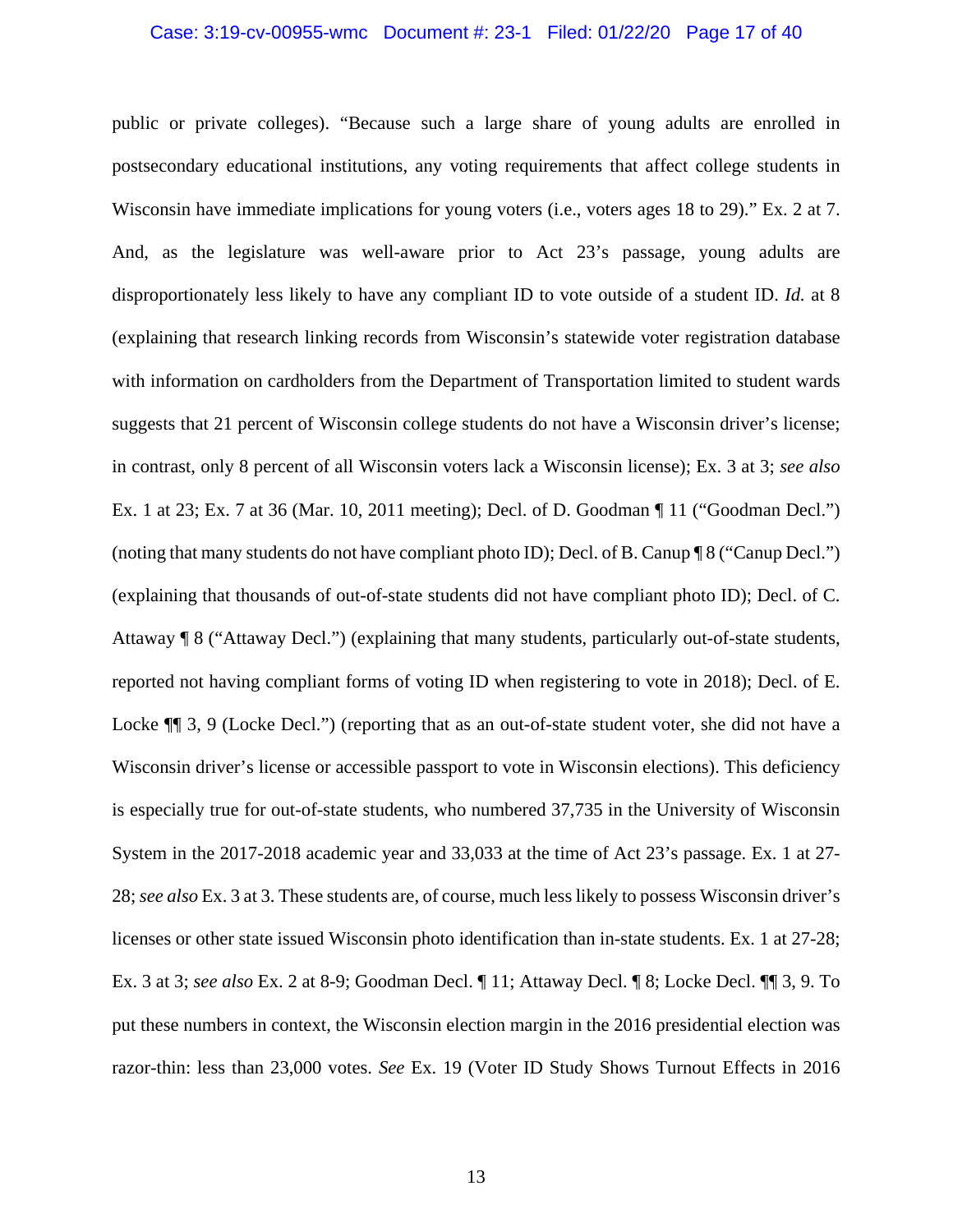#### Case: 3:19-cv-00955-wmc Document #: 23-1 Filed: 01/22/20 Page 18 of 40

Wisconsin Presidential Election). The number of students directly impacted by Act 23 is thus clearly outcome-determinative and their disenfranchisement is a threat to election integrity and public confidence in elections.

Before Act 23 was passed, the GAB Director explicitly told the legislature that the Student Voter ID Restrictions were "barriers to participation," Ex. 9 at 2, and the Lead Election Specialist at GAB explained that "the legislature deliberately placed an extra burden on college, university, and tech school students." Ex. 1 at 28. Senator Jauch explained to the Joint Committee on Finance that, as a result of the Student Voter ID Restrictions, students would "have to take another step more than anybody else," Ex. 10 at 13:19-21, while Senator Hansen made clear that "[i]t's going to very, very difficult for our college students." Ex. 13 at 9:14-16, 12:19-22, 13:1-8 (May 17, 2011 Floor Session Transcript). And there is little question why the Student Voter ID Restrictions present a barrier to voting: only four of the thirteen four-year University of Wisconsin System institutions uniformly provide student IDs that are compliant with the Student Voter ID Restrictions.<sup>[3](#page-20-0)</sup> Ex. 2 at 12 ("A key reason why young people have difficulty overcoming the costs of the voter ID law and, more specifically, the student ID requirements, is that only some of the ID cards provided to students enrolled in Wisconsin colleges are compliant with Act 23."); Ex. 14 (Common Cause study); *see also* Ex. 1 at 29 (citing study from Wisconsin Center for Investigative Journalism which notes that as late as October 2018 "[o]f the 13 University of Wisconsin fouryear campuses, only four provide campus-issued student IDs that are compliant for voting" and "[t]he other nine campuses, including UW-Madison and UW-Milwaukee, failed to qualify under

<span id="page-20-0"></span><sup>&</sup>lt;sup>3</sup> This number also remains in flux as the University of Wisconsin System recently restructured its two and four-year college institution system, which had the impact of requiring that two-year institutions in the UW-system which had issued a compliant ID at the time that the Common Cause study was conducted, adopt the four-year institution ID, most of which are not compliant with the Student Voter ID Restrictions. Ex. 2 at 12.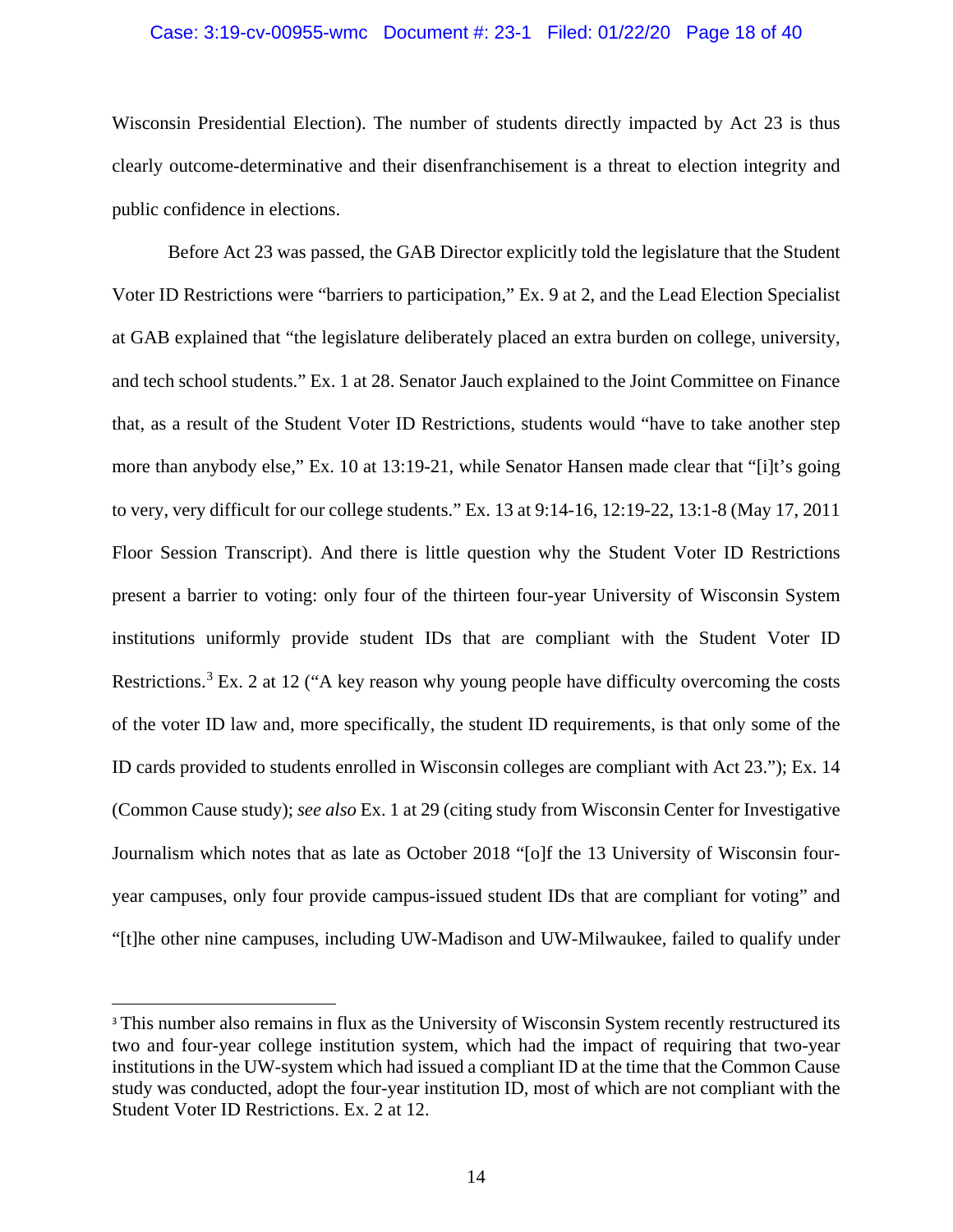#### Case: 3:19-cv-00955-wmc Document #: 23-1 Filed: 01/22/20 Page 19 of 40

the guidelines set by the voter ID law"); Ex. 3 at 2 (noting that only four UW campuses' standard IDs are qualifying student IDs). Similarly, only eight of the twenty-three private colleges and universities issue compliant student IDs. Ex. 2 at 12; Ex 3 at 2. At least two of Wisconsin's fifteen technical colleges do not provide student IDs that comply with Act 23's requirement. Ex. 15 (Noncompliant Technical College IDs). Demonstrating the severity of the problem, Waukesha County Technical College does not even inform students that they cannot rely on their student IDs to vote and it also does not provide a second, compliant ID upon request. Ex. 16 (Letter from Jane Kittel, Vice President of Finance of Waukesha County Technical College) (stating that Waukesha County Technical College "do[es] not have any documents to show whether there is a process in place for students to obtain a student ID that is compliant with Wisconsin Statute  $5.02(6m)(f)$ "). All told, students in approximately half of the colleges, universities, and technical colleges in the state are issued student IDs that do not comply with the Student Voter ID Restrictions and cannot be used to vote.

<span id="page-21-0"></span>The fact that some of the institutions without compliant IDs issue a second, compliant ID upon necessity and request does not overcome the burdens of the Student Voter ID Restrictions. As an initial matter, many students are unaware that their student IDs do not comply with Act 23, which makes the availability of a second, compliant ID meaningless because students, thinking that their non-compliant ID is sufficient, unwittingly show up to vote without having obtained a second, compliant ID. Ex. 2 at 13 ("Because of the . . . lack of knowledge students may possess about what is needed to vote, many students are likely to be unpleasantly surprised when they attempt to vote but lack an acceptable ID that includes a signature and appropriate issuance and expiration dates."); Locke Decl. ¶ 14 (explaining that "[m]ost students . . . were not aware that their Wiscards did not qualify as photo identification under Act 23"); Rohrer Decl. ¶¶ 8, 12 ("UW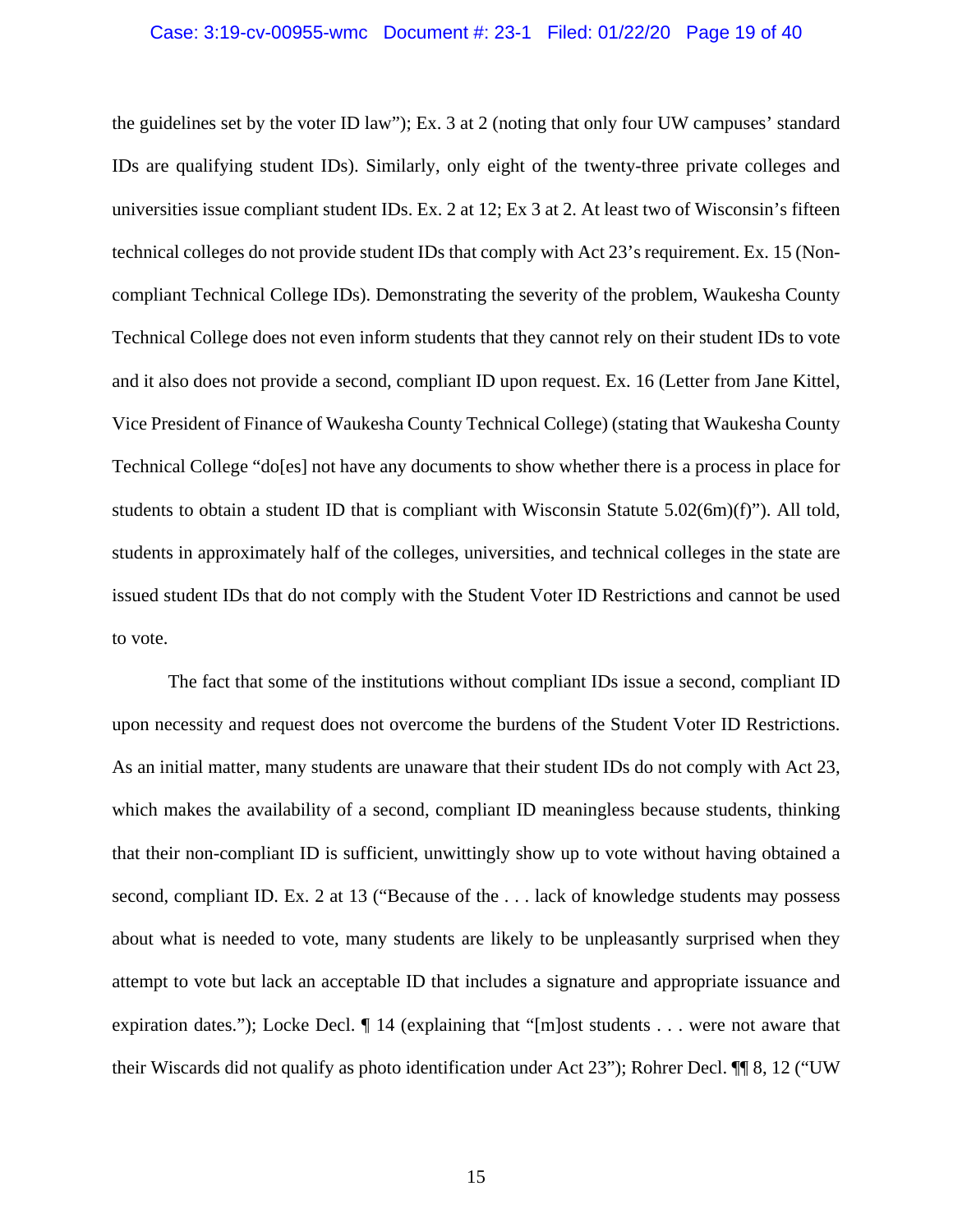#### Case: 3:19-cv-00955-wmc Document #: 23-1 Filed: 01/22/20 Page 20 of 40

Madison students did not know that they could not vote with their Wiscard."); *see also* Ex. 11 at 19-20 ("At a polling site in the City of Madison, voters thought they could use their Wiscard student IDs to vote."); Ex. 3 at 2-3 (discussing informational burdens on students); Canup Decl. ¶ 10 ("Students were consistently confused with what they could use to vote. . . . It was [ ] common to meet students who did not have a compliant photo ID for voting purposes and believed they could vote using their Wiscard."). At that point it is often too late or impractical to obtain a second, compliant ID. For those students who are aware that their student IDs are non-compliant, the barriers to obtaining a compliant ID are compounded because these young voters lack the experience and resources to navigate all aspects of the voting process. Ex. 2 at 7 ("For young people who are in the midst of establishing a voting habit, costs loom larger than for older individuals."). Indeed, the Student Voter ID Restrictions and the necessity of obtaining a second, compliant ID have "created confusion among students," Decl. of N. Elmikashfi ¶ 16 ("Elmikashfi Decl."); *see also* Canup Decl. ¶ 11; Attaway Decl. ¶¶ 7-11, and discouraged others from voting, *see* Elmikashfi Decl. ¶ 17; Decl. of J. Gutman ¶ 7 ("Gutman Decl."). The reason for this is plain: even when schools issue a second, compliant ID, "students must typically make a separate trip to an ID office on campus to acquire the second form of ID." Ex. 2 at 12; Ex. 3 at 2-3; Elmikashfi Decl. ¶ 13; Locke Decl. ¶ 9; Attaway Decl. ¶ 11; Rohrer Decl. ¶ 14. This trip often requires significant time and effort, making students less likely to timely complete it prior to voting. Ex. 2 at 13 ("Because of the extra administrative steps required to acquire the second ID . . . many students are likely to be unpleasantly surprised when they attempt to vote but lack an acceptable ID that includes a signature and appropriate issuance and expiration dates."); Locke Decl. ¶¶ 9, 10 (explaining that she had "to walk 45 minutes each way to obtain this second compliant ID"); Elmikashfi Decl. ¶ 13 (explaining that, even when students walked to the student ID office, there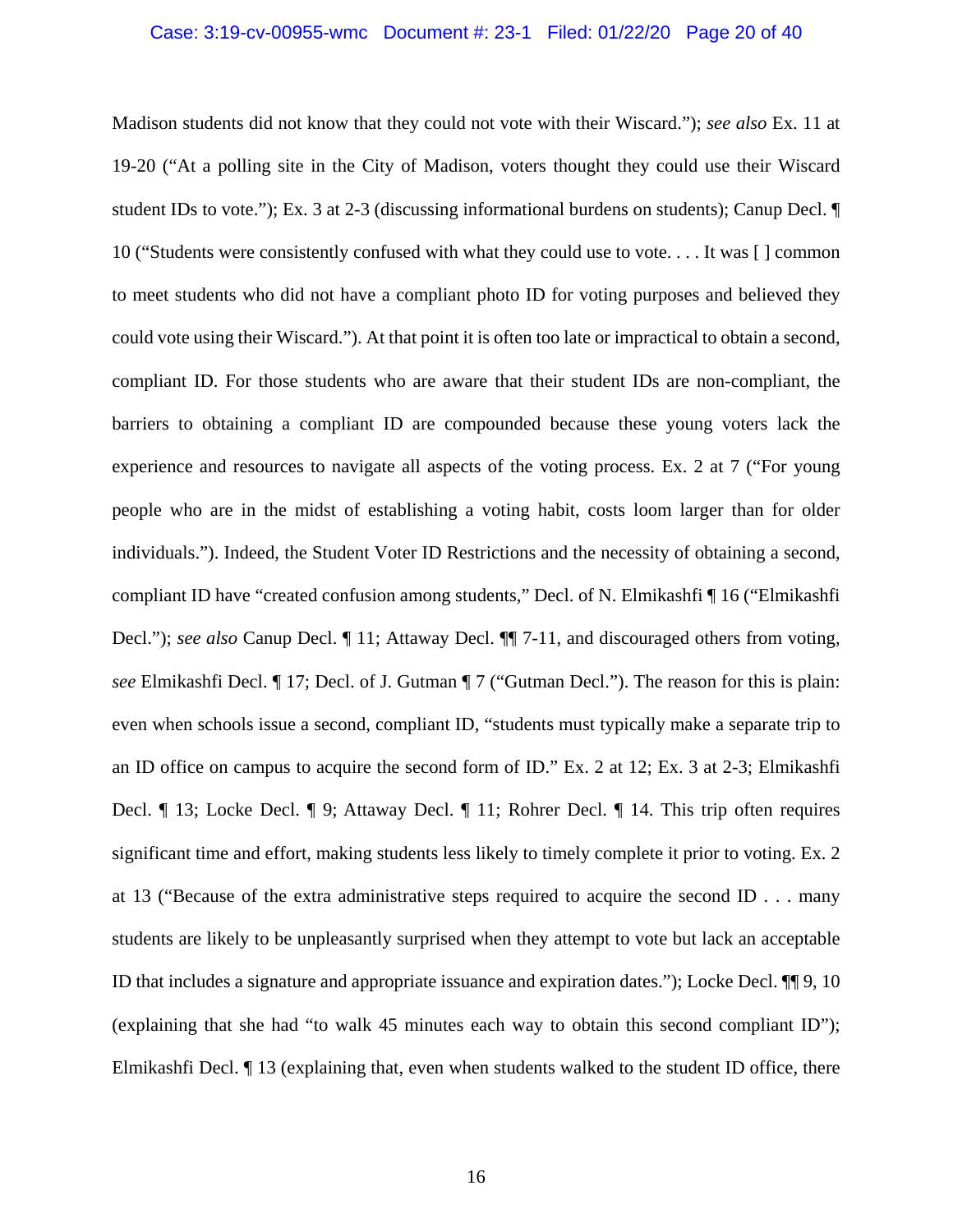#### Case: 3:19-cv-00955-wmc Document #: 23-1 Filed: 01/22/20 Page 21 of 40

were "frequently long lines"); Canup Decl. ¶ 10 (explaining that "class schedules, homework, jobs, extracurriculars, and social engagements" make it difficult for students to obtain the second, complaint student ID). Moreover, because this ID serves a single purpose⸺proof of identity for voting⸺it is, at most, used only bi-annually by students. As a result, students often have difficulty keeping track of the ID, forget to bring it to vote, or lose it altogether and have to obtain a new compliant ID to vote. Locke Decl. ¶ 10; Canup Decl. ¶ 11. Others struggle to understand or remember that this voting-compliant, single-purpose, second student ID expires—by design every two years. Rohrer Decl. ¶ 12. Students who are able to obtain the ID every two years are still not out of the woods, as they must also know of the need to obtain proof of current enrollment at their school and actually go about obtaining that proof. Elmikashfi Decl. ¶ 17.

The insufficiency of a second, compliant ID on campuses is further evidenced by what happened when UW-Madison attempted to mitigate the burdens of the Student Voter ID Restrictions in the 2016 and 2018 elections by providing computers and paper printers at seven on-campus voting sites to provide temporary paper IDs for students who arrived at the polls and discovered they lacked ID for voting. Ex. 2 at 13-14; Canup Decl. ¶ 8; Locke Decl. ¶ 16; Rohrer Decl. ¶ 14. UW-Madison issued a total of 989 IDs on election day in 2016 and 1,189 on election day in 2018. Ex. 2 at 13-14. Only 345 and 322 of these were plastic cards issued in the student ID office. *Id.* at 13. The majority of students who arrived at polling locations were surprised to realize that their student IDs did not comply with the law and, consequently, they would need to obtain a temporary paper ID. *Id.; see also* Ex. 11 at 19-20; Locke Decl. ¶ 14; Rohrer Decl. ¶ 14. Students who learned about the requirements at the polls had to wait in an additional line to receive an ID; because of time constraints and other reasons, some of these students ended up leaving polling places without voting. *See* Ex. 11 at 19, 21.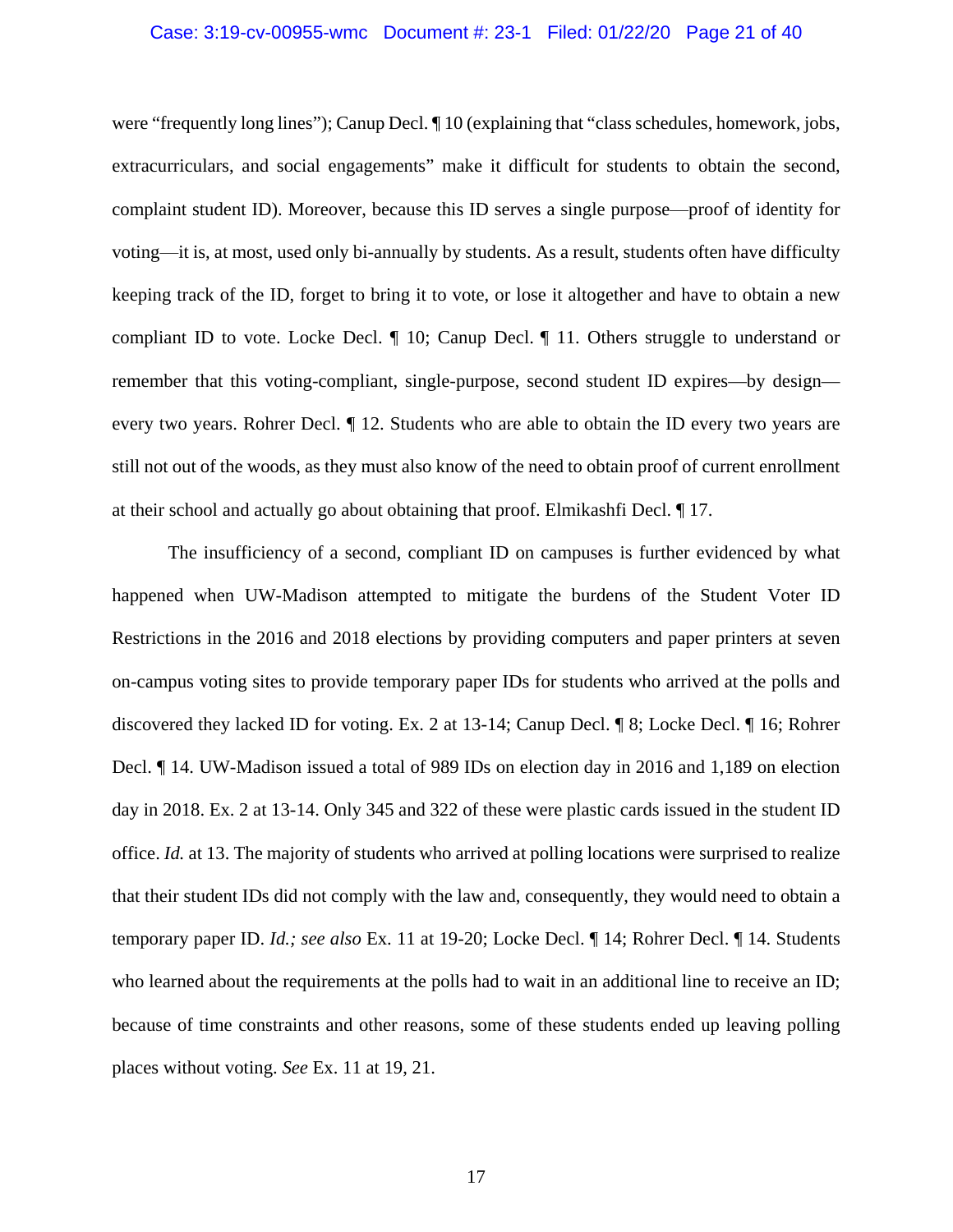#### Case: 3:19-cv-00955-wmc Document #: 23-1 Filed: 01/22/20 Page 22 of 40

Given that the number of IDs printed on election day increased between 2016 and 2018, it appears that students' ID needs have not been satisfied over time through the university's or other efforts. Ex. 2 at 14. To put the need in perspective: at least 16,806 UW-Madison students voted in the 2016 election, *id.* at 13-14, which means that the 989 students who were issued votingcompliant IDs on election day represent one out of every seventeen students who voted, *id.* at 14. At least 18,470 UW-Madison students voted in the 2018 election; the 1,189 IDs issued on election day amount to one of every 16 students who voted. *Id.* at 13-14. Without the Student Voter ID Restrictions, these and other students could have simply used their standard campus Wiscards, which they carry with them on a regular basis, to vote. *Id.* at 14.

It is evident that the Student Voter ID Restrictions were not only intended to burden young voters, but they have done so in every election since the effective date of Act 23.

#### <span id="page-24-2"></span>**III. ARGUMENT**

<span id="page-24-0"></span>Plaintiffs are entitled to a preliminary injunction because (1) they are substantially likely to succeed on the merits; (2) they will suffer irreparable harm absent relief; (3) traditional legal remedies will not adequately protect their rights; (4) the harm they will suffer absent a preliminary injunction outweighs harm the State will suffer because of one; and (5) a preliminary injunction is in the public interest. *See Girl Scouts of Manitou Council, Inc. v. Girl Scouts of the U.S.A., Inc.*, 549 F.3d 1079, 1086 (7th Cir. 2008).

#### <span id="page-24-1"></span>**A. Plaintiffs are Likely to Succeed on the Merits.**

Plaintiffs are likely to prevail on their claim that the Student Voter ID Restrictions discriminate against young voters on account of age, in violation of the Twenty-Sixth Amendment. As an initial matter, the intent to discriminate is evident on the face of Act 23 because the Student Voter ID Restrictions target only the ID that young voters are disproportionately likely to have and use to vote, a student ID. Moreover, the Student Voter ID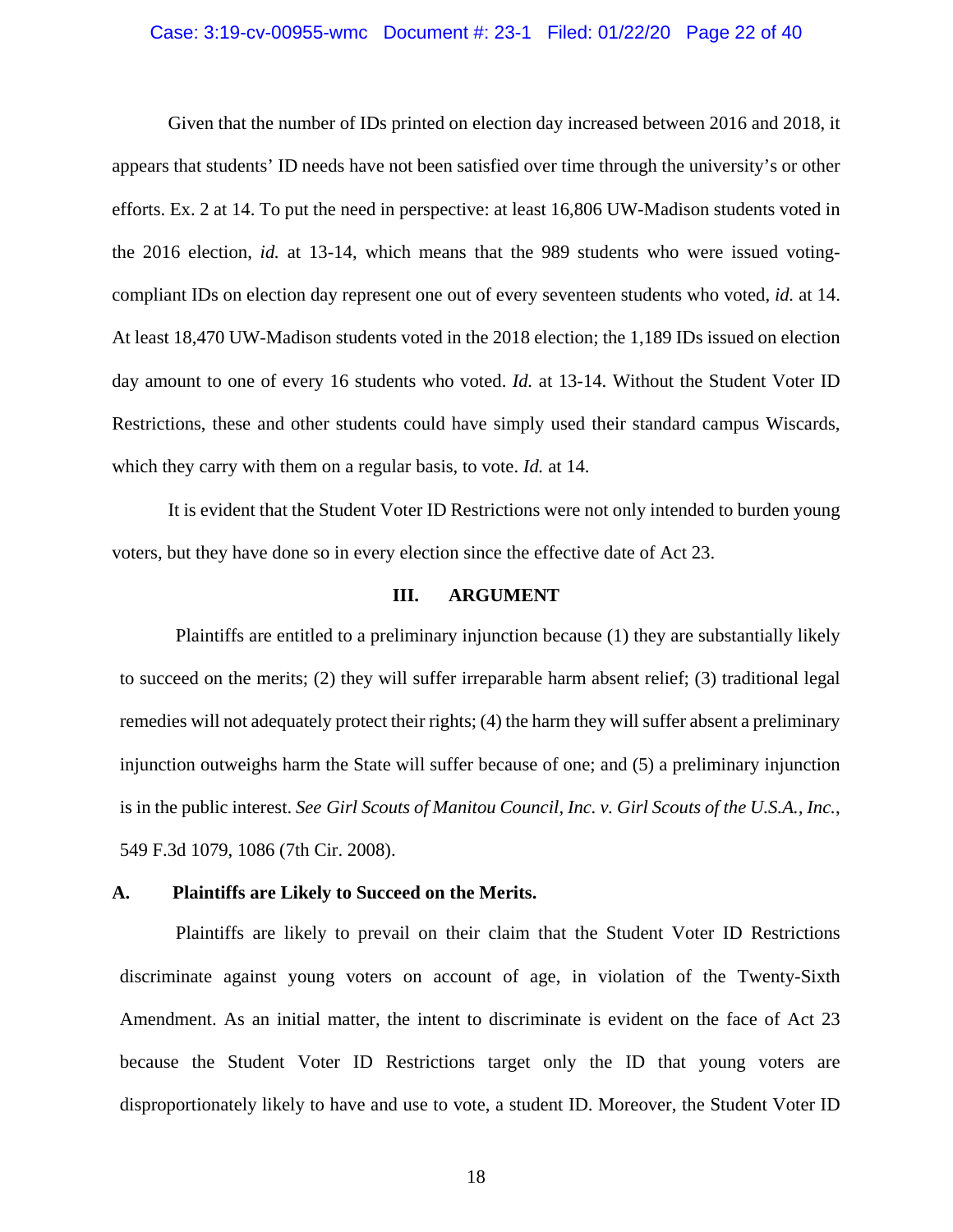#### Case: 3:19-cv-00955-wmc Document #: 23-1 Filed: 01/22/20 Page 23 of 40

Restrictions (1) serve no discernible purpose, other than to suppress the youth vote, and, as intended, (2) have depressed young voter participation in multiple Wisconsin elections, and further, (3) were enacted as a result of procedural abnormalities and substantive deviations that demonstrate the State's intent to burden young voters.

<span id="page-25-1"></span><span id="page-25-0"></span>The Twenty-Sixth Amendment forbids abridging or denying the voting rights of young voters by singling them out for disparate treatment. *See League of Women Voters of Fla., Inc., v. Detzner*, 314 F. Supp. 3d 1205, 1222 (N.D. Fla. 2018); *see also Ownby v. Dies*, 337 F. Supp. 38, 39 (E.D. Tex. 1971) (holding Twenty-Sixth Amendment violated by statute that required heightened standard for individuals under 21 to establish residency for voting); *U.S. v. Texas*, 445 F. Supp. 1245, 1257 (S.D. Tex. 1978), *aff'd sub nom. Symm v. United States*, 439 U.S. 1105 (1979) (same); *Worden v. Mercer Cty. Bd. of Elections*, 294 A.2d 233, 245 (N.J. 1972) (same).

<span id="page-25-4"></span><span id="page-25-3"></span><span id="page-25-2"></span>Although commonly known as the Amendment that lowered the voting age to 18, its text is far more expansive and reflects that its goal "was not merely to empower voting by our youths but . . . affirmatively to encourage their voting, through the elimination of unnecessary burdens and barriers, so that their vigor and idealism could be brought within rather than remain outside lawfully constituted institutions." *Worden*, 294 A.2d at 243. For example, consistent with this history, the Twenty-Sixth Amendment tracks the language of the Fifteenth Amendment, which forbids intentional efforts to deny or abridge the right to vote on account of race. *Id.*; *compare*  U.S. Const. amend. XXVI, *with* U.S. Const. amend. XV; *see also* Yael Bromberg, *Youth Voting Rights and the Unfulfilled Promise of the Twenty-Sixth Amendment*, 21 U. Pa. J. Const. L. 1105, 1123-1134 (2019) (explaining the legislative history of the Twenty-Sixth Amendment). Moreover, the Senate Report referring the Twenty-Sixth Amendment to the states for ratification, explained: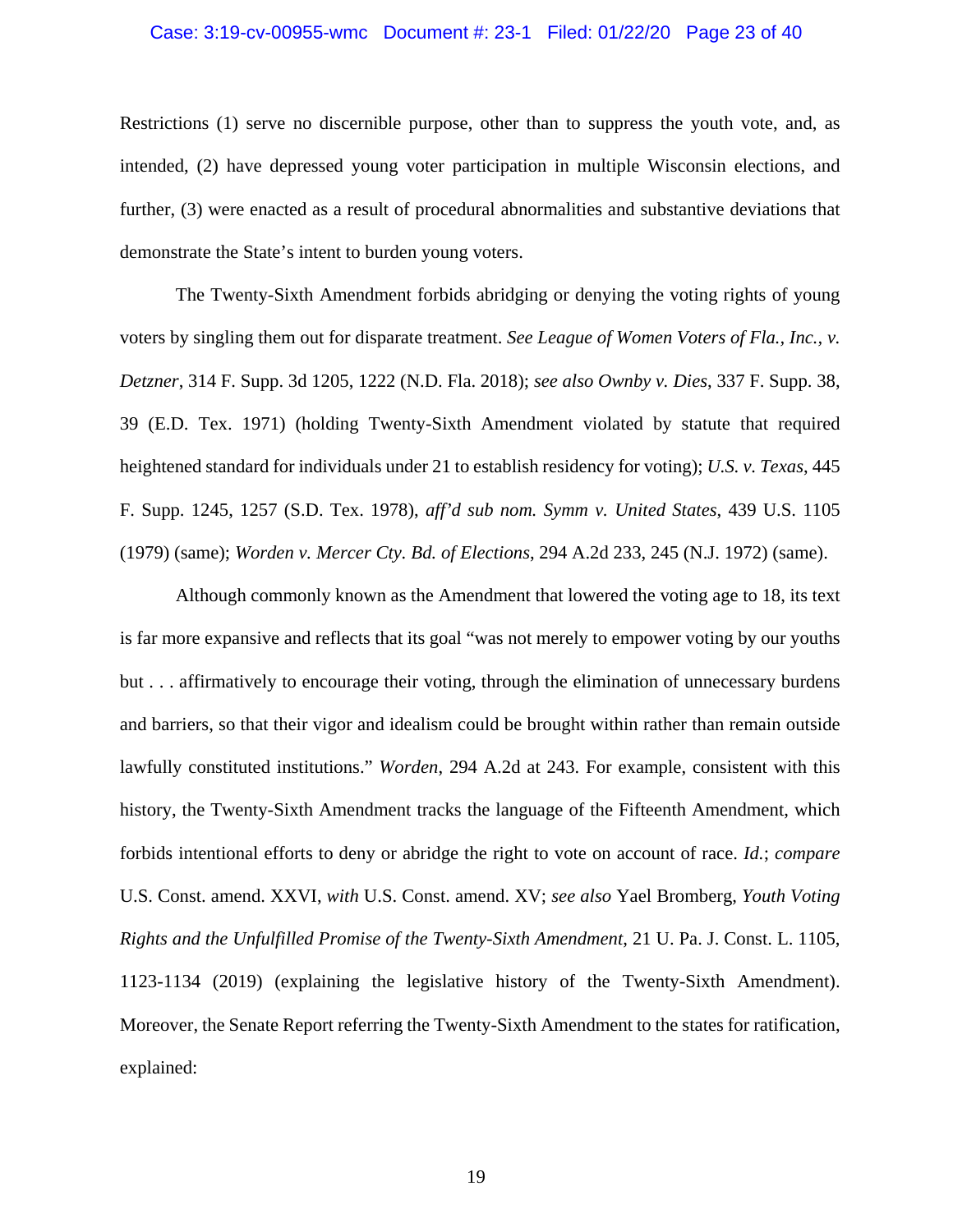[F]orcing young voters to undertake special burdens – obtaining absentee ballots, or traveling to one location in each city, for example – in order to exercise their right to vote might well serve to dissuade them from participating in the election. This result, and the election procedures that create it, are at least inconsistent with the purpose of the Voting Rights Act, which sought to encourage greater political participation on the part of the young; such segregation might even amount to a denial of their 14th Amendment right to equal protection of the laws in the exercise of the franchise.

S. REP. NO. 92-26, at 14 (1971) (emphasis added) (accompanying S.J. Res. 7, 92d Cong. (1971)).

Thus, a state similarly cannot constitutionally target young voters with special burdens that make it harder for them to access the franchise, which is precisely what the State has done here with the enactment of the Student Voter ID Restrictions.

## <span id="page-26-3"></span><span id="page-26-1"></span><span id="page-26-0"></span>**1. The Student Voter ID Restrictions' Discriminatory Purpose Is Evident on the Face of Act 23.**

The discriminatory purpose of the Student Voter ID Restrictions is plain on the face of Act 23 because the Restrictions target only the ID that young voters are disproportionately likely to use to vote⸺a student ID⸺and serve no discernible purpose other than to suppress the youth vote. Indeed, when a law is "unexplainable on grounds other than age, because it bears so heavily on younger voters than all other voters," and the justifications for the law "reek of pretext," the law is "intentionally and facially discriminatory" in violation of the Twenty-Sixth Amendment. *League of Women Voters of Fla., Inc.*, 314 F. Supp. 3d at 1222; *see also Walgren v. Bd. of Selectmen of Town of Amherst*, 519 F.2d 1364, 1367 (1st Cir. 1975) (finding that where a law is "imposed solely or with marked disproportion on the exercise of the franchise by the benefactors of [a particular] amendment," it is likely unexplainable on other grounds and is discriminatory). That is precisely the case with the Student Voter ID Restrictions.

<span id="page-26-2"></span>The Student Voter ID Restrictions single out student IDs for different treatment than all other types of acceptable IDs under Act 23. Ex. 10 at 13:22 - 14:3 (Sen. Jauch) ("It is the only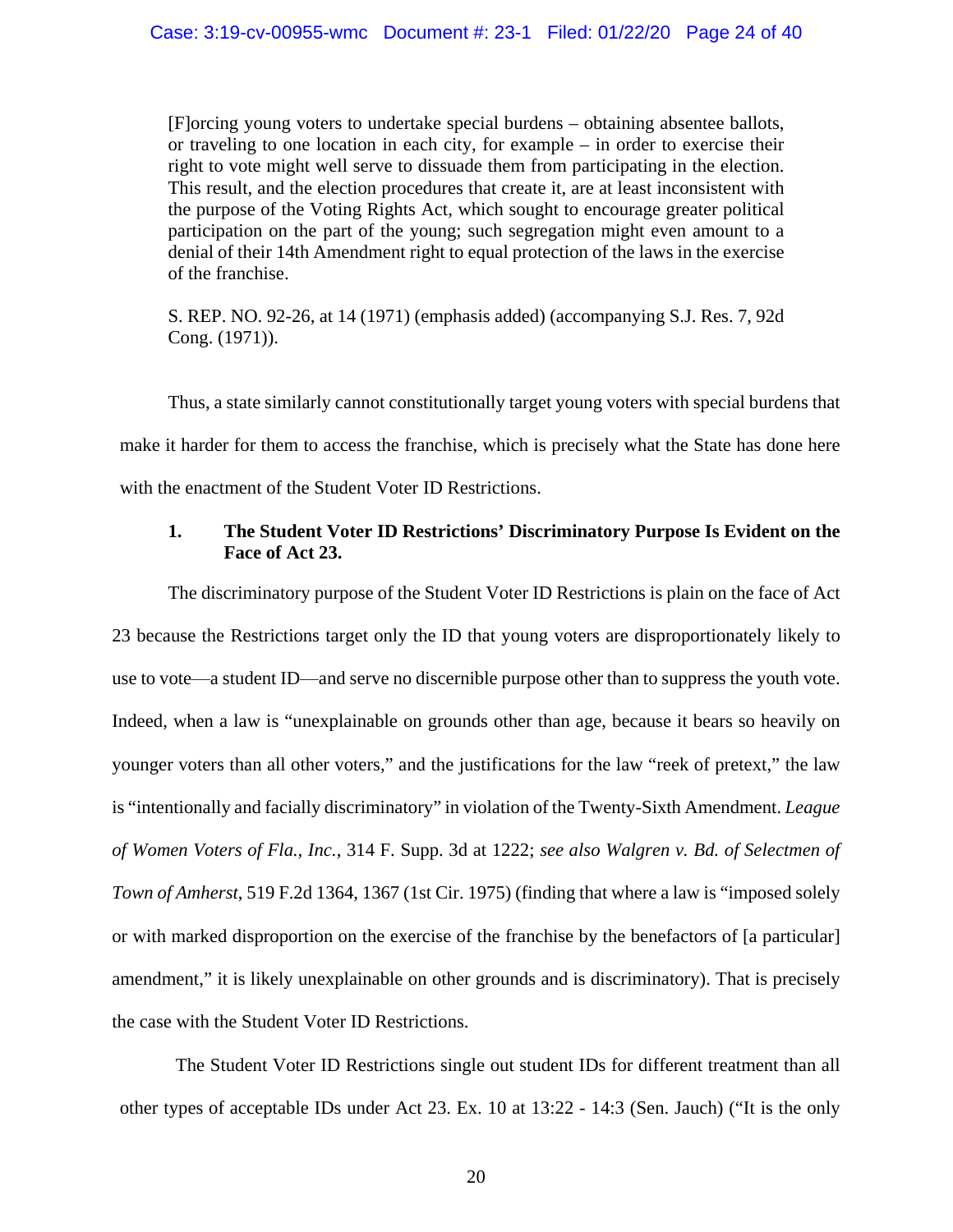#### Case: 3:19-cv-00955-wmc Document #: 23-1 Filed: 01/22/20 Page 25 of 40

<span id="page-27-1"></span><span id="page-27-0"></span>place in this bill and the only group of citizens in the state of Wisconsin that have to actually go through another process if they are in school for four years."). Specifically, the issuance date, expiration date, signature, and proof of enrollment requirements apply only to identification cards issued by "a university or college . . . or by a technical college" and do not apply to any other type of identification authorized by Act 23. Wis. Stat.  $\S$  5.02(6m)(f). As the legislature was undoubtedly aware, student IDs are disproportionately likely to be held by young voters. As explained, "[b]ecause such a large share of young adults are enrolled in postsecondary educational institutions, any voting requirements that affect college students in Wisconsin have immediate implications for young voters (i.e., voters ages 18 to-29)." Ex. 2 at 7; *see also* Jauch Decl. ¶ 6; Cullen Decl. ¶ 7. Critically, the legislature was also well-aware that student IDs are the only type of authorized voting ID that young voters were (and are) disproportionately likely to possess. *See* discussion *supra* Part II, B; *see also* Ex. 7 at 36 (Mar. 10, 2011 meeting) (explaining that the Board of Regents would not support the voter ID law without the addition of student IDs because without them it was "likely to disproportionately disenfranchise certain populations which may lack valid identification, including college students, who research has shown are unlikely to obtain new drivers licenses or photo IDs with their university address, or who may have recently relocated to a campus community prior to an election."); *see also* Ex. 2 at 8 (noting that likely more than 21 percent of student voters in Wisconsin do not have a Wisconsin driver's license and student voters are also less likely than other voters to possess other kinds of compliant IDs, such as U.S. Passports, veterans IDs, and military IDs). Thus, the Student Voter ID Restrictions can rationally be understood only as a proxy for targeting young voters, violating the Twenty-Sixth Amendment on its face. *See League of Women Voters of Fla., Inc.*, 314 F. Supp. 3d at 1222 ("It is unexplainable on grounds other than age because it bears so heavily on younger voters than all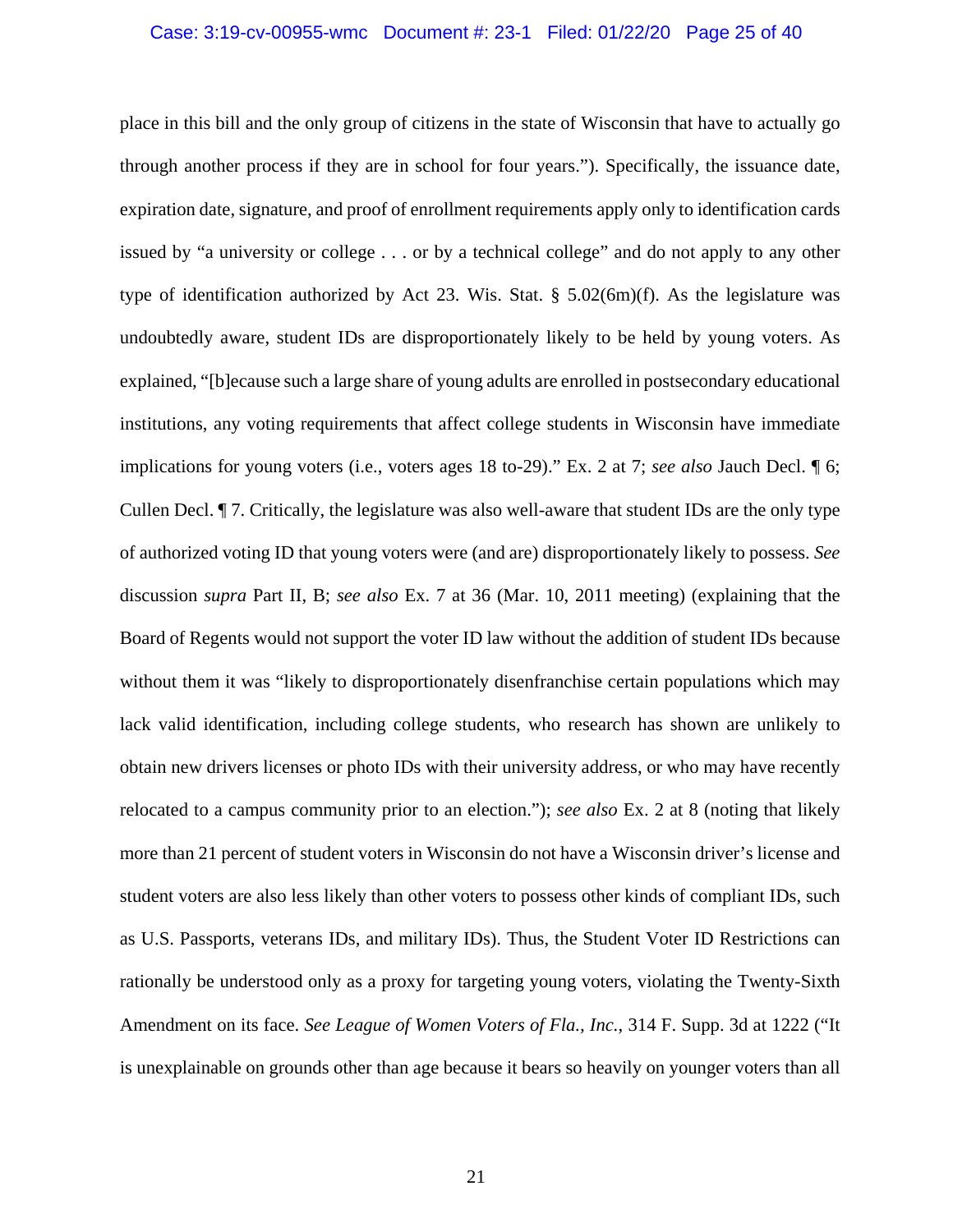other voters.").

<span id="page-28-0"></span>This is particularly true here because, as the legislature was also aware, the Student Voter ID Restrictions ensured that no student in Wisconsin could actually use a student ID to vote at the time Act 23 was passed since no college, university, or technical college issued student IDs meeting the criteria included in the Student Voter ID Restrictions. *See* discussion *supra* Part II.B. As such, the Restrictions effectively nullified any benefit young voters would experience by adding student IDs to the list of acceptable identification, ensuring that young voters would be in the same place as they were prior to adding student IDs to Act 23⸺disproportionately burdened and disenfranchised by the photo voter ID law. *See* discussion *supra* Part II.B. Moreover, given that the Restrictions rendered null the addition of student IDs to the list of authorized IDs, there can be no rational reason that explains their purpose, and it is plain that the Student Voter ID Restrictions are a proxy for targeting young voters.

<span id="page-28-1"></span>In particular, the purpose of the photo voter ID law is to ensure that poll workers are able to verify the identity of the individual presenting the ID. Wisconsin law requires a voter to present his or her photo ID to vote and then requires officials to "verify that the *name* on the [ID] conforms to the name on the poll list or separate list" and "that any *photograph* appearing on [the ID] reasonably resembles the elector." Wis. Stat. § 6.79(2)(a) (emphasis added). Whether a student ID is scheduled to expire within two years of issuance, is signed, or the voter has proven current enrollment in a college has nothing to do with verifying the voter's name and photograph. Ex. 1 at 40-41; Ex. 2 at 5; Elmikashfi Decl. ¶ 9; Miller Decl. ¶ 7. As a result, an election official could verify the voter's name and photograph and still be forced to turn the voter away if the student ID is missing the other information. Ex. 2 at 5. Moreover, if an issuance date, expiration date, or signature were required to correctly identify someone, then it would follow that every form of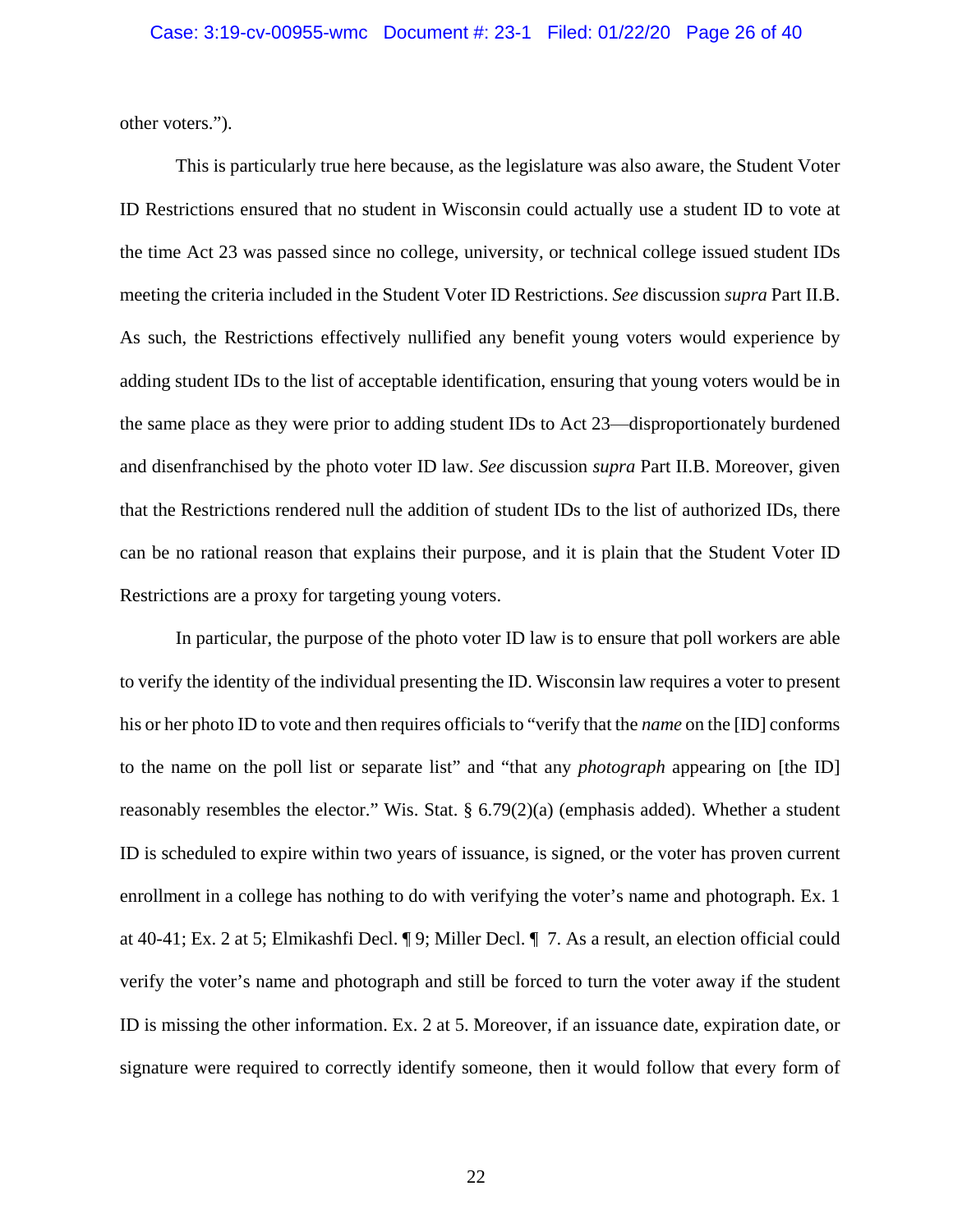#### Case: 3:19-cv-00955-wmc Document #: 23-1 Filed: 01/22/20 Page 27 of 40

identification on the authorized list of photo IDs would be required to have such information. That, however, is not the case. Ex. 2 at 4-5.

For example, while the Student Voter ID Restrictions require that an expiration date be present on the ID, presumably to comply with Act 23's requirement that the voting ID be unexpired or expire after the date of the most recent general election, tribal IDs, naturalization certificates, and Veteran ID Cards⸺all of which are accepted as forms of identification under Act 23—do not contain expiration dates, and Act 23 does not require that those IDs contain them to be accepted. Ex. 2. at 4-5. Similarly, for voting purposes, being a current military service member is akin to being a currently enrolled student as, in both cases, a person is issued an ID when they join the organization. *Id.* at 4. Thus, it would be reasonable to expect proof of current membership or enrollment for both military IDs and student IDs. *Id.* This is not the case, however, and only student IDs require separate proof of enrollment. *Id.*

And, in practice, poll workers are able to identify students⸺just like the law requires them to do for every other type of identification⸺by the picture and name on the student ID. Ex. 1 at 40-41; Ex. 2 at 5; Elmikashfi Decl. ¶ 9; Miller Decl. ¶ 7; *see also* Ex. 3 at 3. *Cf.* Ex. 17 (Open Letter from a Poll Worker to the UW Student Who Tried to Vote Yesterday – Isthmus). Thus, there was no reason to lodge additional requirements on students. Further, there was and is no evidence that students are more likely than any other population to commit voter impersonation that would justify additional restrictions solely on student IDs. Ex. 1 at 28; Cullen Decl. ¶ 5; Jauch Decl. ¶ 4; Miller Decl. ¶ 7. As explained, allegations of voter fraud and voter impersonation were intensely investigated for at least six years prior to Act 23 and the Student Voter ID Restrictions' passage. *See* discussion supra at II, B. Nevertheless, not one incident of student voter impersonation or any other type of voter impersonation was uncovered amidst that scrutiny. *Id.*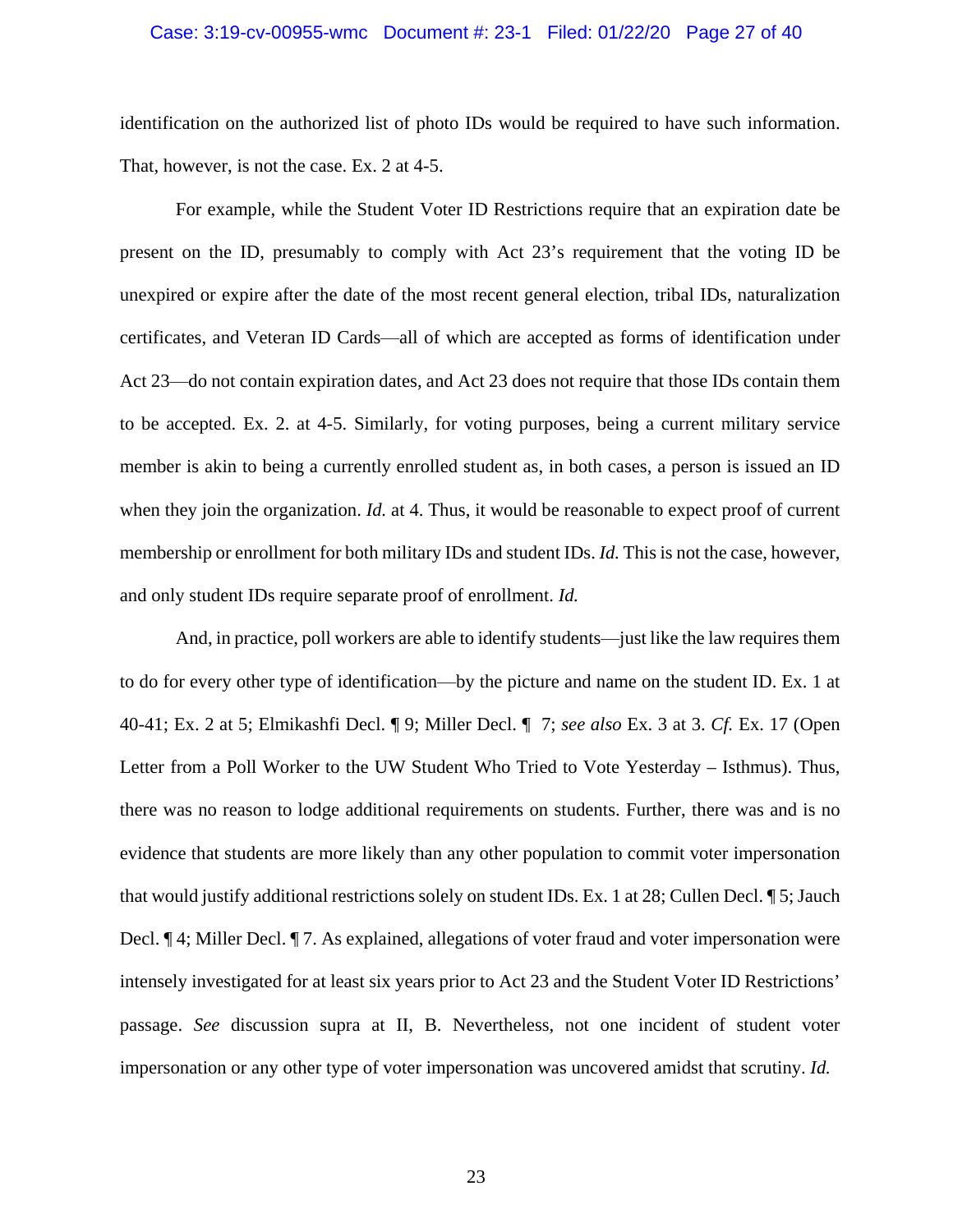#### Case: 3:19-cv-00955-wmc Document #: 23-1 Filed: 01/22/20 Page 28 of 40

Similarly, justifications of voter confidence and conformity also fall flat. Prior to Act 23's passage, Wisconsin boasted some of the highest voter turnout in the country. *See* discussion *supra*  Part II.A. Voter turnout is a common proxy for gauging confidence in elections and high voter turnout reflects high, not low, confidence in Wisconsin's election system. *See* discussion *supra*  Part II.A. Likewise, the state repeatedly ranked highly on surveys of voter satisfaction and election performance. *See* discussion *supra* Part II.A. Moreover, the Student Voter ID Restrictions, which are the harshest restrictions on student IDs for voting in the country, did not bring Wisconsin into conformity with other states. Ex. 1 at 46-47. And neither the Restrictions nor Act 23 generally brought voting in line with other activities that require a photo ID, as numerous activities such as checking a book out at the library or flying on an airplane can be executed without a photo ID. Ex. 1 at 42-44. Similarly, students use their student IDs for virtually all functions on campus—entering classrooms, dormitories, libraries, recreational facilities, laboratories, and parking structures, as well as riding the bus and accessing money—making the refusal to accept a standard student ID glaringly out of line with typical practice and inconsistent with students' reasonable expectations. Ex. 2 at 8.

Accordingly, it is plain on the face of the law that young voters were targeted by the Student Voter ID Restrictions, which serve no legitimate (or even remotely rational) purpose, and violate the Twenty-Sixth Amendment.

### <span id="page-30-1"></span>**2. The Student Voter ID Restrictions are Intentionally Discriminatory.**

<span id="page-30-0"></span>Even if the legislature's discriminatory purpose were not evident on the face of the Student Voter ID Restrictions, Plaintiffs would still be likely to succeed on the merits because the record surrounding Act 23's passage makes it clear that the State intentionally discriminated against young voters. Determining intentional discrimination "demands a sensitive inquiry into such circumstantial and direct evidence of intent as may be available." *Vill. of Arlington Heights v.*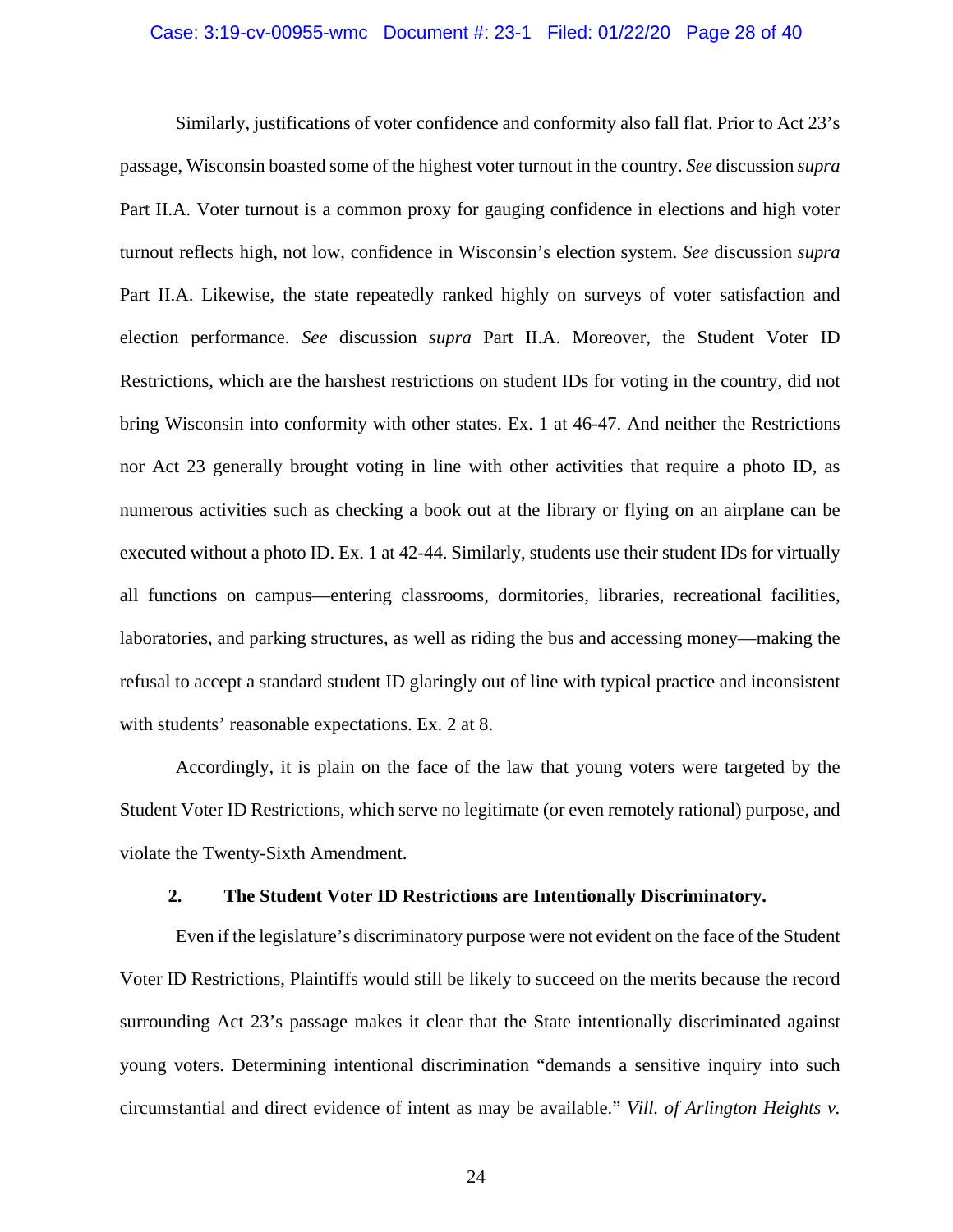<span id="page-31-0"></span>*Metro. Hous. Dev. Corp.*, 429 U.S. 252, 266 (1977). While not exclusive, the U.S. Supreme Court has explained that evidence of (1) "the impact of the official action whether it bears more heavily on one [group] than another," (2) "historical background of the decision," (3) "the specific sequence of events leading up to the challenged decision," and (4) legislative history, including contemporary statements as well as history reflecting procedural and substantive deviations, are "subjects of proper inquiry in determining whether [] discriminatory intent existed." *Id.* at 266- 68. To establish intentional discrimination, a plaintiff need not show that the challenged act was motivated *solely* by discriminatory purpose. *Id.* at 265 ("Rarely can it be said that a legislature or administrative body operating under a broad mandate made a decision motivated solely by a single concern, or even that a particular purpose was the 'dominant' or 'primary' one."). "[L]egislators and administrators are properly concerned with balancing numerous competing considerations." *Arlington Heights*, 429 U.S. at 265. But discrimination cannot be one of them. *Id.*

The State's discriminatory intent is clear here because (1) the impact of the Restrictions "bears more heavily" on young voters, (2) the legislature departed from its normal procedures and substantive conclusions in enacting the Restrictions, and (3) the historical background, contemporary statements, legislative history, and specific sequence of events leading up to the enactment of the Restrictions "reveal<sup>[]</sup> a series of official actions taken for invidious purposes." *Arlington Heights*, 429 U.S. at 266-68.

### **a. The Student Voter ID Restrictions Have a Disparate Impact on Young Voters.**

The burden imposed by the Student Voter ID Restrictions has been disparate and significant across elections. As noted, it is uncontroverted that young voters in Wisconsin are less likely to have IDs that are compliant with Act 23 and, as a result, more likely to rely on student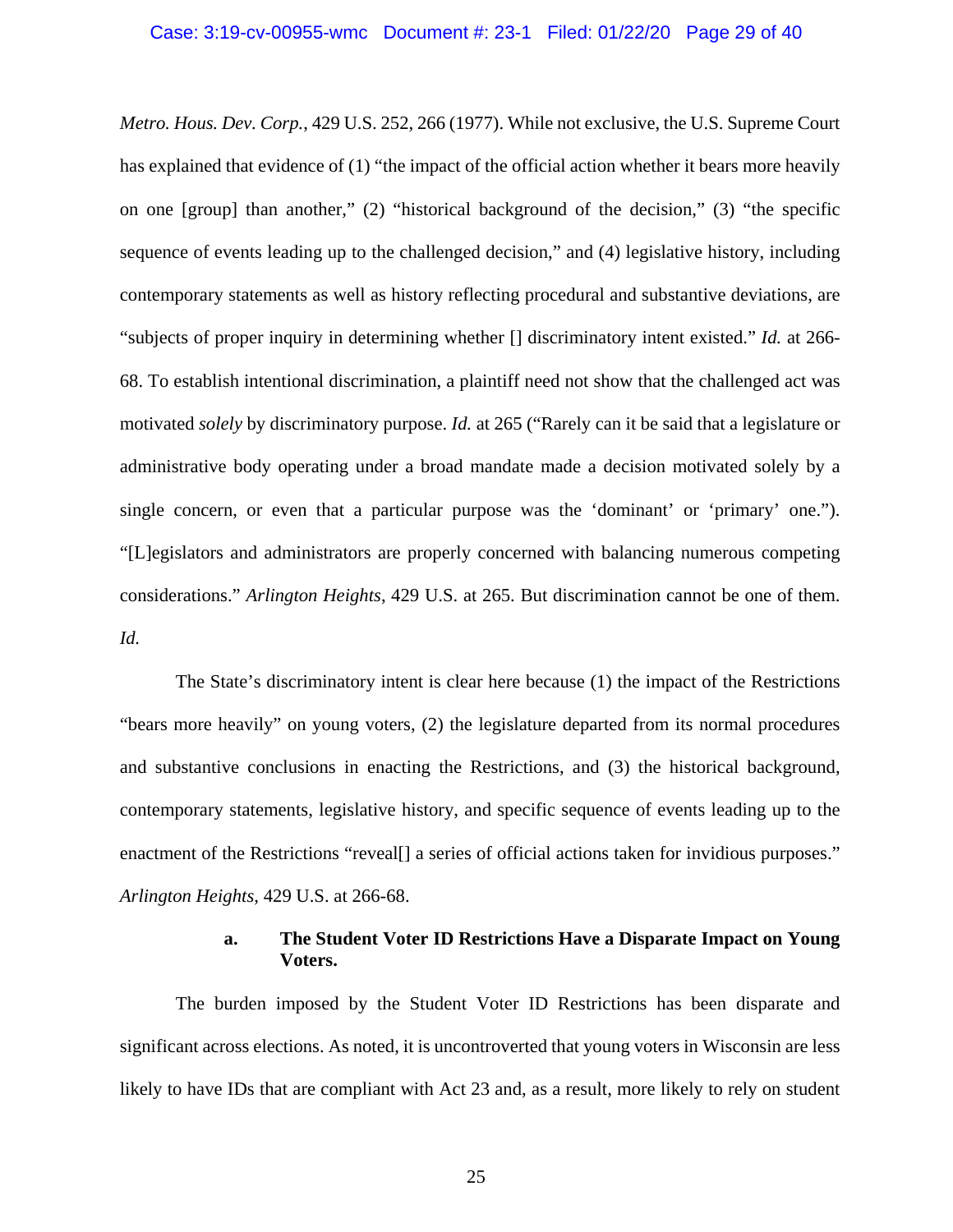#### Case: 3:19-cv-00955-wmc Document #: 23-1 Filed: 01/22/20 Page 30 of 40

<span id="page-32-1"></span><span id="page-32-0"></span>IDs to vote. *See* discussion *supra* at II, B (discussing data from the University of Wisconsin System Board of Regents, former-GAB Director, experts, non-partisan voting organizations, community organizers, and students). Importantly, these disparities have been consequential in practice as young and student voter turnout decreased in 2016 in the wake of the Student Voter ID Restrictions and was markedly low compared to national young voter turnout in 2018. *See* discussion *supra* at II, C; *see also N. Carolina State Conference of NAACP v. McCrory*, 831 F.3d 204, 231 (4th Cir. 2016) (finding that disproportionate reliance on a type of ID that a voter ID law does not accept coupled with evidence that such disparities are consequential "establishes sufficient disproportionate impact for an *Arlington Heights* analysis"). Moreover, student ID needs are not being satisfied over time through third-party and university efforts to educate students as the ratio of students seeking second, compliant IDs on election day appears to be growing rather than diminishing. *See* discussion *supra* at II, C. Thus, it appears that not only have a disproportionate number of young voters had to undertake additional steps that no other "group of citizens in the state of Wisconsin" have to go through, Ex. 10 at 14:1-2, but those steps are accomplishing precisely what the legislature intended upon passing the Student Voter ID Restrictions: diminished young voter participation in elections. Together, these facts establish that the Student Voter ID Restrictions have a disproportionate impact on young voters that is consequential and weighs in favor of finding a discriminatory purpose.

## **b. The Historical Background, Legislative History, and Specific Sequence of Events Leading up to the Enactment of the Student Voter ID Restrictions Reveal the Legislature's Discriminatory Motivation.**

For over a decade, young voter turnout in Wisconsin was not only rising, but it was increasingly Democratic. *See* discussion *supra* at II, A. Thus, when the Republicans regained legislative power in 2011, motivated by a desire to sustain their hold on the government, they acted swiftly to limit the voting power of these young Democratic voters by enacting Act 23 with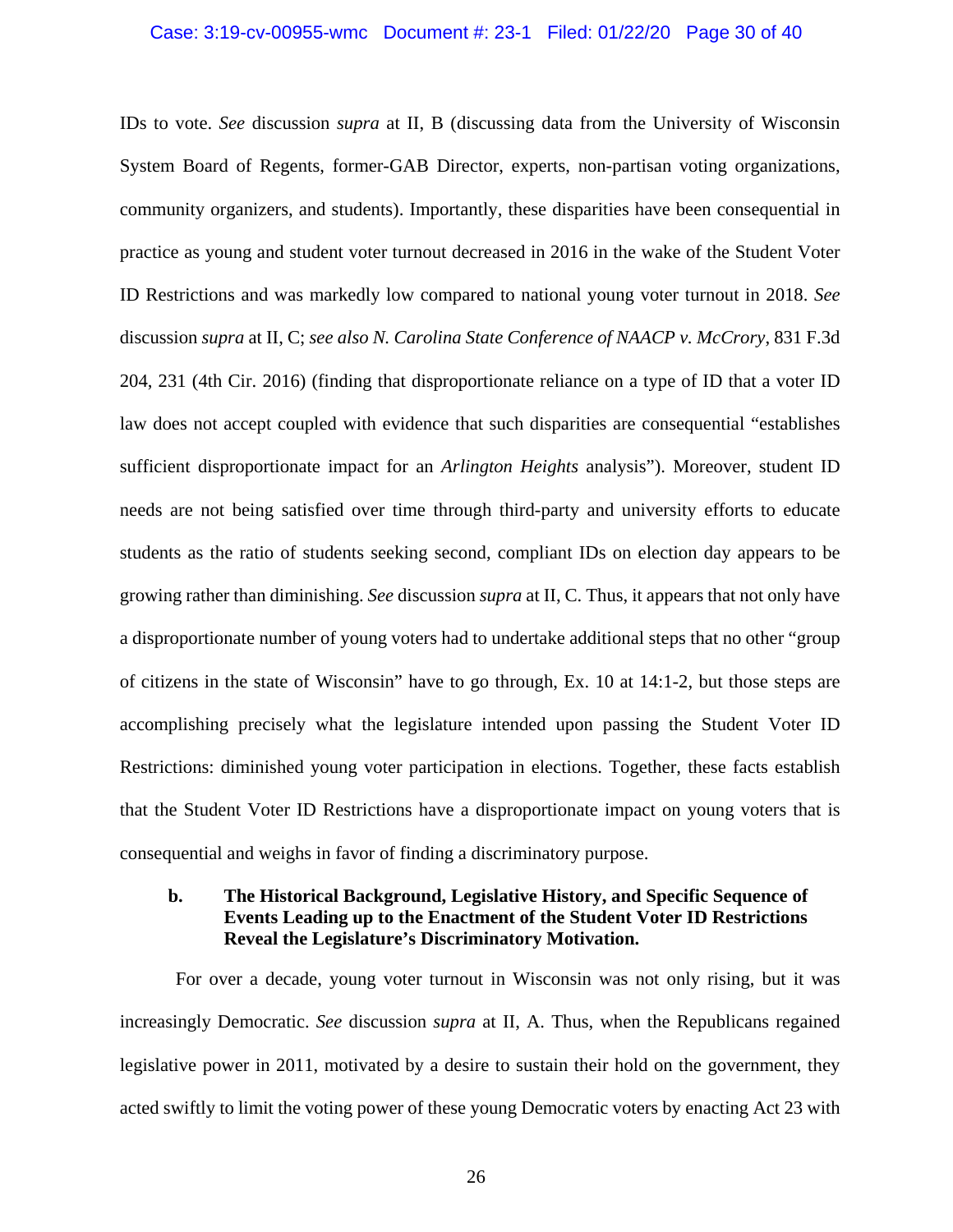#### <span id="page-33-1"></span>Case: 3:19-cv-00955-wmc Document #: 23-1 Filed: 01/22/20 Page 31 of 40

the Student Voter ID Restrictions which, as demonstrated, sharply diminished young voters' ability to vote. *See* discussion *supra* at II, B. *Cf*. *N. Carolina State Conference of NAACP v. Cooper*, No. 18-CV-1034, 2019 WL 7372980, at \*24–25 (M.D.N.C. Dec. 31, 2019) (considering polarization of voting in determining that the historical context of the challenged voter ID law weighed in favor of a finding of discriminatory intent). The State's discriminatory motivations are more than just inference. They are confirmed by rare, contemporaneous statements of legislators and Republican elected officials in Wisconsin. *See, e.g.*, *Hayden v. Paterson*, 594 F.3d 150, 163 (2d Cir. 2010) (noting that discriminatory intent is "rarely susceptible to direct proof").

<span id="page-33-0"></span>For example, prior to Act 23's passage Republican Senator Mary Lazich and a who sponsor of Act 23, implored her reticent colleagues to support the bill because of what it "would mean for the neighborhoods around Milwaukee and the college campuses" across this state. Ex. 1 at 39-40. Then-Republican Senator Grothman joined in, stating, "What I'm concerned about here is winning, and that's what really matters here. . . . We better get this done quickly while we have the opportunity." Ex. 1 at 39-40. Likewise, Senate Majority Leader Scott Fitzgerald stated that, "[i]f we win this battle, certainly what you're going to find is that President Obama will have a much more difficult time winning the state of Wisconsin." Ex. 1 at 39. After Act 23's passage, prior to the 2016 elections, now-U.S. Representative and former state senator Grothman admitted that, "now [Wisconsin has] photo ID, and I think photo ID is going to make a little bit of a difference as well [in the election of President Trump]." Ex. 1 at 40. And, former-Republican Wisconsin Attorney General Brad Schimel made similar statements after President Trump's victory. *Id.* ("We battled to get voter ID on the ballot for the November '16 election. How many of your listeners really honestly are sure that Sen. [Ron] Johnson was going to win reelection or President Trump was going to win Wisconsin if we didn't have voter ID to keep Wisconsin's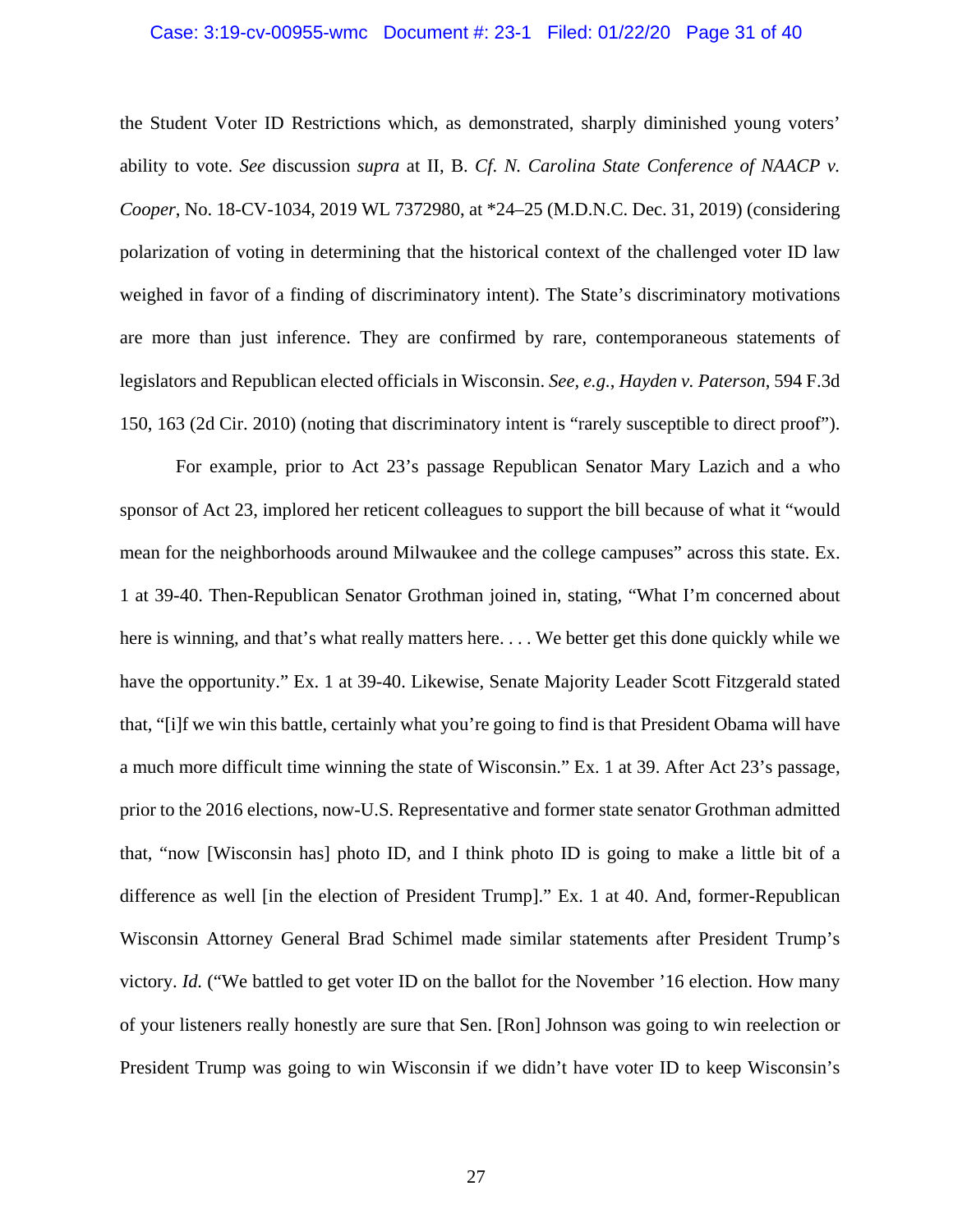elections clean and honest and have integrity?").

Even without these statements, the procedural abnormalities, substantive deviations, and historical context of Act 23 also make it clear that suppressing the vote of young voters to secure and maintain political power is the only plausible explanation for the Student Voter ID Restrictions. Indeed, if their intentions were pure, as they did with previous versions of voter ID bills, the legislature could have opened Act 23 and Student Voter ID Restrictions to extensive public comment and debate. But it did not. *See* discussion *supra* at II, B. Likewise, the legislature could have responded meaningfully to the concerns about disparate impact expressed by the Board of Regents, GAB, or Democratic colleagues by eliminating the Restrictions or implementing any number of amendments that would have ameliorated the burdens on young voters, while still passing a photo voter ID law. But, again, it did not. *See* discussion *supra* at II, B. Instead, the General Assembly paid lip-service to the Board of Regents by allowing student IDs to be added, but wholly gutted the benefit of that amendment by adding the Restrictions which nullified the law. *See* discussion *supra* at II, B. It also voted down every ameliorative amendment aimed at students and voters generally. *See* discussion *supra* at II, B. More to the point, it could have—and should have—presented evidence of the alleged crisis of confidence, voter fraud, and need for conformity facing Wisconsin which served as the primary stated basis for the bill, a practice that was standard in the legislature. *See* discussion *supra* at II, B; *see also* Cullen Decl. ¶ 5; Jauch Decl. ¶ 4; Miller Decl. ¶¶ 5-6. Nevertheless, not only did the legislature fail to do so, but it could not have done so had it wanted to. Decades of investigations and intense scrutiny had revealed that no evidence of voter impersonation generally, much less student voter impersonation specifically, existed in Wisconsin. *See* discussion *supra* at II, B. Likewise, years of high voter turnout and positive performance reviews had established that Wisconsin voters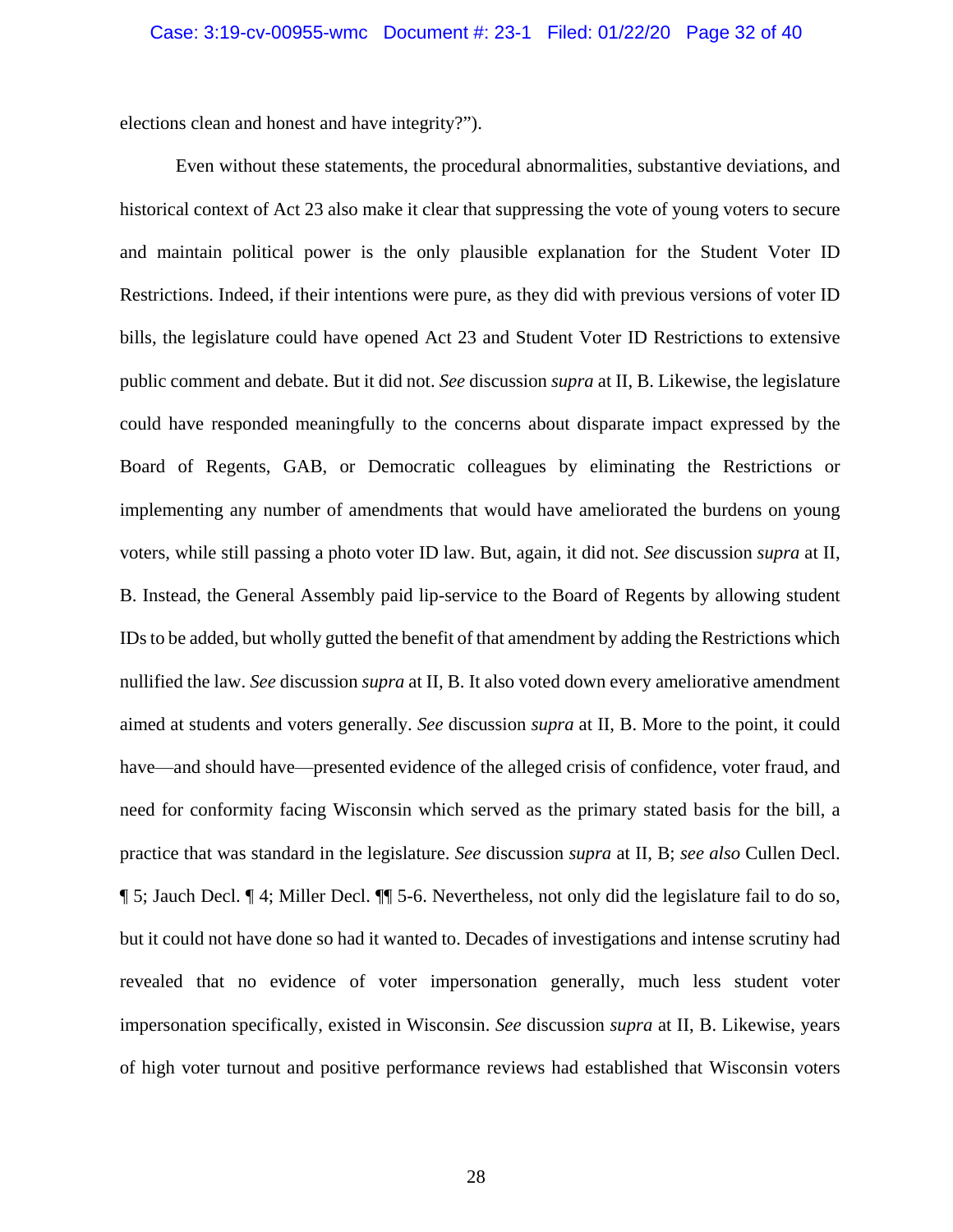#### Case: 3:19-cv-00955-wmc Document #: 23-1 Filed: 01/22/20 Page 33 of 40

were also confident in the state's election system. *See* discussion *supra* at II, A. And the addition of the Student Voter ID Restrictions made Wisconsin's photo voter ID law a national outlier. *See* discussion *supra* at III, A, 1.

Thus, the stark differential treatment of students IDs, the Student Voter ID Restrictions' irrational basis, demonstrated disparate impact, historical context, and the presence procedural and substantive deviations as well as the contemporary discriminatory statements of supporters of bill in the legislative history makes it clear that the most logical explanation for the Student Voter ID Restrictions is that they were intended to make it more difficult for young voters to vote. As such, Plaintiffs are likely to succeed on their Twenty-Sixth Amendment claim.

### <span id="page-35-0"></span>**B. Plaintiffs Will Suffer Irreparable Injury.**

<span id="page-35-3"></span><span id="page-35-2"></span><span id="page-35-1"></span>Absent an order enjoining the enforcement of the Student Voter ID Restrictions, Plaintiffs will suffer irreparable injury. As a threshold matter, the harm to Plaintiffs is presumptively established because the State acted with discriminatory intent. *See Anderson v. Martin*, 375 U.S. 399, 400-04 (1964); *see also McCrory*, 831 F.3d at 238 ("When discriminatory intent impermissibly motivates the passage of a law, a court may remedy the injury—the impact of the legislation—by invalidating the law."); *cf. Gresham v. Windrush Partners, Ltd*., 730 F.2d 1417, 1424 (11th Cir. 1984) (holding "because of the subtle, pervasive, and essentially irremediable nature of racial discrimination, proof of the existence of discriminatory housing practices is sufficient to permit a court to presume irreparable injury"). Even if the injury was not presumptively established, however, continued enforcement of the Student Voter ID Restrictions would irreparably injure Plaintiff Scott and Plaintiff AGF's constituents because it will burden their constitutional right to vote in the 2020 general election. Consequently, AGF will also be irreparably injured because it will have to divert time and resources to counteract the burden on its constituents.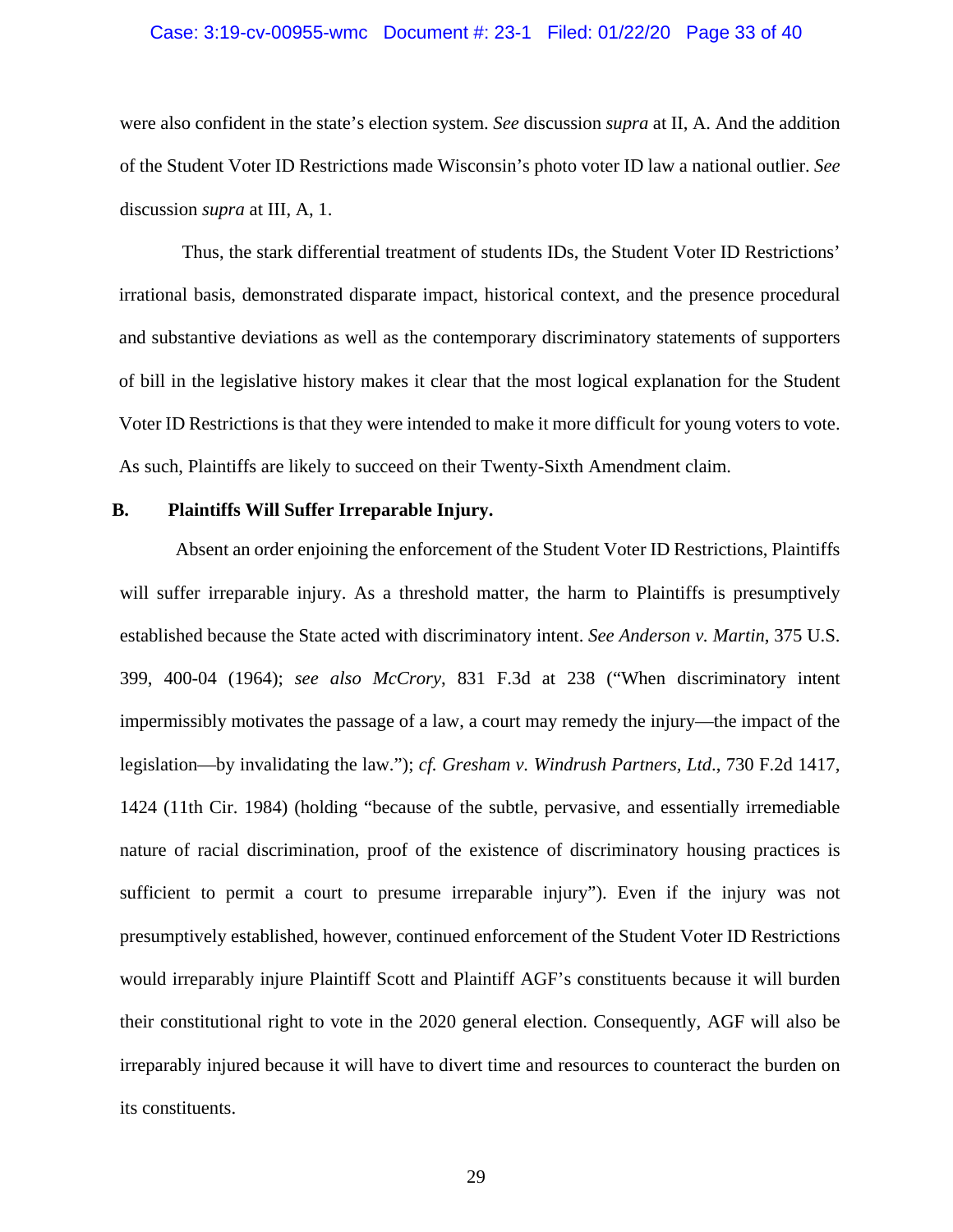<span id="page-36-5"></span><span id="page-36-3"></span><span id="page-36-1"></span>The deprivation of the right to vote constitutes irreparable injury. *See League of Women Voters of N.C. v. North Carolina*, 769 F.3d 224, 247 (4th Cir. 2014) ("Courts routinely deem restrictions on fundamental voting rights irreparable injury.") (citations omitted). *See, e.g.*, *McCrory*, 831 F.3d at 238 (citing *Hunter v. Underwood*, 471 U.S. 222, 231 (1985)). And, several courts have specifically found that plaintiffs challenging voter ID laws would suffer irreparable injury absent a preliminary injunction. *See, e.g.*, *Frank v. Walker*, 196 F. Supp. 3d 893, 904 (E.D. Wis. 2016) (finding, where "[t]hose who cannot with reasonable effort obtain qualifying ID [would] be unable to vote in any elections that occur between now and when their claims are finally resolved," a showing of irreparable injury was "clearly satisfied"); *Cooper*, No. 18-CV-1034, 2019 WL 7372980, at \*24–25 (finding irreparable injury in a voter ID challenge because the challenged law would "wrongfully depriv[e] at least some North Carolinians of the right to vote"); *Common Cause Georgia v. Billups*, 439 F. Supp. 2d 1294, 1359 (N.D. Ga. 2006) (same). *Cf. Georgia Coal. for People's Agenda, Inc. v. Kemp*, 347 F. Supp. 3d 1251, 1268 (N.D. Ga. 2018) (finding irreparable harm when considering a law requiring that voters present proof of citizenship).

<span id="page-36-4"></span><span id="page-36-2"></span><span id="page-36-0"></span>There is no question that Plaintiff Scott, a young, out-of-state student at the University of Madison-Wisconsin who does not have a compliant ID is burdened by the Student Voter ID Restrictions and will be irreparably harmed if the Court does not enjoin them. *See* Scott Decl. ¶ 5. Indeed, absent action from this Court, Scott will be forced to take additional steps to obtain a compliant ID so that she can exercise her right to vote. *Id.* ¶¶ 6-7. And, as with many young voters, there is no guarantee that she will be able to take those steps, or that those additional steps will ensure that she has her second, compliant ID with her when she attempts to vote. *See, e.g.,*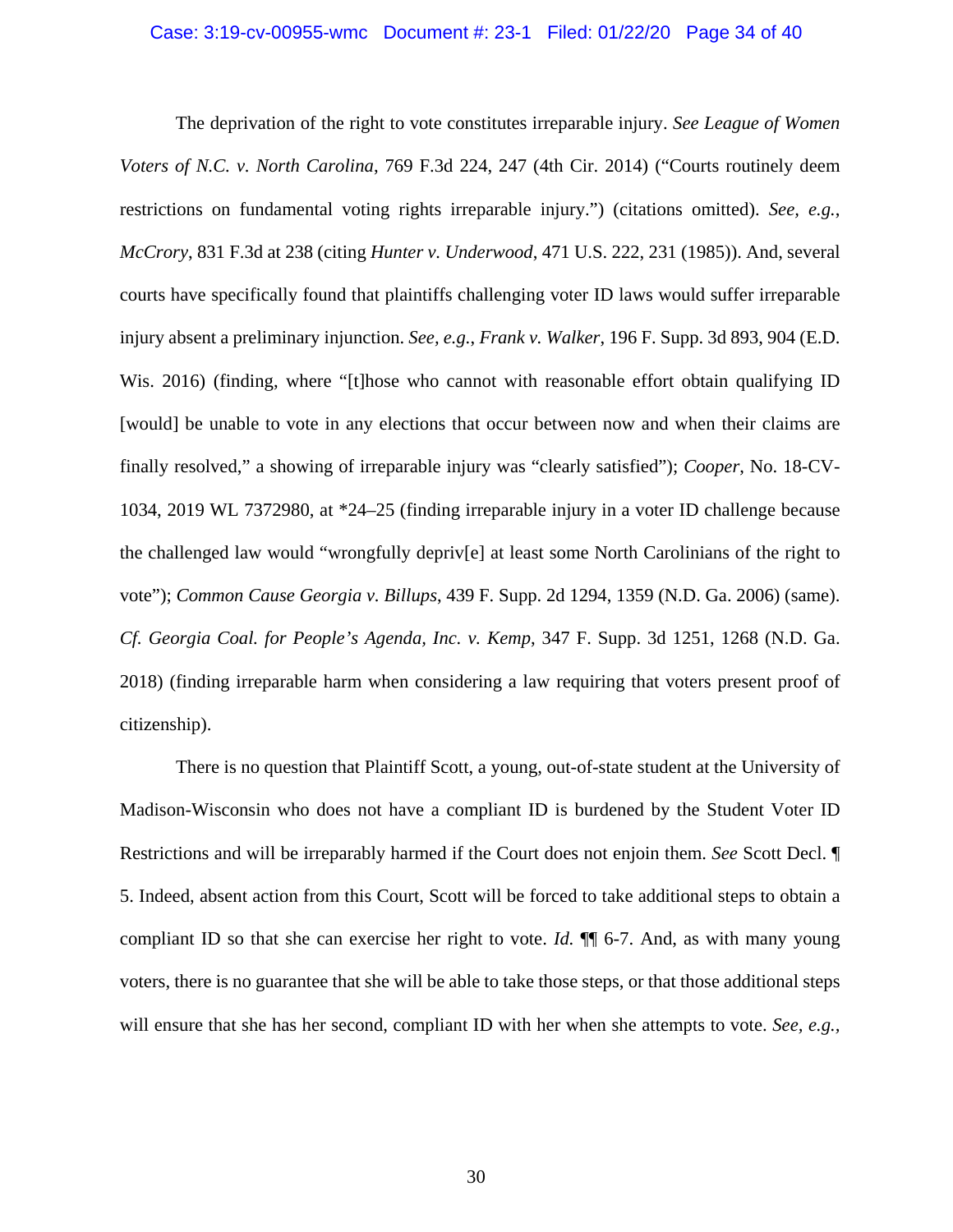#### Case: 3:19-cv-00955-wmc Document #: 23-1 Filed: 01/22/20 Page 35 of 40

Canup Decl. ¶ 11. Thus, as her right to vote is burdened, her constitutional injury is clear and irreparable.

The irreparable injury that AGF will suffer is also well supported. AGF's mission is to make young voices and votes a powerful force in democracy, and it works directly on behalf of this constituency of voters. Goodman Decl. ¶¶ 3, 5, 8. The Student Voter ID Restrictions directly inhibit AGF from accomplishing its mission, by deterring young Wisconsin voters from voting and otherwise burdening their right to vote. In every election since the Student Voter ID Restrictions have been in place, thousands of young voters have had to take additional steps to vote, and, in some instances, have not been able to vote at because they did not have a compliant ID. *See* Goodman Decl. ¶¶ 13, 14; Canup Decl. ¶¶ 10-11; *see also* discussion *supra* at II, C. There is no reason to believe that young voters will not experience these same burdens in the upcoming 2020 general election—a consequential election in which young people are expected to continue to participate at unprecedented rates. Ex. 18 (More young people likely to vote in 2020 than 2016, Harvard poll shows – USA Today). As a result, as it has had to do in previous elections, AGF will have to expend additional time and volunteer resources through its Campus Champion and AGF Student Ambassadors educating voters about the Student Voter ID Restrictions to help its young constituents overcome these burdens and to accomplish its mission. Goodman Decl. ¶¶ 13, 16, 17. These are resources that AGF would otherwise utilize on increasing voter engagement and get-out-the-vote activities so that it can advance its core mission. Goodman Decl. ¶¶ 16, 17; *see also* Canup Decl. ¶¶ 8-9, 12 (discussing efforts in 2018 by the AGF team to lobby UW-Madison for student IDs that would comply with the Student Voter ID Restrictions instead of engaging in other voter engagement and get-out-the-vote activities that advance AGF's core mission). It is well-established that the expenditure of such resources is irreparable. *See, e.g.*,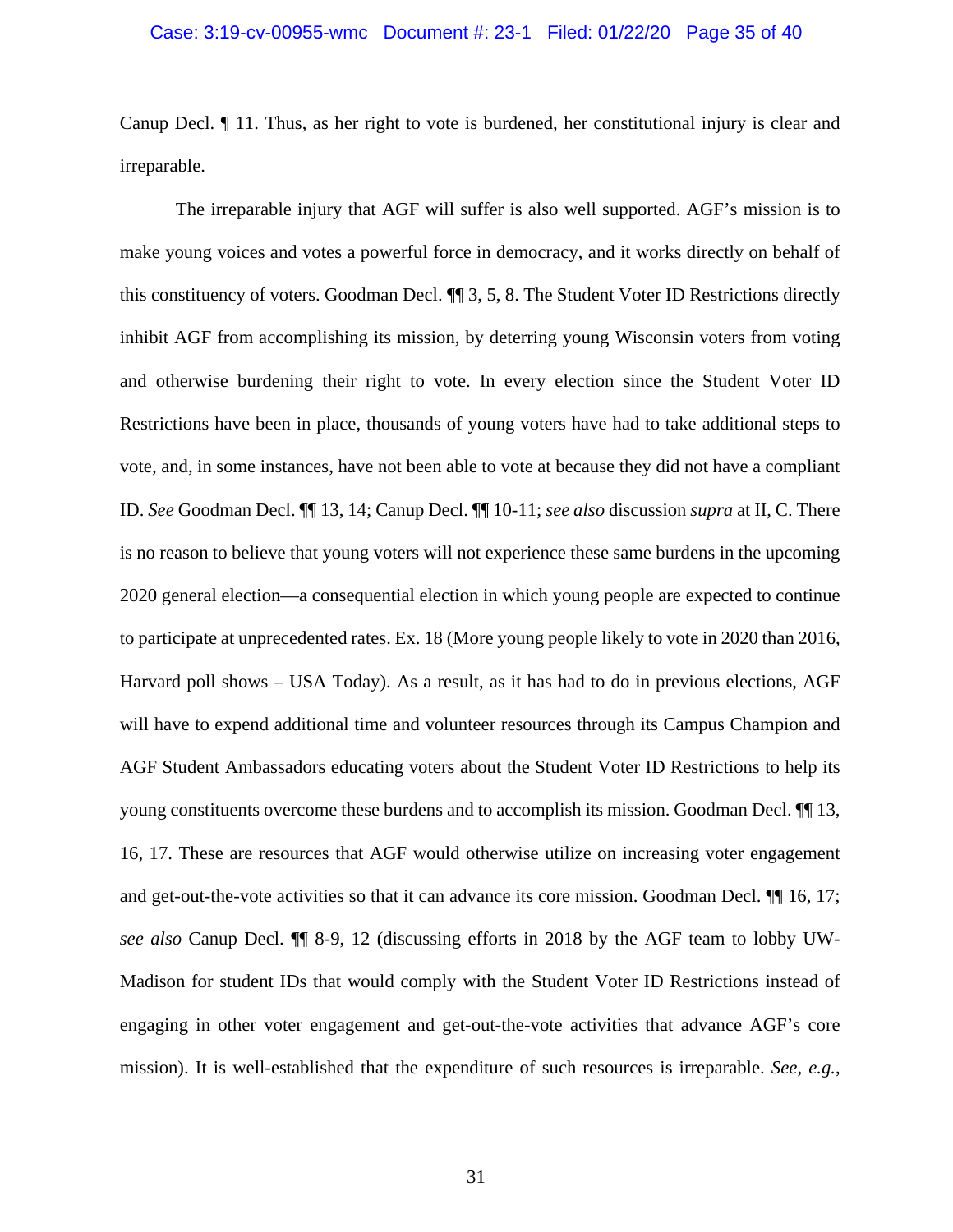#### Case: 3:19-cv-00955-wmc Document #: 23-1 Filed: 01/22/20 Page 36 of 40

<span id="page-38-5"></span><span id="page-38-4"></span>*Georgia Coal. for People's Agenda, Inc.*, 347 F. Supp. 3d at 1268 (finding irreparable harm where plaintiff's organizational mission would be harmed and it would have to engage in additional voter registration and mobilization efforts); *League of Women Voters of Fla. v. Cobb*, 447 F.Supp. 2d 1314, 1339 (S.D. Fla. 2006) (finding irreparable harm to organizations engaged in collecting and submitting voter registration applications, where their voter registration operations had been interrupted and they were losing valuable time to engage in core political speech and association and to add new registrants to the election rolls). Thus, AGF has also demonstrated irreparable injury and this factor favors granting a preliminary injunction.

### <span id="page-38-0"></span>**C. Traditional Legal Remedies Will Not Adequately Protect Plaintiffs' Rights.**

<span id="page-38-2"></span>Because Plaintiff Scott and Plaintiff AGF's constituents as well as young voters across Wisconsin face the inability to vote in elections likely to occur before their claims are resolved, traditional legal remedies are inadequate. The Seventh Circuit has presumed that money damages cannot adequately remedy a constitutional violation. *Christian Legal Soc'y v. Walker*, 453 F.3d 853, 859 (7th Cir. 2006) (reversing denial of preliminary injunction on complaint alleging First Amendment claims). More specifically, money damages cannot cure disenfranchisement post hoc. *Cf. Frank*, 196 F. Supp. 3d at 904 (finding, where the plaintiffs faced violations of their rights to vote in elections that might occur before the resolution of their claims, "traditional legal remedies, such as monetary damages, would be inadequate"). Given the close proximity of the 2020 General Election, it is certain that an election will occur, necessitating action from this Court to ensure that Plaintiffs' constitutional rights are not violated.

## <span id="page-38-3"></span><span id="page-38-1"></span>**D. The Harm Plaintiffs Will Suffer Absent a Preliminary Injunction Outweighs Harm the State Will Suffer Because of One.**

The harm to Plaintiffs outweighs the harm to the State because, while Plaintiffs face the deprivation of the constitutional right to vote, direct harm to their mission, and the diversion and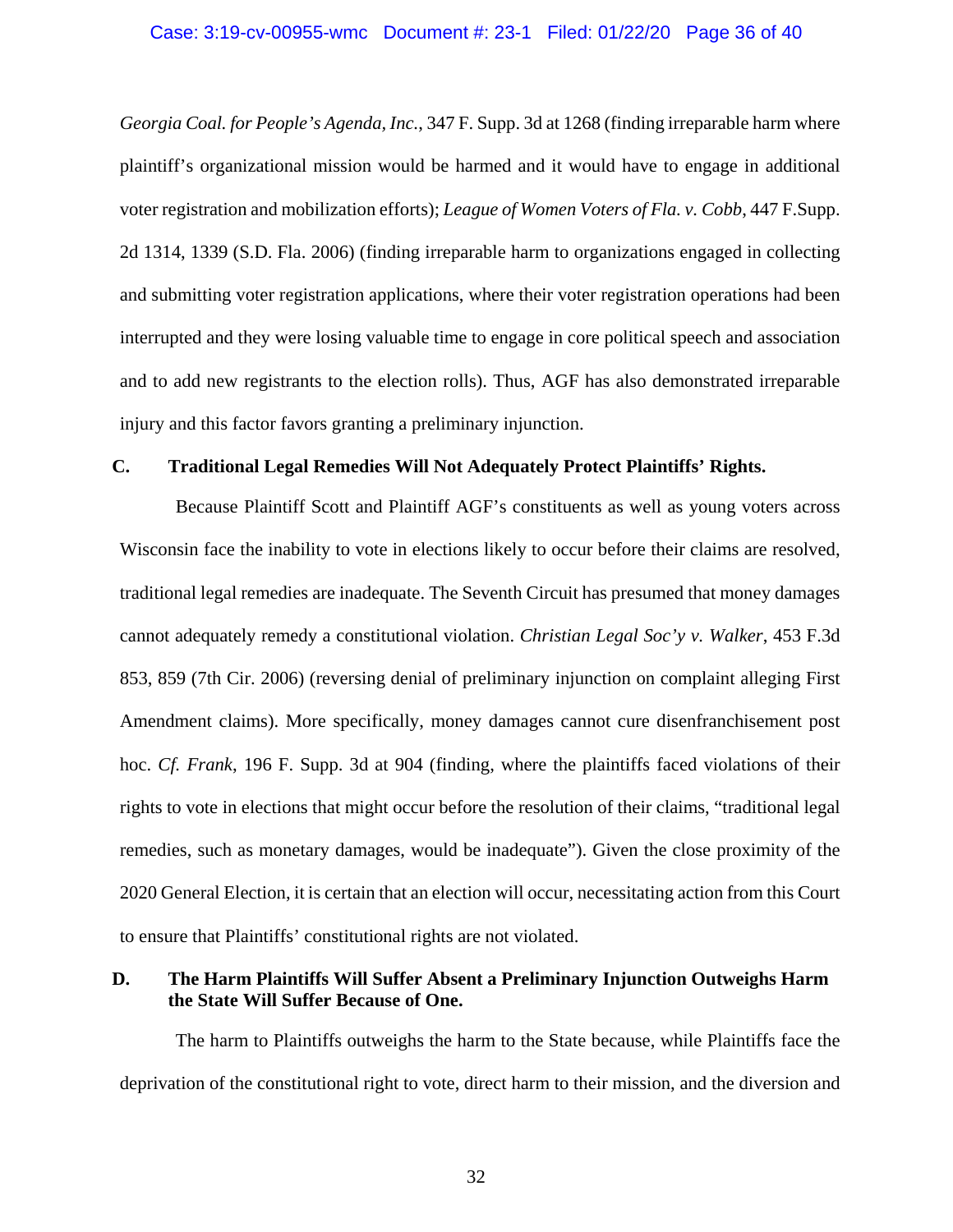#### <span id="page-39-0"></span>Case: 3:19-cv-00955-wmc Document #: 23-1 Filed: 01/22/20 Page 37 of 40

exertion of their resources absent a preliminary injunction, the harm to the State is entirely speculative. When the benefit of enforcing a governmental act is conjectural, the harm of granting a preliminary injunction must be considered slight. *Am. Amusement Mach. Ass'n v. Kendrick*, 244 F.3d 572, 580 (7th Cir. 2001) ("[G]iven the entirely conjectural nature of the benefits of the ordinance to the people of Indianapolis, the harm of a preliminary injunction to the City must be reckoned slight, and outweighed by the harm that denying the injection would impose on the plaintiffs."); *see also Frank*, 196 F. Supp. 3d at 916 (noting that "there is virtually no voterimpersonation fraud in Wisconsin," and concluding "the state's interests in requiring photo ID do not justify disenfranchising the plaintiffs while this litigation is pending.").

<span id="page-39-1"></span>The only stated benefits of enforcing the Student Voter ID Restrictions are to protect against voter fraud, increase voter confidence, and conformity. But as explained, the Student Voter ID Restrictions not only fail to accomplish these goals but, in most instances, directly undermine them. *See* discussion *supra* at II, A-B. Likewise, allowing poll workers to accept student voter IDs as proof of identity would not be difficult to implement. Indeed, if anything it would decrease the burden on poll workers and election officials who check voters in on election day. Rather than having to check for one set of requirements for all identification and another set of requirements for student IDs, poll workers would now have one uniform set of information to review on all IDs placed before them.

In contrast, as discussed at length, the burden on the right to vote without intervention from this Court is significant as thousands of young voters, including Plaintiff Scott and AGF's constituents, are likely to be burdened, deterred, and disenfranchised in the upcoming 2020 general election. *See* discussion *supra* at II, C. Moreover, the burden on AGF is also significant as the continued existence of the Student Voter ID Restrictions ensures that AGF will be unable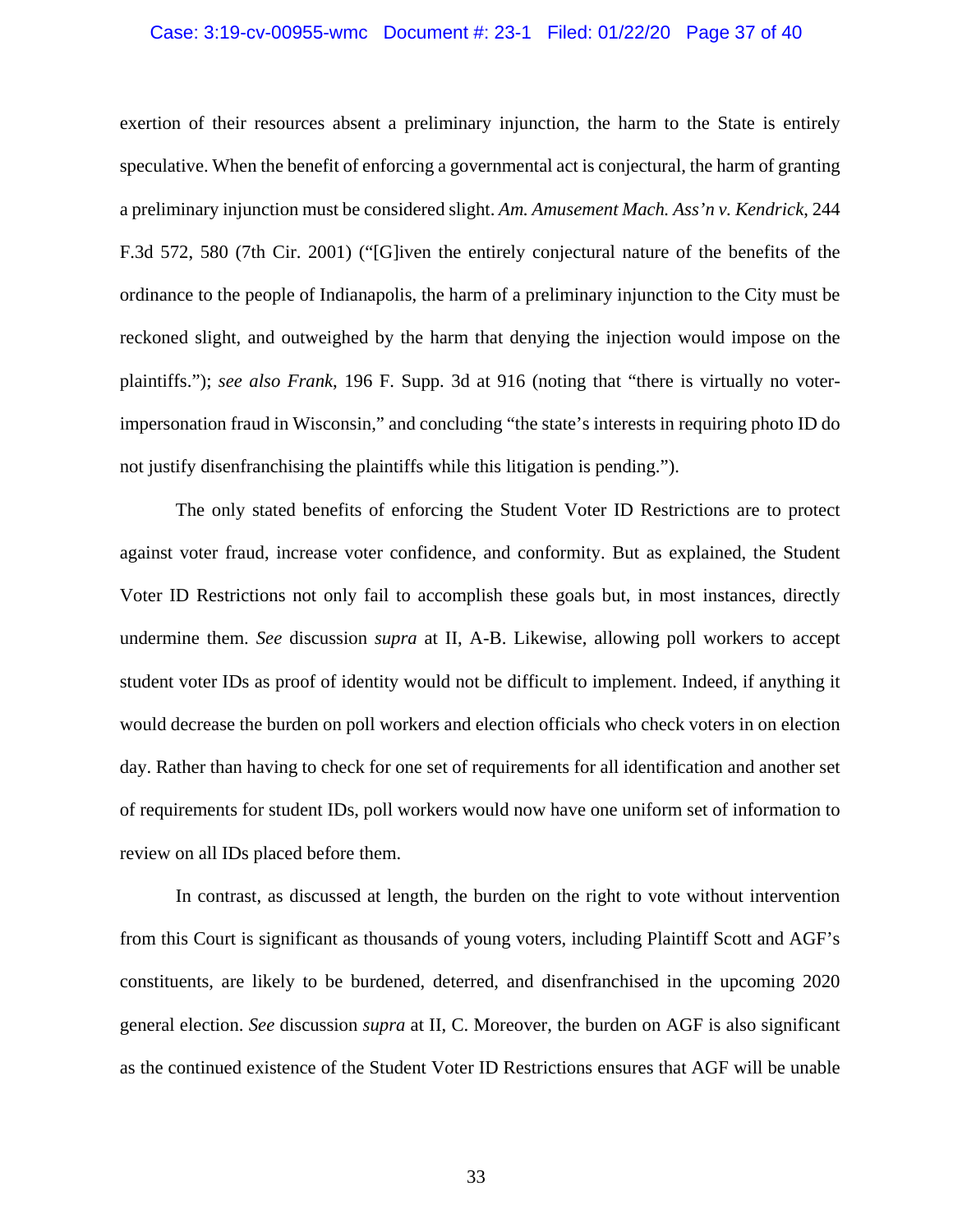#### Case: 3:19-cv-00955-wmc Document #: 23-1 Filed: 01/22/20 Page 38 of 40

to fully effectuate its mission and will require it to divert resources to help its young voter constituents overcome the burdens the Restrictions place on them. *See* discussion *supra* at II, C. Accordingly, the concrete harm to Plaintiffs outweighs the hypothetical harm to the State, and this factor also weighs in Plaintiffs' favor.

### **E. Enjoining the Student Voter ID Restrictions is in the Public Interest.**

<span id="page-40-2"></span><span id="page-40-1"></span><span id="page-40-0"></span>Protecting constitutional rights is always in the public interest. *See Joelner v. Vill. of Washington Park, Ill.*, 378 F.3d 613, 620 (7th Cir. 2004); *see also Newsom v. Albemarle Cty Sch. Bd.*, 354 F.3d 249, 261 (4th Cir. 2003) ("Surely, upholding constitutional rights serves the public interest."). No opposing interest outweighs that here. Moreover, enjoining the enforcement of the Student Voter ID Restrictions will have incidental public benefits. Colleges and universities will not have to spend money printing additional IDs for students who require it, easing financial burdens on universities and reducing expenses associated with compliance with the Student Voter ID Restrictions. *See, e.g.*, Ex. 2 at 13-14 (discussing printing of IDs); Canup Decl. ¶ 8 (discussing costs of complying with Student Voter ID Restrictions). Likewise, these institutions will not be forced to choose between ameliorating Act 23's burden on their students' voting rights by conforming their student IDs to the Restrictions and risking their students' safety and security by doing so. Ex. 1 at 23; Ex. 9 at 1 ("It is highly unlikely that universities and colleges will adopt these standards because of student security concerns."); Canup Decl. ¶ 8 (discussing security concerns). Finally, removing the Student Voter ID Restrictions and simply accepting a valid student ID will reduce confusion about acceptable IDs as students and poll workers alike will no longer have to navigate two student ID regimes, but can simply present the ID that they use for all other purposes in their student life. *See* discussion *supra* at II, C. Thus, this factor also weighs in Plaintiffs' favor.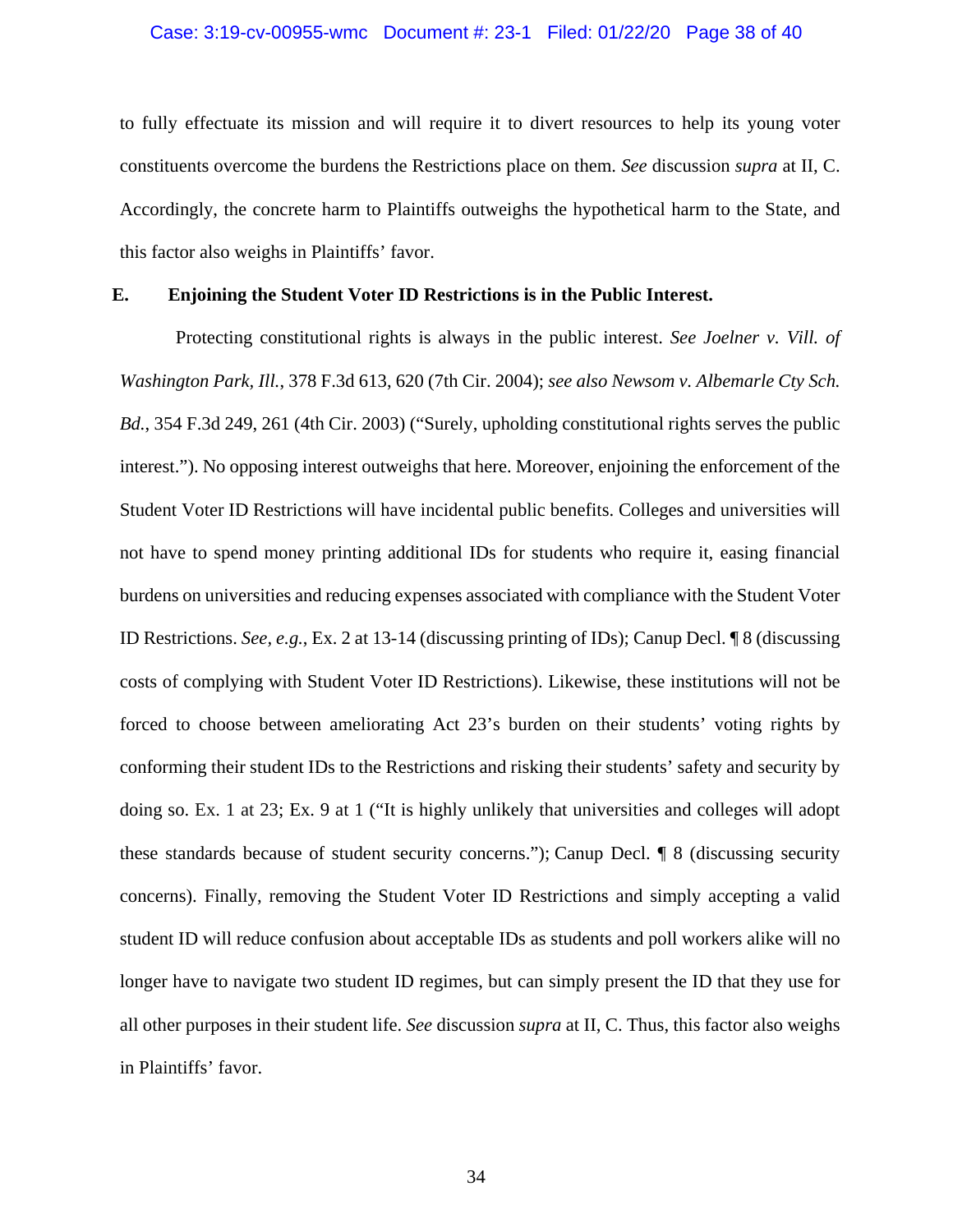Case: 3:19-cv-00955-wmc Document #: 23-1 Filed: 01/22/20 Page 39 of 40

### **IV. CONCLUSION**

<span id="page-41-0"></span>For the reasons stated above, Plaintiffs respectfully request that the Court issue the requested preliminary injunction.

Dated this 22nd day of January, 2020. Respectfully submitted,

/s/ *Amanda R. Callais* David L. Anstaett PERKINS COIE LLP 33 East Main Street, Suite 201 Madison, WI 53703-3095 Telephone: (608) 663-7460 Facsimile: (608) 663-7499 danstaett@perkinscoie.com

Marc E. Elias John Devaney Amanda R. Callais Stephanie Command PERKINS COIE LLP 700 Thirteenth St., N.W., Suite 600 Washington, D.C. 20005-3960 Telephone: (202) 654-6200 Facsimile: (202) 654-9959 melias@perkinscoie.com jdevaney@perkinscoie.com acallais@perkinscoie.com scommand@perkinscoie.com

Gillian Kuhlmann PERKINS COIE LLP 1888 Century Park East, Suite 1700 Los Angeles, CA 90067-1721 Telephone: (310) 788-3245 Facsimile: (310) 843-1244 gkuhlmann@perkinscoie.com

Yael Bromberg Chief Counsel for Voting Rights, The Andrew Goodman Foundation BROMBERG LAW LLC 43 West 43rd Street, Suite 32 New York, NY 10036-7424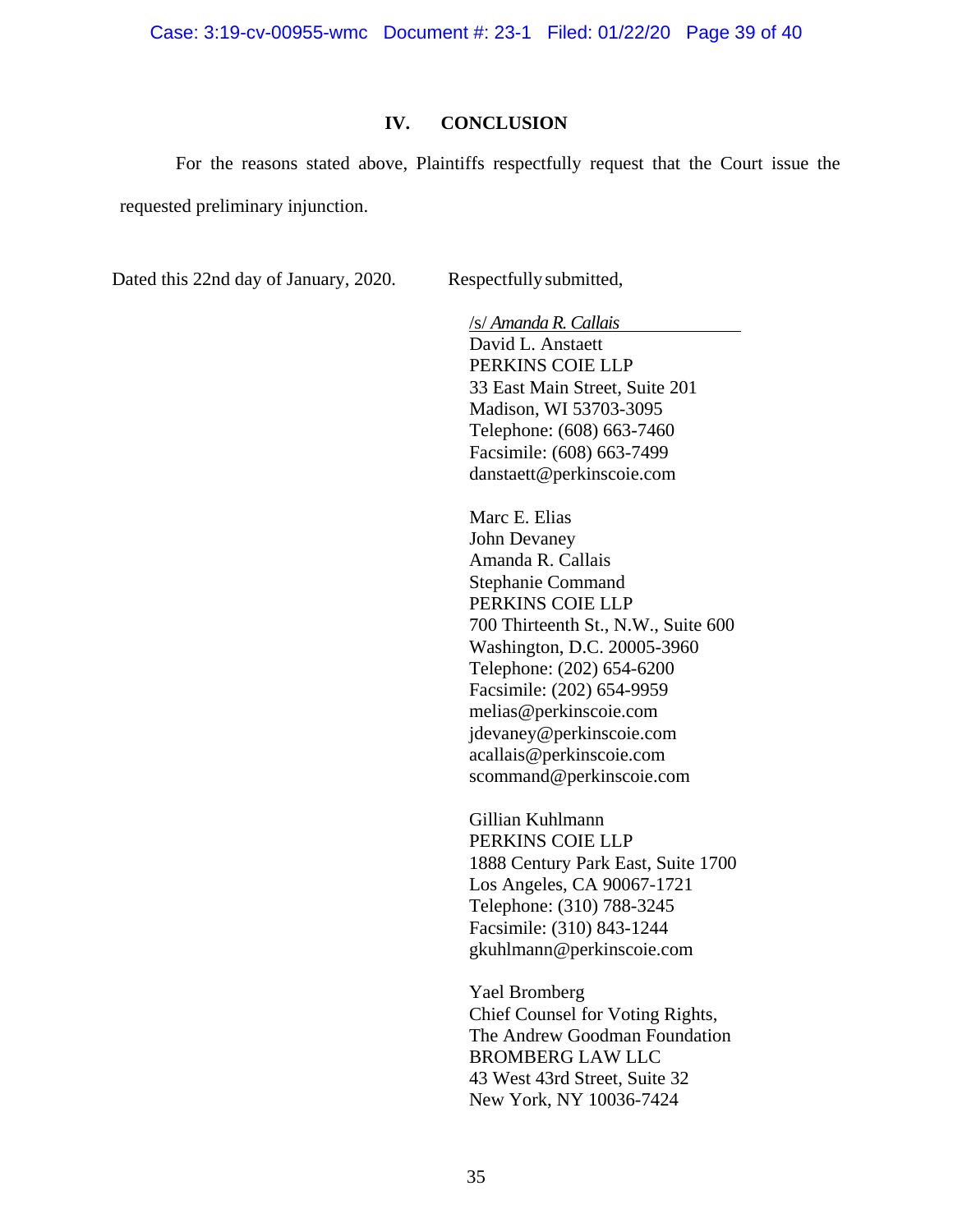Telephone: (212) 859-5083 Facsimile: (201) 586-0427 yaelbromberglaw@gmail.com

Counsel for the Plaintiff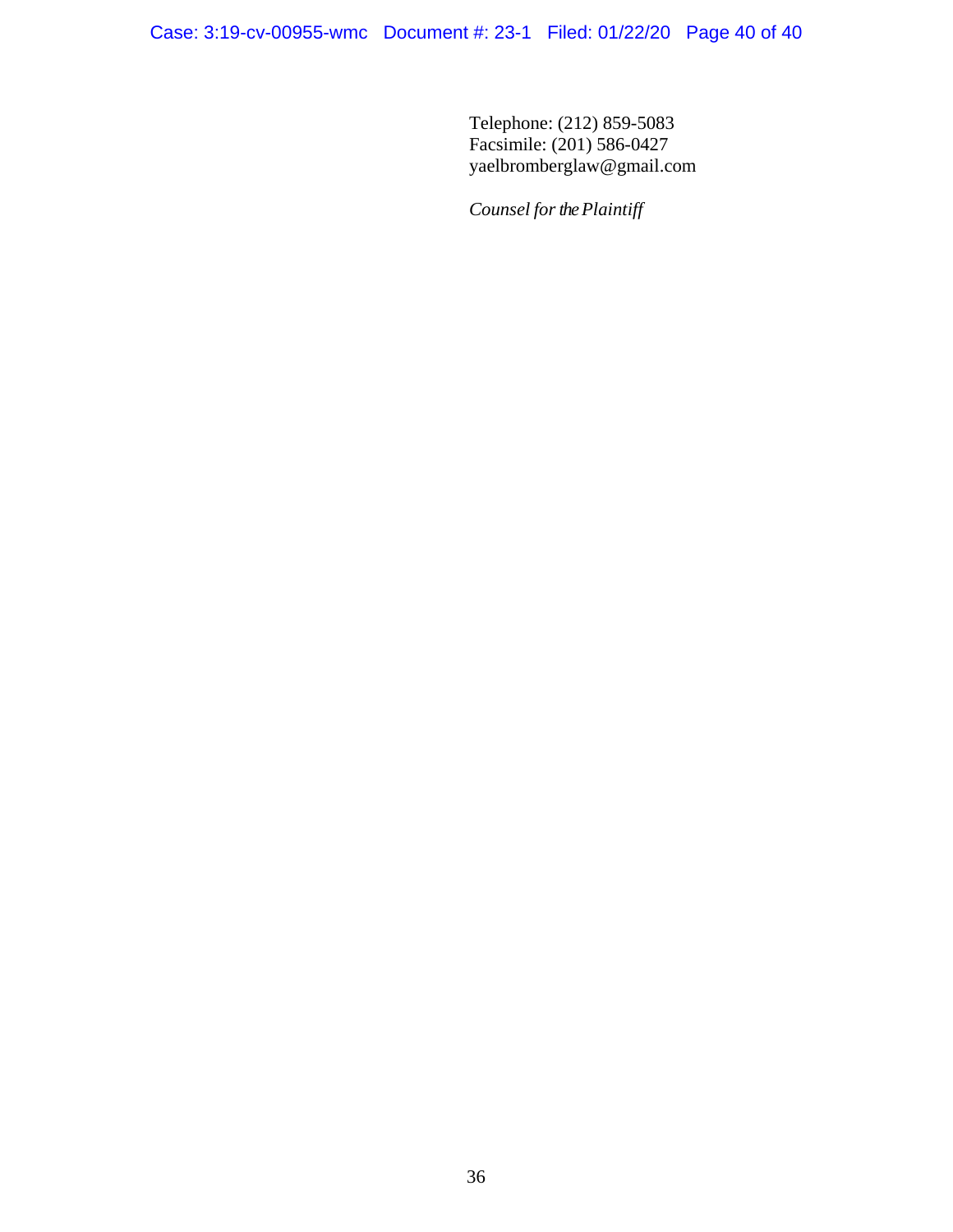## **UNITED STATES DISTRICT COURT WESTERN DISTRICT OF WISCONSIN**

## THE ANDREW GOODMAN FOUNDATION and AMANDA SCOTT,

Plaintiffs,

Civil Action No. 19-cv-955

v.

MARGE BOSTELMANN, JULIE M. GLANCEY, ANN S. JACOBS, DEAN KNUDSON, ROBERT F. SPINDELL, JR., and MARK L. THOMSEN, in their official capacities as Wisconsin Elections Commissioners,

Defendants.

# **PLAINTIFFS' STATEMENT OF PROPOSED FACTS IN SUPPORT OF THEIR MOTION FOR PRELIMINARY INJUNCTION**

Pursuant to the Procedure to be Followed on Motions for Injunctive Relief, Plaintiffs, THE

ANDREW GOODMAN FOUNDATION and AMANDA SCOTT, set forth facts necessary to a

decision on Plaintiffs' Motion for a Preliminary Injunction. The facts are supported by the exhibits and declarations submitted therewith.

# **JURISDICTION AND VENUE**

1. Plaintiffs bring this action under 42 U.S.C. §§ 1983 and 1988 to redress the deprivation, under color of state law, of a right secured by the United States Constitution.

2. This Court has original jurisdiction over the subject matter of this action pursuant to 28 U.S.C. §§ 1331 and 1343 because the matters in controversy arise under the Constitution and laws of the United States.

3. This Court has personal jurisdiction over the Defendants, the Commissioners of the Wisconsin Elections Commission, who are sued in their official capacities only.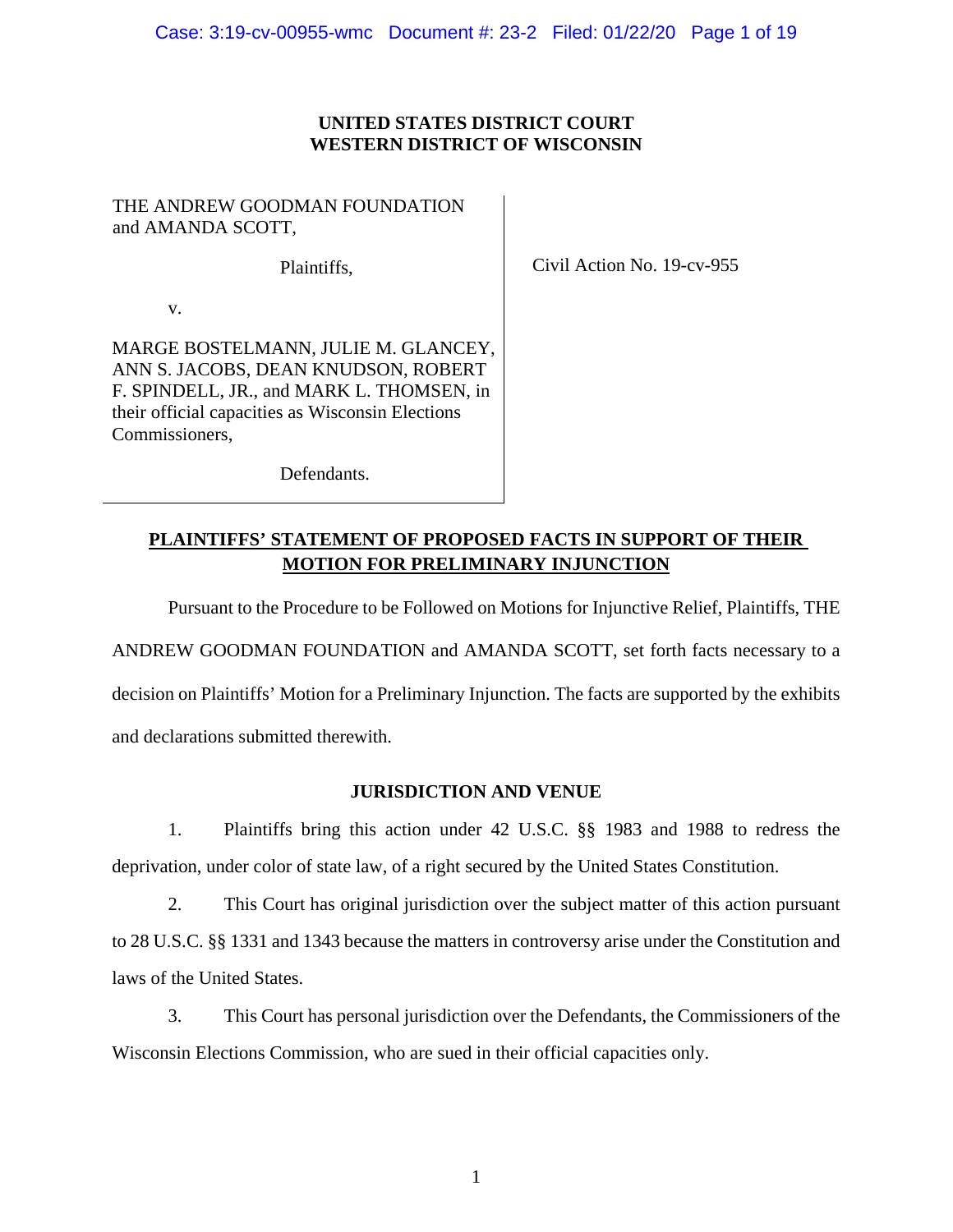### Case: 3:19-cv-00955-wmc Document #: 23-2 Filed: 01/22/20 Page 2 of 19

4. Venue is proper in the U.S. District Court for the Western District of Wisconsin pursuant to 28 U.S.C.  $\S$  1391(b)(2) because a substantial part of the events that gave rise to Plaintiffs' claim occurred there.

5. This Court has the authority to grant declaratory relief pursuant to 28 U.S.C. §§ 2201 and 2202.

#### **PARTIES**

6. Plaintiff, THE ANDREW GOODMAN FOUNDATION, INC. ("AGF"), is a nonpartisan, nonprofit organization with the mission of making young voices and votes a powerful force in democracy. Decl. of D. Goodman ¶ 3 ("Goodman Decl.").

7. In the summer of 1964, Andrew Goodman, AGF's namesake, participated in Freedom Summer, a voter registration project aimed at registering African-American voters in Mississippi. Goodman Decl. ¶ 4. On Andrew Goodman's first day working on that project, June 21, 1964, he and his fellow civil rights advocates James Chaney and Michael Schwerner were kidnapped and murdered by members of the Ku Klux Klan. *Id.*

8. Today, AGF supports youth leadership development, voting accessibility, and social justice initiatives on campuses across the country with training, mentoring, and mini-grants to select institutions as well as providing other financial assistance to students. Goodman Decl. ¶ 5. AGF's Vote Everywhere initiative is a national, nonpartisan, civic engagement movement of student leaders and university partners. *Id.* at  $\P$  6. The program provides extensive training, resources, as well as a peer network to support its Student Ambassadors while they work to register voters, remove voting barriers, organize get out the vote activities, and tackle important social justice issues on their college campuses. *Id.* Vote Everywhere is located on 56 campuses in 24 states plus Washington D.C., including the University of Wisconsin-Madison. *Id.*

9. To achieve its mission, AGF devotes substantial time, effort, and resources to training and supporting Student Ambassadors who work with their home campuses to encourage voting, register voters, and advocate for the voting rights of their communities. *Id*. ¶¶ 7-8. The Student Voter ID Restrictions directly impact AGF's organizational mission of making young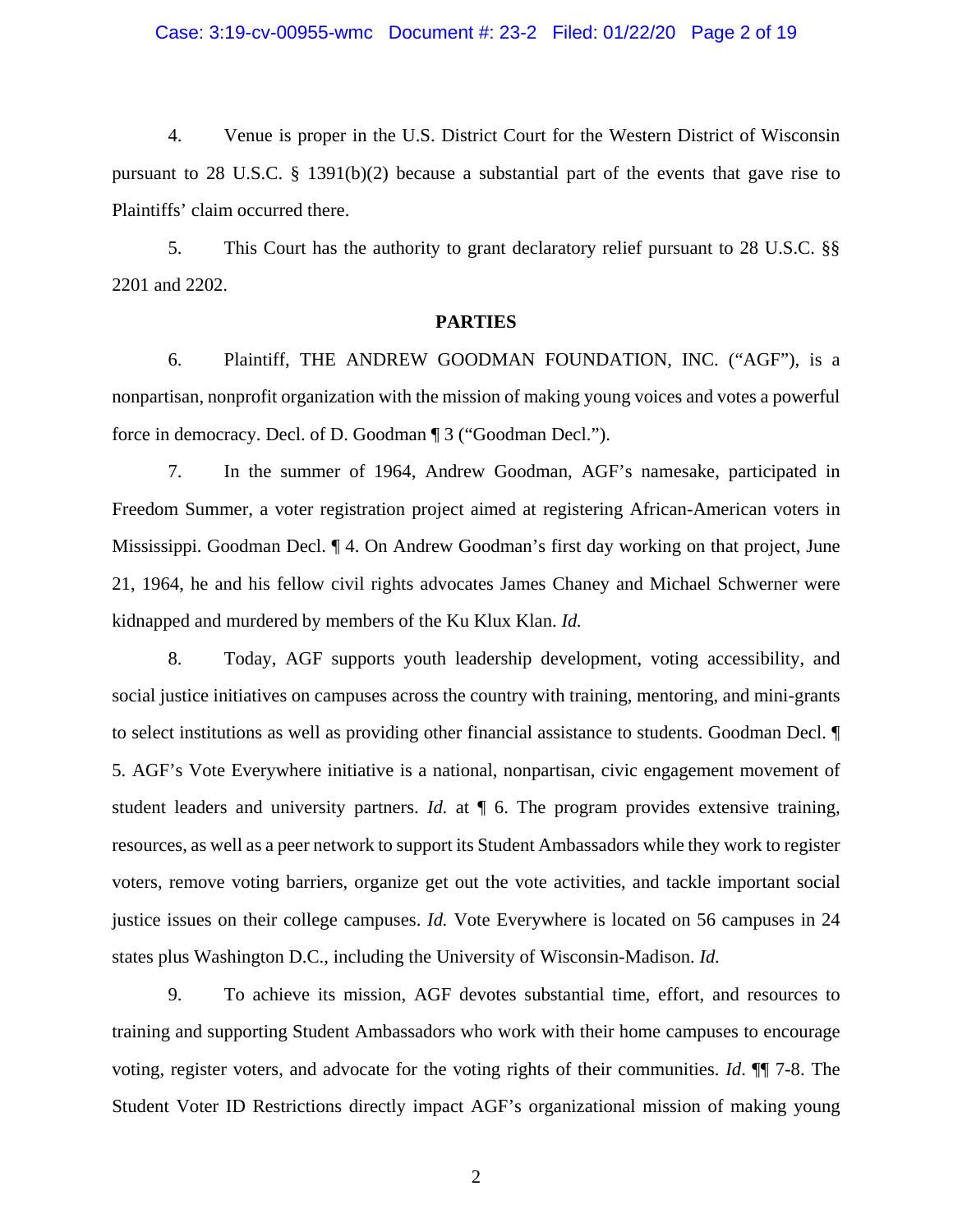#### Case: 3:19-cv-00955-wmc Document #: 23-2 Filed: 01/22/20 Page 3 of 19

voices and votes a powerful force in democracy as they deter student participation and turnout in elections. *Id.* ¶ 16. As a result, AGF has had to and will continue to divert resources it could use on other campus activities and initiatives to educate students about the Student Voter ID Restrictions and to help them overcome the burdens it places on their ability to vote. *Id.* at  $\P$  16-17. Consequently, AGF has suffered and will continue to suffer injury, as will the voting rights of the student voters that AGF serves to champion and protect. *Id.*

10. Plaintiff AMANDA SCOTT is a young, registered Wisconsin voter. Decl. of A. Scott ¶ 1 ("Scott Decl."). She moved to Madison, Wisconsin from Detroit, Michigan to attend the University of Wisconsin-Madison law school. *Id.* at ¶ 2. Scott intends to vote in the 2020 General Election in Wisconsin, but she does not have a form of photo identification she can use to vote in the state: she only has a Michigan driver's license, her U.S. passport was stolen while she was traveling last summer, and she does not quality for any other photo identification allowed under Act 23. *Id.* at  $\P$  5. It would be burdensome for Scott to obtain a new U.S. passport, a Wisconsin driver's license or state ID, or a student voting ID issued by UW-Madison. *Id.* at ¶¶ 6-7. To obtain any of those, she would have to spend time at the expense of her responsibilities as a law student. *Id.*

11. Defendants MARGE BOSTELMANN, JULIE M. GLANCEY, ANN S. JACOBS, DEAN KNUDSON, ROBERT F. SPINDELL, Jr., and MARK L. THOMSEN are the six Commissioners of the Wisconsin Elections Commission and are named as Defendants in their official capacities. Together, they comprise the Wisconsin Elections Commission, the body that administers and enforces Wisconsin's election laws, including the Student Voter ID Restrictions. *See* Wisconsin Statute § 5.05. Defendants acted under color of state law at all times relevant to this action.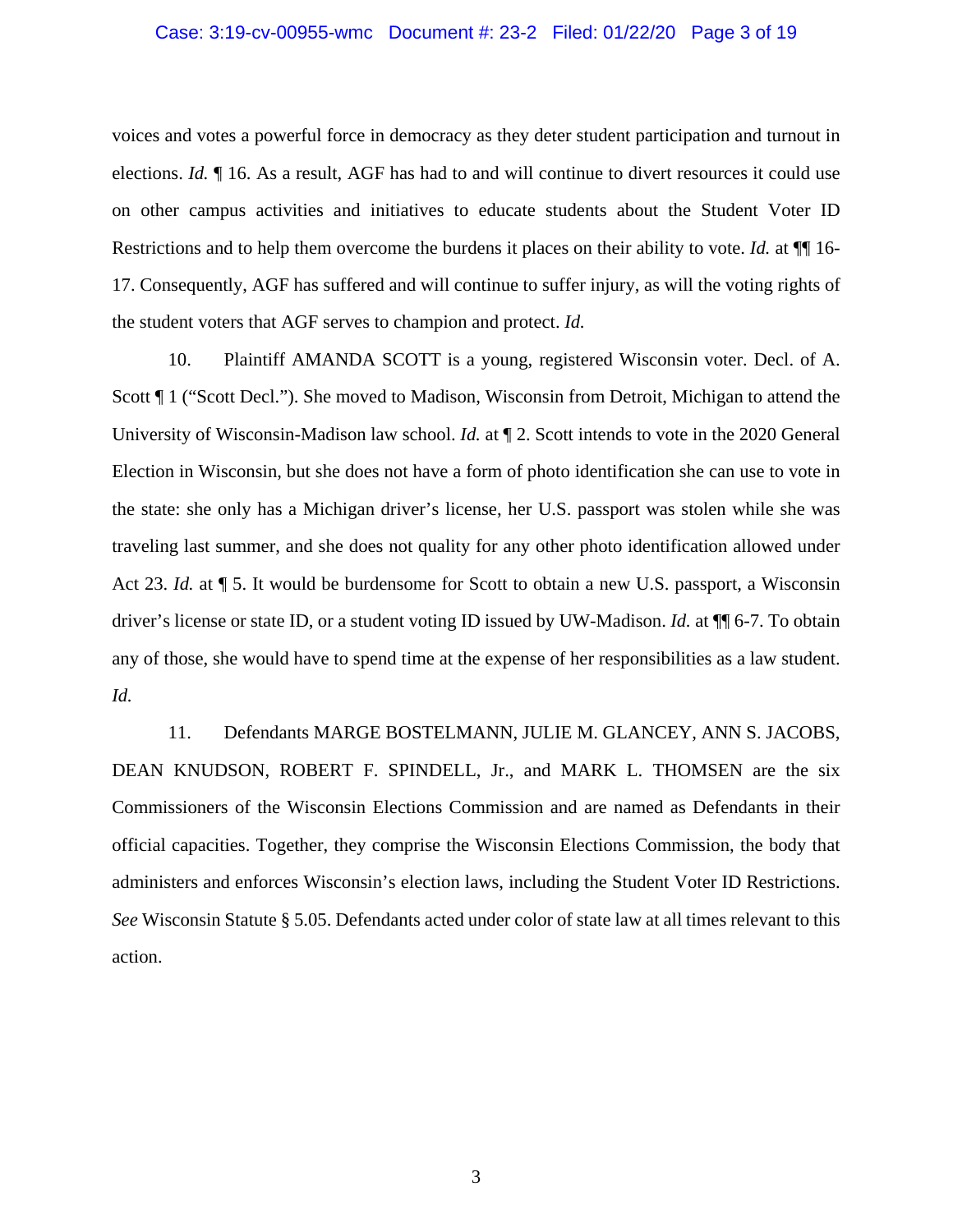#### **BACKGROUND**

## **A. Historical Context, Sequence of Events, and Legislative History Surrounding the Student Voter ID Restrictions**

12. Prior to 2011, the voting regime in Wisconsin induced such a high level of voter confidence that the state ranked among the top three states in voter turnout nationally in each presidential general election year from 2000 to 2008. Ex. [1](#page-46-0) at 11 (Expert Rpt. of Dr. A. Lichtman).<sup>1</sup>

13. At least 90 percent of Wisconsin voters reported being "very satisfied" with their voting experience, with Wisconsin consistently ranking in the top five states for electoral performance in one of the leading measures of election administration, the Pew Charitable Trust's electoral performance index. *Id.* The State's success in generating high voter turnout was exemplified by its turnout averages for young voters, which exceeded national averages from 2000 to 2008. *Id.* at 11, 14-15.

14. Consistent with national trends, young voters in Wisconsin were also voting increasingly more Democratic. *Id.* at 11-13; Decl. of Sen. Cullen ¶ 7 ("Cullen Decl."); Decl. of Sen. Jauch ¶ 6 ("Jauch Decl."); Decl. of Sen. Miller ¶ 8 ("Miller Decl.").

15. In the 2000 presidential election, for example, 46 percent of voters ages 18 to 29 supported Al Gore, compared to 42 percent who voted for Republican candidate George W. Bush. Ex. 1 at 11-13. In 2004, 57 percent of young voters voted for Democrat John Kerry, compared to 41 percent who supported George W. Bush. *Id.* In 2008, the presidential election proceeding the passage of Act 23, 61 percent of young voters supported Barack Obama, with just 38 percent supporting John McCain. *Id.*

<span id="page-46-0"></span> <sup>1</sup> All citations to Exhibits are materials attached to the Declaration of Amanda R. Callais.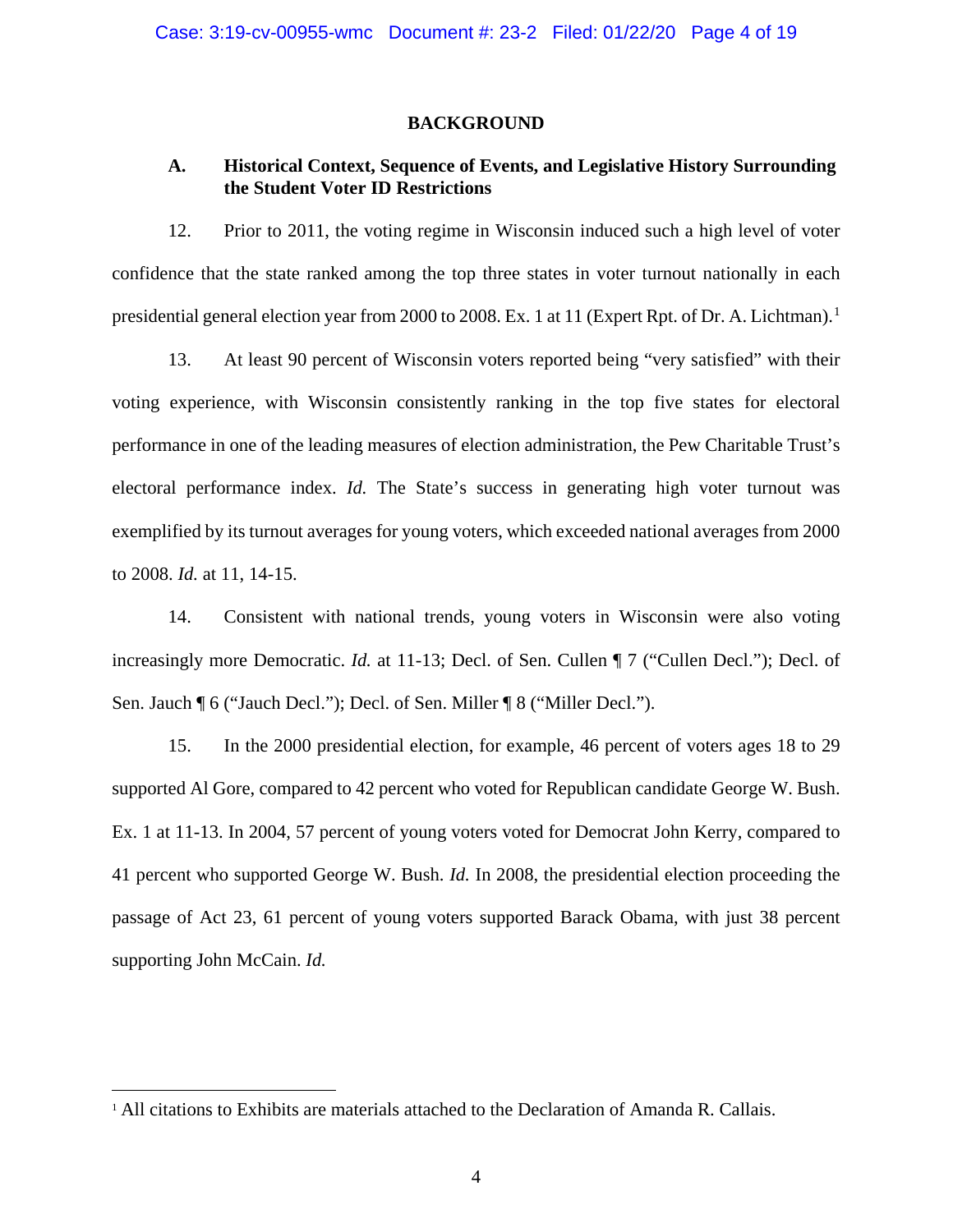#### Case: 3:19-cv-00955-wmc Document #: 23-2 Filed: 01/22/20 Page 5 of 19

16. In 2008, for the first time since 1993, the Democratic Party gained control of the Wisconsin State Legislature. Ex. 4 at 1 (Wisconsin Policy Forum Research Report).

17. Following the 2010 midterm elections, Wisconsin Republicans regained control of the state legislature and maintained control of the governor's office. Ex. 1 at 17.

18. Within six months of the change in party control, citing voter fraud, voter confidence, and conformity as justifications, the Legislature enacted Act 23, a photo voter ID law that also included changes to Wisconsin's early voting laws, registration requirements, and straight-ticket voting. *Id.* at 16-17, 22.

19. Act 23 was not the Legislature's first attempt to pass a voter ID law. *Id.* at 16. Citing voter fraud as a justification, Republicans in the legislature had attempted to pass a photo voter ID bill in 2005. *Id.* The bill was vetoed by Democratic Governor Jim Doyle. *Id.*

20. The voter fraud claims underlying the 2005 voter ID law⸺including claims of voter impersonation⸺were investigated at length by the U.S. Attorney's Office and the FBI. *Id*. By the end of 2005 the claims of voter fraud had been debunked and no cases of voter impersonation were uncovered. *Id.*

21. Between 2005 and 2011, several studies and investigations of voter fraud were conducted, including one by the conservative Heritage Foundation. *Id.* at 18. None of them found any evidence of voter impersonation by a student or anyone else. *Id.* A 2007 report by researchers at the Ohio State University Law School that examined voter fraud in Wisconsin and four other states, stated that it was well-established that "[t]here [were] few states in which allegations of voter fraud ha[d] received greater scrutiny than Wisconsin⸺and few municipalities in which they ha[d] received greater attention than the City of Milwaukee." *Id*. at 18 (citing Steven H. Huefner,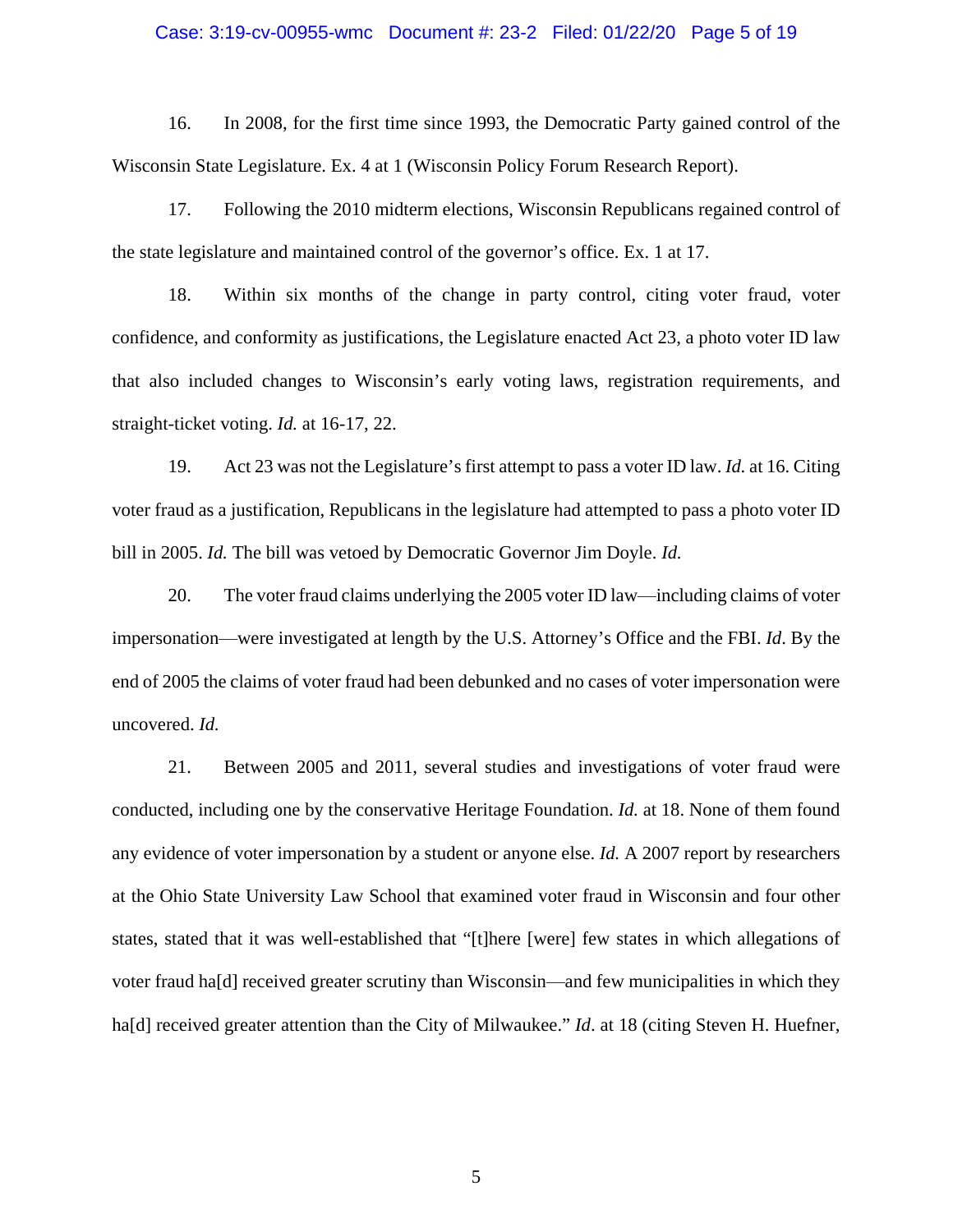## Case: 3:19-cv-00955-wmc Document #: 23-2 Filed: 01/22/20 Page 6 of 19

et al., *From Registration to Recounts: The Election Ecosystems of Five Midwestern States*, 118 The Ohio State University Moritz College of Law).

22. Further, there was and is no evidence that students are more likely than any other population to commit voter impersonation that would justify additional restrictions solely on student IDs. Ex. 1 at 28; Cullen Decl. ¶ 5; Jauch Decl. ¶ 4; Miller Decl. ¶ 7.

23. The Republican majority introduced Act 23 as Senate Bill 6 on January 14, 2011, and replaced it by Substitute Amendment 1 on February 24, 2011. Ex. 6 at 1-15 (Legislative History). A parallel bill, Assembly Bill 7, was introduced in the General Assembly on January 27, 2011. Ex. 1 at 22; Ex. 6 at 16-17. The assembly bill, as amended, eventually became codified as Act 23 after its passage on May 19, 2011. Ex. 1 at 22; Ex. 6 at 16.

24. Senate Bill 6 and Assembly Bill 7 were opposed by the Board of Regents of the University of Wisconsin System. Ex. 1 at 22; Ex. 7 at 5-9 (Feb. 11, 2011 meeting), 34-36 (Mar. 10, 2011 meeting) (Board of Regents Meetings Minutes); *see also* Ex. 8 at 2-3 (Remarks by Kevin Kennedy, Director and General Counsel of Wisconsin's non-partisan Government Accountability Board ("GAB") to Wisconsin Senate Committee on Transportation and Elections, dated Jan. 26, 2011) (discussing problems with bills generally and problems related to students specifically); Ex. 9 at 2 (letter from Kevin Kennedy, Director and General Counsel of GAB, to the General Assembly Committee on Elections and Campaign Reform, dated May 3, 2011) (describing the photo voter ID law as creating "artificial barriers" for students).

25. On February 11, 2011, during a meeting of the Board of Regents, President Charles Pruitt noted that the Board had a "clear position" on Act 23: "The failure to include student IDs as an acceptable form of identification would have a serious and deleterious effect on the right of students to vote." Ex. 7 at 5 (Feb. 11, 2011 meeting). The Board "call[ed] on the authors to amend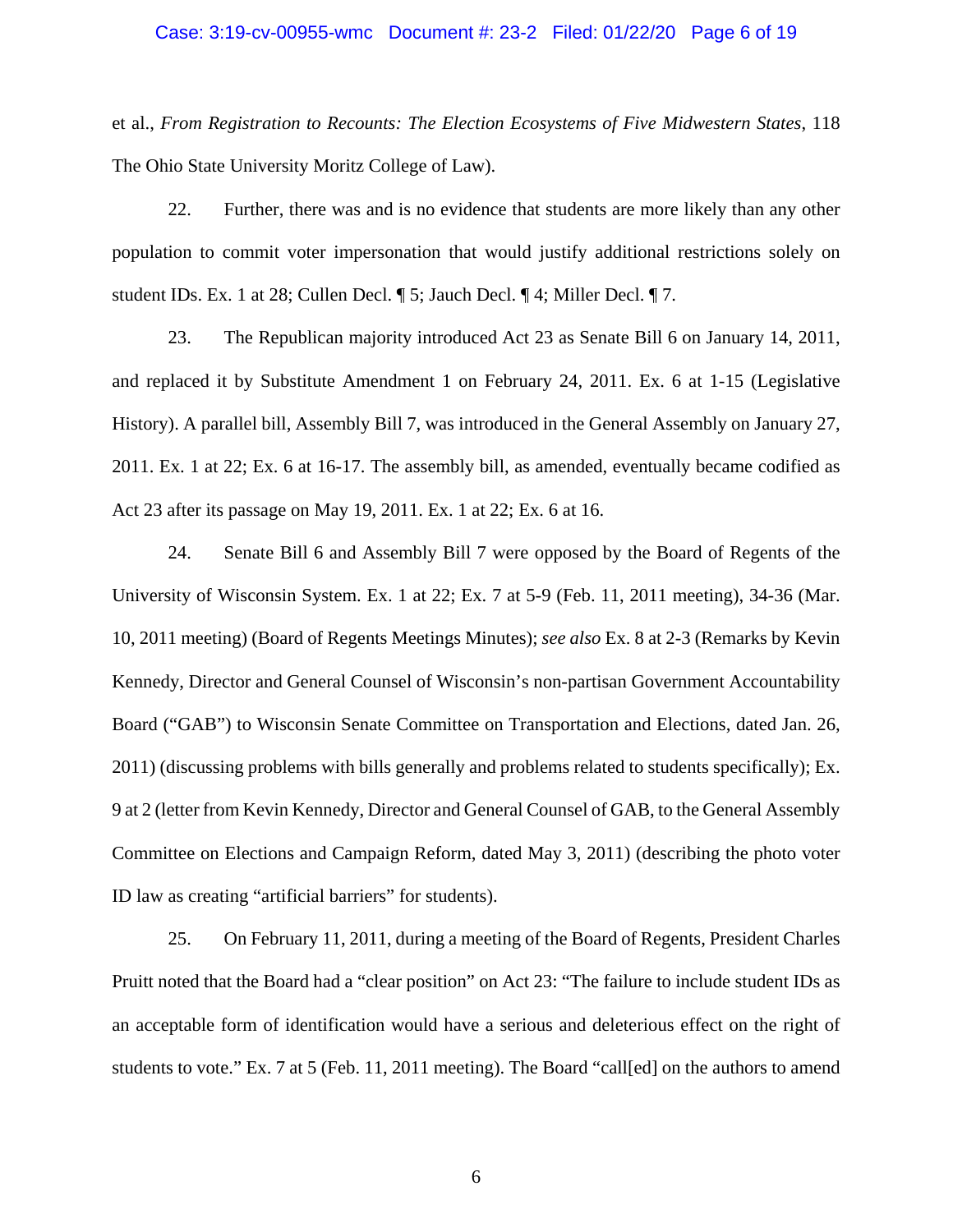## Case: 3:19-cv-00955-wmc Document #: 23-2 Filed: 01/22/20 Page 7 of 19

the legislation to allow student IDs to be one of the permitted forms of voter identification at the polling place." *Id.*

26. On March 10, 2011, the Board adopted a resolution opposing the legislation without a student ID provision because the requirements were "likely to disproportionately disenfranchise certain populations which may lack valid identification, including college students, who research has shown are unlikely to obtain new drivers licenses or photo IDs with their university address, or who may have recently relocated to a campus community prior to an election." *Id.* at 36 (Mar. 10, 2011 meeting); Ex. 1 at 22.

27. On May 3, 2011, student IDs were included in Assembly Bill 7 through a substitute amendment, but the amendment that established student IDs as an acceptable form of photo ID included several restrictions on the acceptable types of student IDs. Ex. 1 at 22; Ex. 6 at 18-19. The amendment provided that a student could use a student ID to vote only if the ID: (1) was issued by an accredited college or university in Wisconsin, (2) was currently unexpired, (3) had an expiration date no more than four years after the date of the election, (4) contained the student's date of birth and current address, and (5) was signed by the student. Ex. 1 at 23-14; Ex. 6 at 18-19.

28. On May 3, 2011, the Director and General Counsel of Wisconsin's non-partisan Government Accountability Board ("GAB"), Kevin Kennedy, told the General Assembly Committee on Elections and Campaign Reform, "[p]resently no student identification card meets the standards proposed in the bill: current address, date of birth and signature of the student. It is highly unlikely that universities and colleges will adopt these standards because of student security concerns." Ex. 1 at 23; Ex. 9 at 1. Director Kennedy also explained to the Committee that "[t]his is a demographic that has the lowest voter participation rate of all age groups. In order to cultivate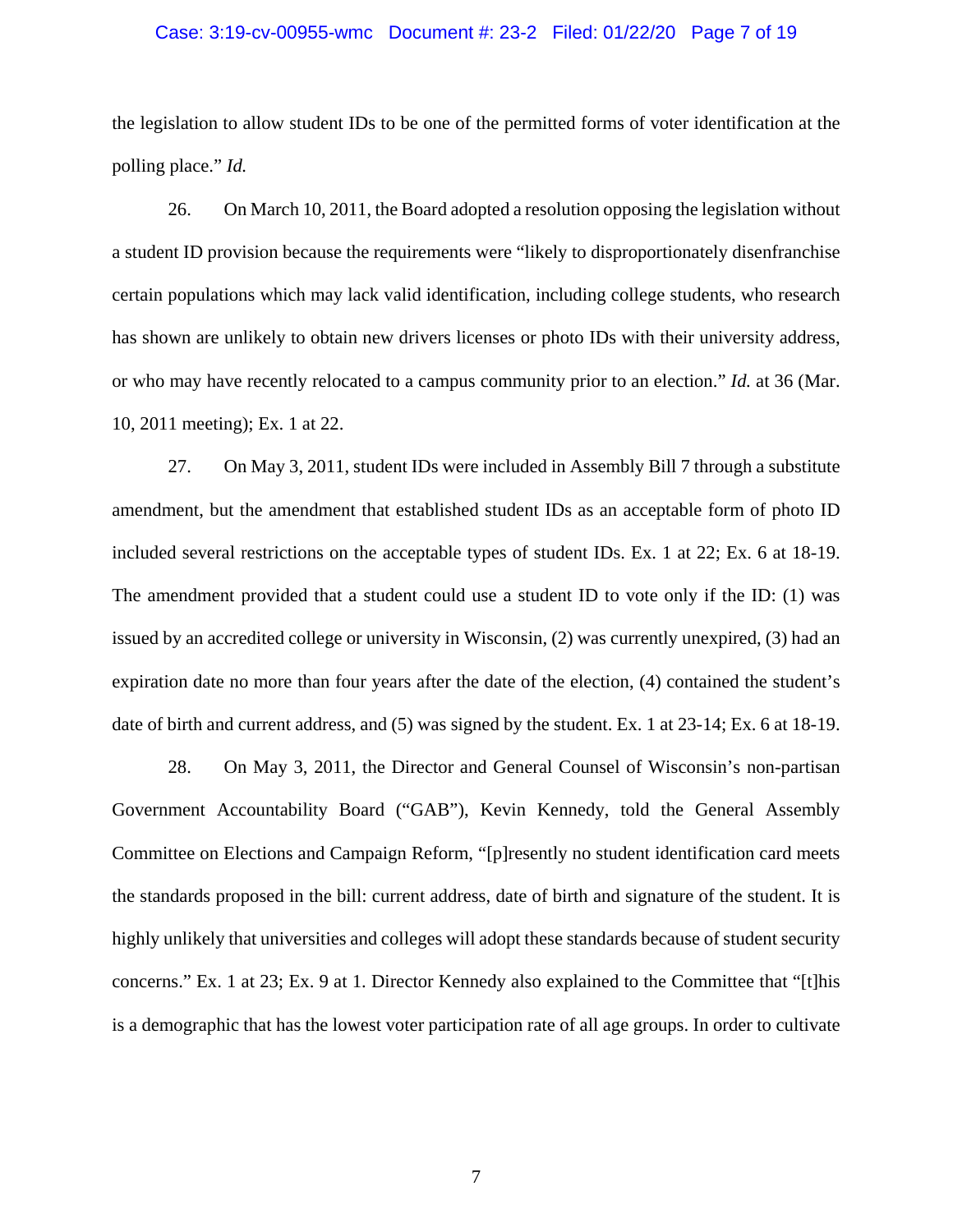## Case: 3:19-cv-00955-wmc Document #: 23-2 Filed: 01/22/20 Page 8 of 19

engaged, active citizens, we need to facilitate voting among our youth rather than imposing artificial barriers to participation." Ex. 1 at 23; Ex. 9 at 2.

29. On May 9, 2011, Republicans in the state legislature offered a second amendment to Assembly Bill 7. Ex. 6 at 20-21. Although this amendment dropped the birth date and current address requirements, it retained the signature requirement. *Id.* Further, the amendment included additional and redundant requirements, including requiring students to prove current enrollment by providing a tuition fee receipt or letter from their school, even though the bill already required the ID to be unexpired. *Id.* at 21. Likewise, the amendment added a requirement that the ID list the card's issuance date and shrunk the four-year expiration window to two years. *Id.*

30. In May 2011, Republicans in the legislature knew that the colleges and universities that issue student IDs typically use expiration dates in excess of two years. Jauch Decl. ¶ 6. Representative Jauch explained to the Joint Committee on Finance:

> There is a two-year limit here. . . . It is the only place in this bill and the only group of citizens in the state of Wisconsin that have to actually go through another process if they are in school for four years in order to exercise their right to vote. . . . Why can't we accept the fact that the university is issuing a four-year card?

Ex. 10 at 13:21-22, 14:1-4, 10-11 (May 9, 2011 Joint Committee on Finance).

31. Representative Jauch explained to the Joint Committee on Finance that, as a result of the Student Voter ID Restrictions, students would "have to take another step more than anybody else," Ex. 10 at 13:19-21, while Senator Hansen explained that "[i]t's going to very, very difficult for our college students." Ex. 13 at 9:14-15, 12:19-22, 13:1-8 (May 17, 2011 Floor Session).

32. The GAB director explicitly told the Legislature that the Student Voter ID Restrictions were "barriers to participation," Ex. 9, and the Lead Election Specialist at GAB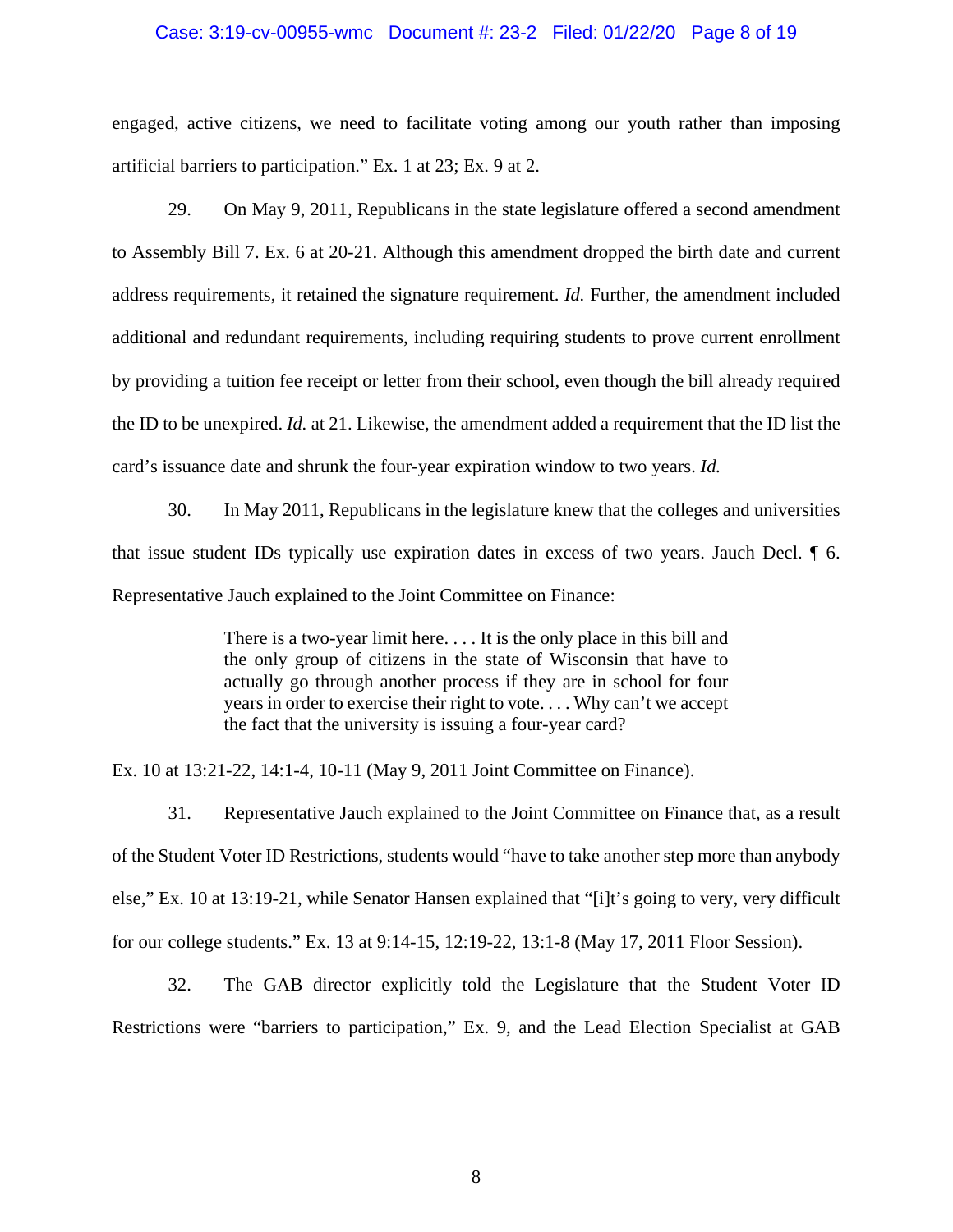### Case: 3:19-cv-00955-wmc Document #: 23-2 Filed: 01/22/20 Page 9 of 19

explained that "the legislature deliberately placed an extra burden on college, university, and tech school students." Ex. 1 at 28.

33. Republican Senator Mary Lazich, a sponsor of Act 23, implored her reticent colleagues to support the bill because of what it "would mean for the neighborhoods around Milwaukee and the college campuses" across this state. Ex. 1 at 39-40.

34. Then-Republican Senator Grothman stated, "What I'm concerned about here is winning, and that's what really matters here. . . . We better get this done quickly while we have the opportunity." Ex. 1 at 39-40.

35. Senate Majority Leader Scott Fitzgerald stated that, "[i]f we win this battle, certainly what you're going to find is that President Obama will have a much more difficult time winning the state of Wisconsin." Ex. 1 at 39.

36. After Act 23's passage, prior to the 2016 elections, now-U.S. Representative and former state senator Grothman admitted that, "now [Wisconsin has] photo ID, and I think photo ID is going to make a little bit of a difference as well [in the election of President Trump]." Ex. 1 at 40.

37. Former-Republican Wisconsin Attorney General Brad Schimel made similar statements after President Trump's victory. *Id.* ("We battled to get voter ID on the ballot for the November '16 election. How many of your listeners really honestly are sure that Sen. [Ron] Johnson was going to win reelection or President Trump was going to win Wisconsin if we didn't have voter ID to keep Wisconsin's elections clean and honest and have integrity?").

38. Serious consideration of Assembly Bill 7 began on May 11, with the bill passing on May 19, 2011. Ex. 1 at 24. During that time, the General Assembly held two public hearings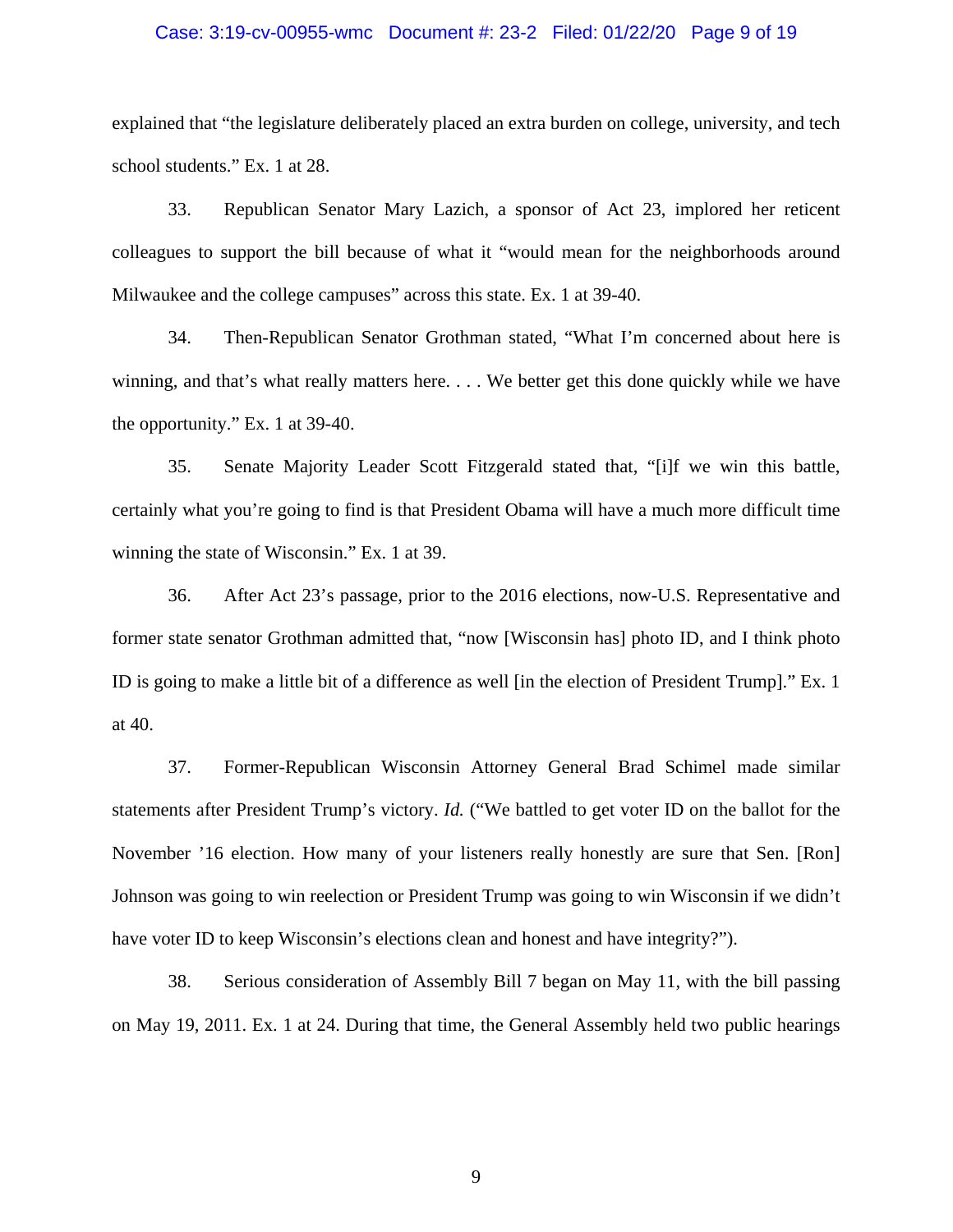### Case: 3:19-cv-00955-wmc Document #: 23-2 Filed: 01/22/20 Page 10 of 19

for Assembly Bill 7, a contrast to earlier attempts to pass a photo voter ID law in 2005 when five public hearings were held. Ex. 1 at 24; Jauch Decl. ¶ 4; Miller Decl. ¶ 5.

39. GAB Director Kennedy sent a letter to the Committee on Elections and Campaign Reform that noted:

> There has been no time for the careful evaluation and vetting needed to ensure the best options for voters and election officials is enacted. There are numerous other provisions in the bill which will significantly alter the administration of elections and put additional stress on an already overburdened system. I urge you to give careful consideration to my suggestions and seek additional input from the public and local election officials before proceeding with this legislation.

Ex. 1 at 24; Ex. 9 at 2.

40. The legislature also voted, along party lines, against several amendments to Assembly Bill 7. Ex. 1 at 25 - 27; Ex. 6 at 22-62; *see also* Miller Decl. ¶ 5. Notably, the legislature refused to authorize mobile DMV stations to assist with the issuance of compliant state IDs on college and university campuses, a substitute amendment for student IDs which would have authorized any unexpired student ID card with no additional restrictions for use in voting, and an affidavit of identity. *Id.* at 25-26; Ex. 6 at 22-62. The legislature provided no explanation for rejecting these amendments. Ex. 1 at 25 - 27; Ex. 6 at 22-62.

41. The final version of the bill limits the photo IDs accepted for voting to a list of ten: a Wisconsin state driver's license, Wisconsin state identification card, U.S. uniformed service ID card, a U.S. passport (either unexpired or expired after the date of the most recent general election), U.S. naturalization certificate issued not earlier than two years before the current election, an unexpired Wisconsin driving receipt, an unexpired Wisconsin state identification card receipt, an ID card issued by a federally recognized Indian tribe in Wisconsin, or a student ID from an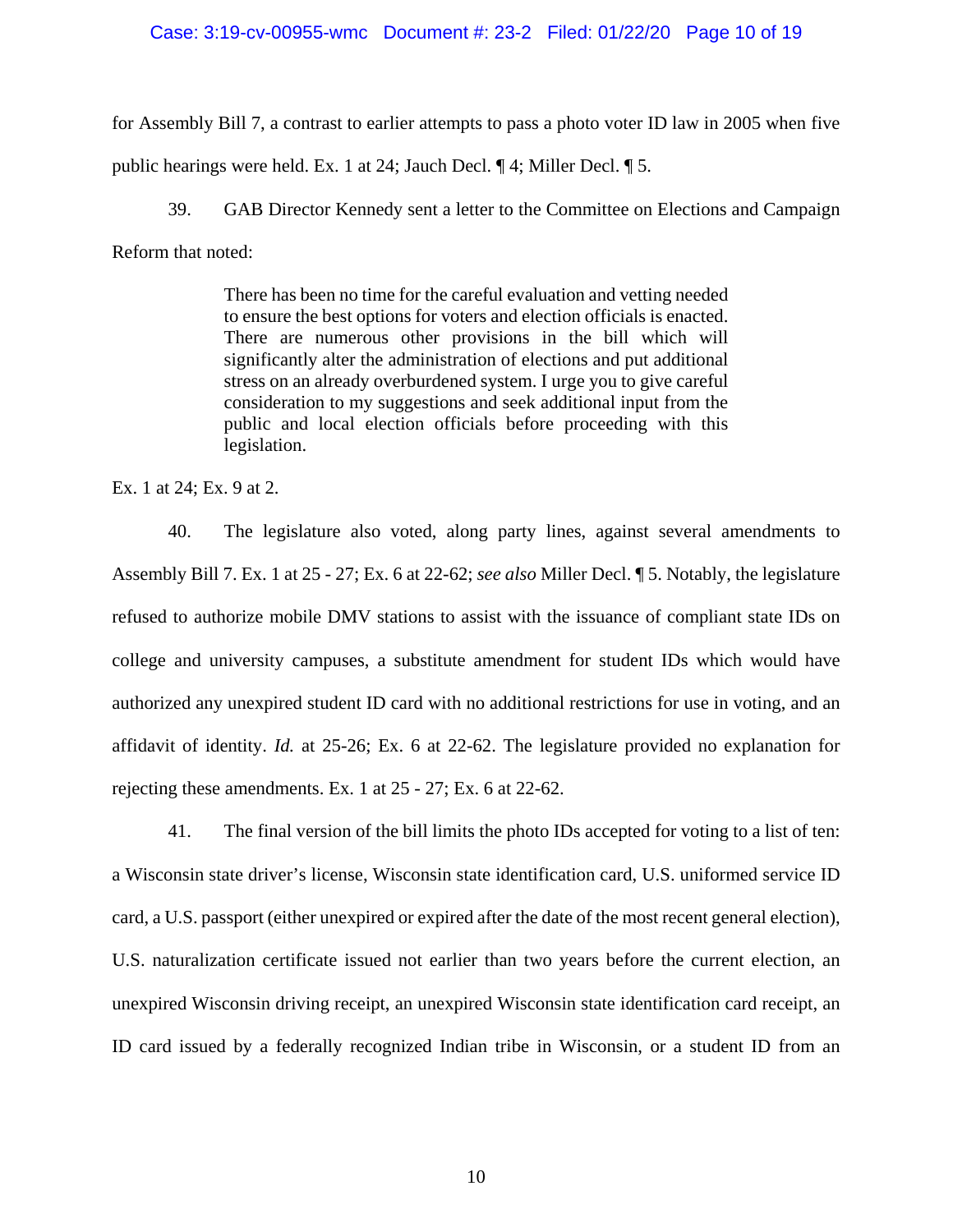#### Case: 3:19-cv-00955-wmc Document #: 23-2 Filed: 01/22/20 Page 11 of 19

accredited university or college in Wisconsin, or a technical college in Wisconsin that is a member of the technical college system. Wis. Stat. § 5.02(6m).

42. Unlike the other acceptable forms of photo ID, a student ID can only be used to vote if it contains the issuance date, an expiration date no more than two years after the issuance date, and the holder's signature. Wis. Stat. § 5.02(6m)(f). And the student ID will only be accepted if the holder can affirmatively prove through other documentation that he or she is currently enrolled in the school. *Id.*

43. Whether a student ID is scheduled to expire within two years of issuance, is signed, or the voter has proven current enrollment in a college has nothing to do with verifying the voter's name and photograph. Ex. 1 at 40-41; Ex. 2 at 5 (Expert Rpt. of Dr. B. C. Burden); Decl. of N. Elmikashfi ¶ 9 ("Elmikashfi Decl."); Poll workers are able to identify students by the picture and name on the student ID. Ex. 1 at 40-41; Ex. 2 at 5; Elmikashfi Decl. ¶ 9; *see also* Ex. 3 at 3 (Expert Rpt. of Dr. K. R. Mayer). *Cf.* Ex. 17 (Open Letter from a Poll Worker to the UW Student Who Tried to Vote Yesterday - Isthmus).

44. Tribal IDs, naturalization certificates, and Veteran ID Cards do not contain expiration dates, and Act 23 does not require that those IDs contain them to be accepted. Ex. 2. at 4-5.

45. Military IDs, despite the fact that, for voting purposes, being a current military service member is akin to being a currently enrolled student as, in both cases, a person is issued an ID when they join the organization, do not require proof of current membership or enrollment. *Id.* at 4.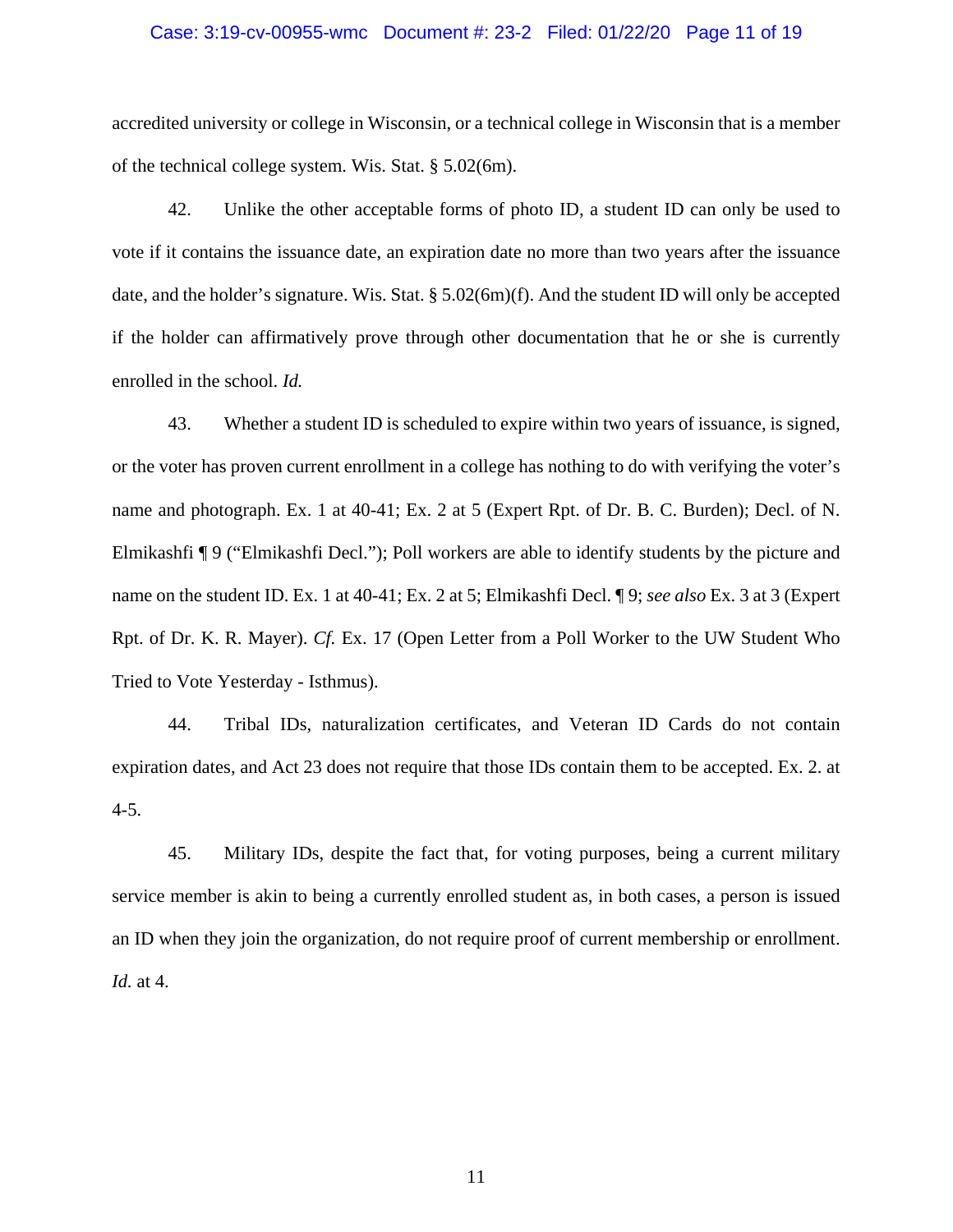#### Case: 3:19-cv-00955-wmc Document #: 23-2 Filed: 01/22/20 Page 12 of 19

46. At the time Act 23 was passed, the Student Voter ID Restrictions were the most stringent restrictions on student IDs of any photo voter ID law in the country, and they continue to be to this day. Ex. 1 at 3, 6-8.

47. Act 23 did not bring voting in line with other activities that require a photo ID, as numerous activities such as checking a book out at the library or flying on an airplane can be executed without a photo ID. Ex. 1 at 42-44.

48. Students use their student IDs for virtually all functions on campus—entering classrooms, dormitories, libraries, recreational facilities, laboratories, and parking structures, as well as riding the bus and accessing money—making the refusal to accept a standard student ID glaringly out of line with typical practice and inconsistent with students' reasonable expectations. Ex. 2 at 8.

### **B. Impact of Student Voter ID Restrictions**

49. After the Student Voter ID Restrictions first took effect in the 2016 presidential election, young voter turnout declined by 8.9 percentage points and 15.9 percent from 2012. Ex. 1 at 30; Ex. 2 at 10; *see also* Ex. 3 at 6. This was in contrast to the decline in turnout among persons age 25 or greater, which declined by only 2.4 percentage points and 3.2 percent. National turnout among young voters increased by 1.8 percentage points and 4.3 percent. Ex. 1 at 30; Ex. 2 at 9-10; Ex. 3 at 6.

50. While student turnout nationally rose between 2012 and 2016 by 3.2 percentage points, all sixteen of the Wisconsin institutions surveyed by the National Study of Learning, Voting, and Education had changes in turnout that were below the national median. Ex. 1 at 31; Ex. 2 at 10; Ex. 3 at 6-7.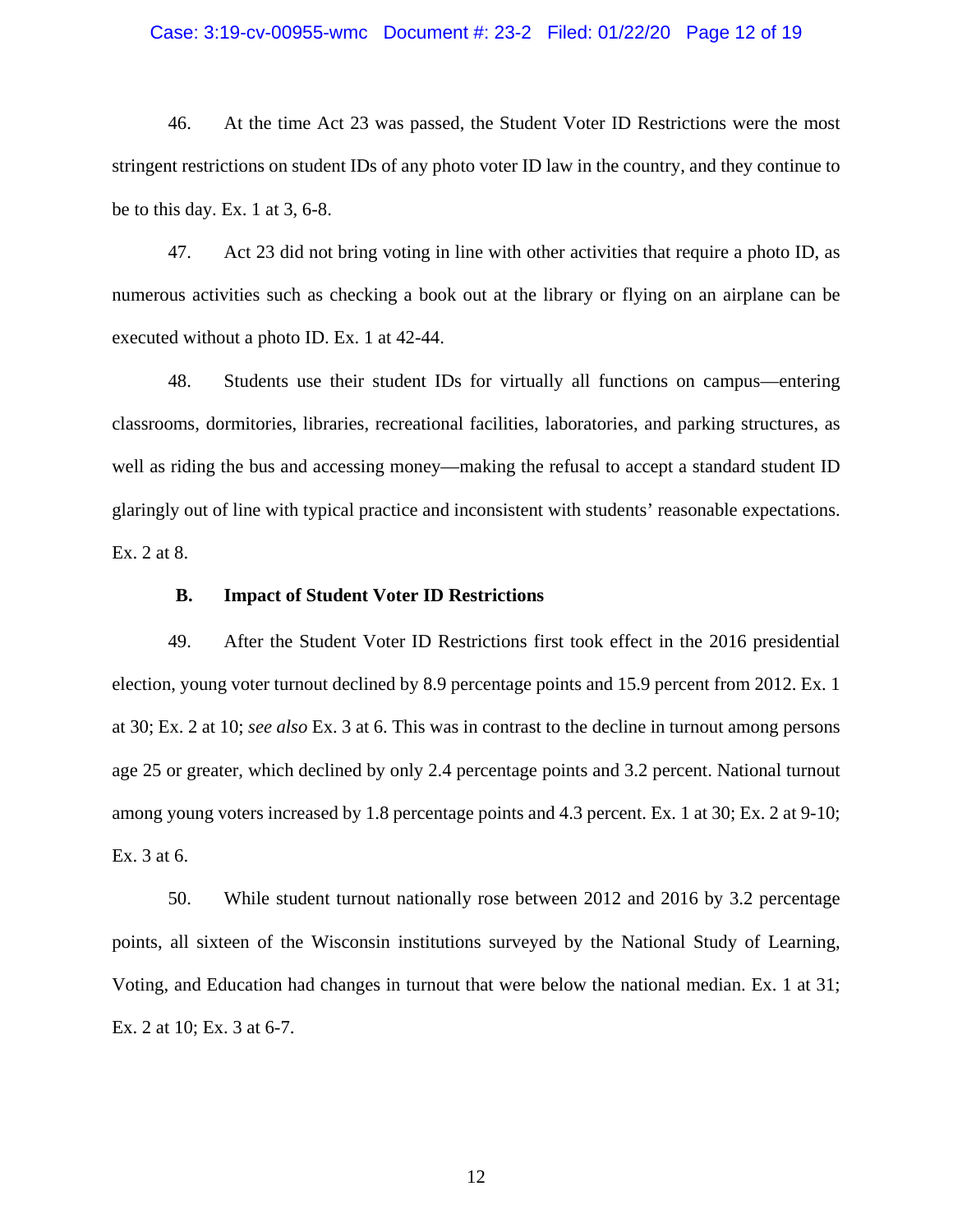#### Case: 3:19-cv-00955-wmc Document #: 23-2 Filed: 01/22/20 Page 13 of 19

51. Twelve of fifteen public, four-year institutions of higher education experienced turnout declines from 2012 to 2016, ranging from -0.6 percent to -11.0 percent, with a mean of - 3.6 percent, compared to a nationwide mean of +3.5 percent. Ex. 1 at 30; Ex. 2 at 10. Student turnout at UW-Madison dropped by 4.3 percentage points, UW-Superior fell by 6.6 points, UW-Parkside fell by 4.1 points, and UW-Whitewater fell by 9.4 points. Ex. 2 at 10.

52. Private colleges around the state also saw declines. Turnout among students at St. Norbert College, for example, fell by 8.0 points, Madison Area Technical College fell by 3.9 points, and Edgewood College dropped 7.3 points. *Id.* at 10.

53. Nationally student voter turnout at 4-year public institutions rose by 3.8 percent, and at 4-year private institutions it rose by 5.6 percent. Ex. 3 at 6. Wisconsin was one of three states that had the largest decreases, on average, in young-voter turnout, ranking 38th out of 39 states in the median institutional turnout change between 2012 and 2016. Ex. 1 at 30; Ex. 3 at 6.

54. The depressive trends from 2016 continued in Wisconsin in 2018. Ex. 2 at 10 ("Nationwide turnout among all eligible voters in 2018 was 50.3%, the highest rate in a midterm election in more than a century and the highest rate since constitutional amendments provided for the direct election of U.S. Senators and women's suffrage."). Nationally this resulted in an increase of 19.4 percentage points in youth voting in 2018 compared to the previous 2014 midterm election. Ex. 2 at 11. In contrast, Wisconsin colleges saw some of the smallest increases nationwide with Wisconsin institutions ranking 37 out of 42 states between 2014 and 2018 for student turnout. Ex. 2 at 11; Ex. 3 at 8 (noting that, in addition to overall decreases, turnout rates of on-campus student voters in Wisconsin increased well below national rates).

55. On-campus student registrations dropped in 2016 by 10.1 percent from 2012 and 19.4 percent from 2014 to 2018. Ex. 3 at 5. Between 2012 and 2018, student registrations in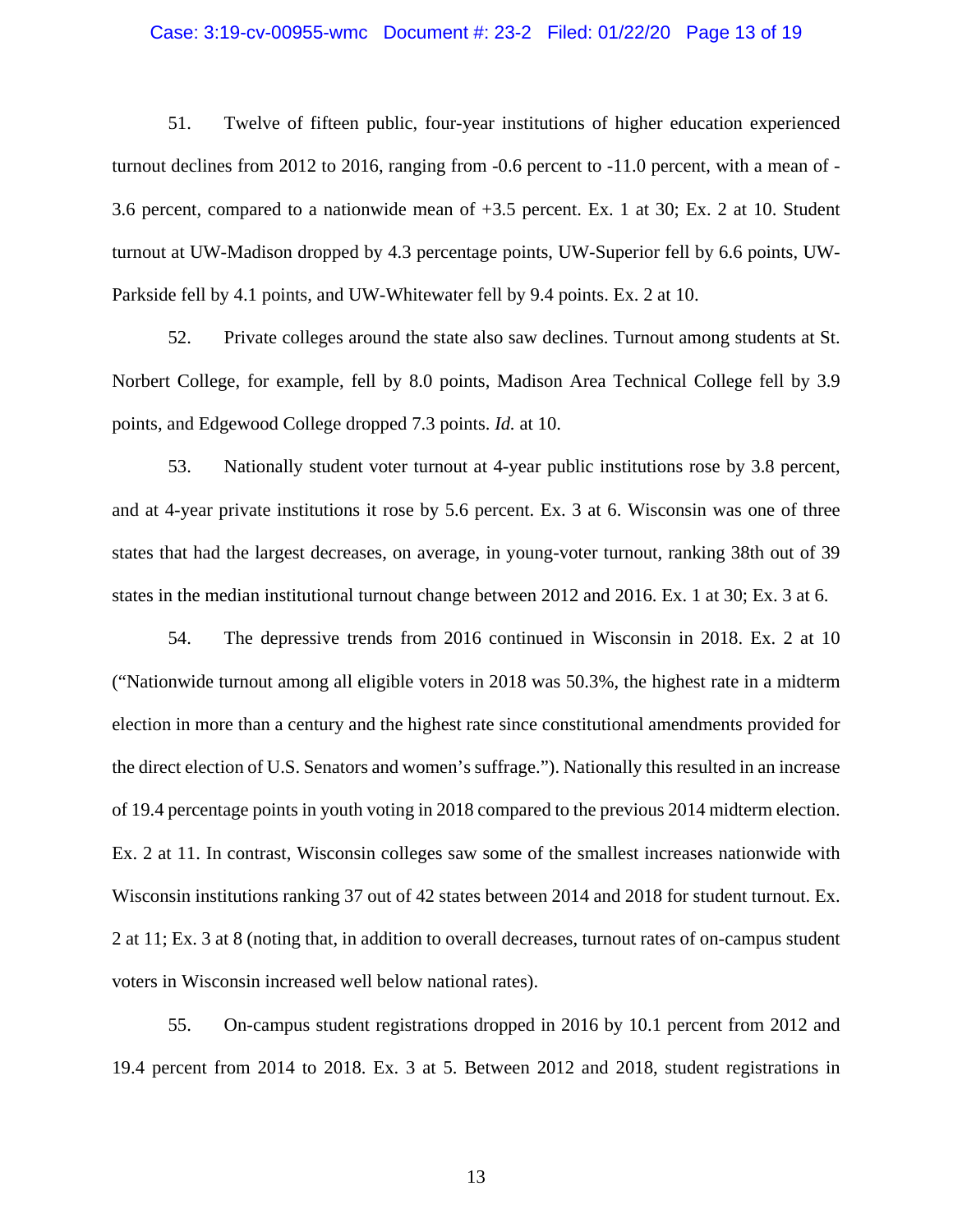#### Case: 3:19-cv-00955-wmc Document #: 23-2 Filed: 01/22/20 Page 14 of 19

Wisconsin declined 28.2 percent. *Id.* These decreases are far larger than the decline in enrollments over the same time period and are consistent with well-accepted political science theories that more difficult voting processes such as the Student Voter ID Restrictions deter otherwise eligible individuals from registering as well as voting. *Id.*

56. Voters in student wards also cast provisional ballots disproportionately. Ex. 3 at 10. In 2016, 4.5 percent of provisional ballots were cast in student wards despite the fact that these wards comprise only 2 percent of the total number of registrants in the state. *Id.* In 2018, 11.2 percent of provisional ballots were cast in student wards even though the wards held only 1.6 percent of registrants. *Id.*

57. The League of Women Voters of Wisconsin reported that in 2018 polling locations "with student populations were more than twice as likely to report voters having difficulty producing a photo ID than sites without such populations." Ex. 11 at 19 (League of Women Voters Report).

58. Approximately 300,000 students are enrolled in Wisconsin colleges, with approximately 59.4% of individuals who complete high school enrolling in a college immediately after graduation and 67.9% enrolling at some point after graduating from high school. Ex. 2 at 7; *see also* Ex. 3 at 2 (estimating at least 230,000 students enrolled at 4-year accredited public or private colleges). "Because such a large share of young adults are enrolled in postsecondary educational institutions, any voting requirements that affect college students in Wisconsin have immediate implications for young voters (i.e., voters ages 18 to 29)." *Id.*

59. The Wisconsin election margin in the 2016 presidential election was razor-thin: less than 23,000 votes. See Ex. 19 (Voter ID Study Shows Turnout Effects in 2016 Wisconsin Presidential Election).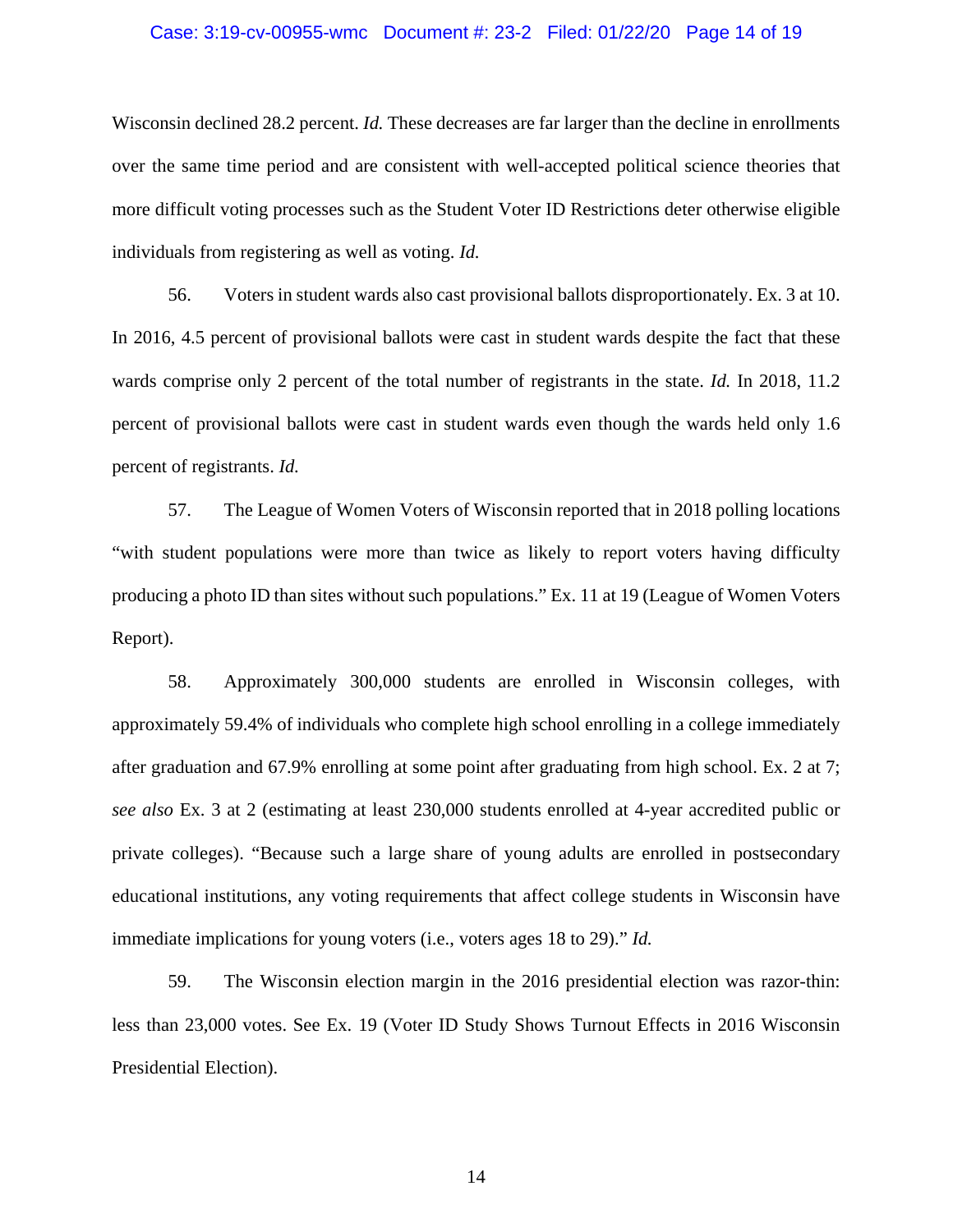### Case: 3:19-cv-00955-wmc Document #: 23-2 Filed: 01/22/20 Page 15 of 19

60. Young adults are disproportionately less likely to have any compliant ID to vote outside of a student ID. *Id.* at 8 (explaining that research linking records from Wisconsin's statewide voter registration database with information on cardholders from the Department of Transportation limited to student wards suggests that 21 percent of Wisconsin college students do not have a Wisconsin driver's license; in contrast, only 8 percent of all Wisconsin voters lack a Wisconsin license); Ex. 3 at 3; *see also* Ex. 1 at 23; Ex. 7 at 36 (Mar. 10, 2011 meeting); Goodman Decl.  $\P$  11; Decl. of B. Canup  $\P$  8 ("Canup Decl."); Decl. of C. Attaway  $\P$  8 ("Attaway Decl."); Decl. of E. Locke ¶¶ 3,9 ("Locke Decl.").

61. Out-of-state students are less likely to possess Wisconsin driver's licenses or other state issued Wisconsin photo identification than in-state students. Ex. 1 at 27-28; Ex. 3 at 3; *see also* Ex. 2 at 8-9; Goodman Decl. ¶ 11; Attaway Decl. ¶ 8; Locke Decl. ¶¶ 3, 9.

62. There were 37,735 out of state students enrolled in the University of Wisconsin System in the 2017-2018 academic year and 33,033 at the time of Act 23's passage. Ex. 1 at 27- 28; *see also* Ex. 3 at 3.

63. Only four of the thirteen four-year University of Wisconsin System institutions provide student IDs that are compliant with the Student Voter ID Restrictions, which makes it difficult for young people to overcome the costs of the voter ID law and the Student Voter ID Restrictions. Ex. 2 at 12; Ex. 14 (Common Cause study); *see also* Ex. 1 at 29 (citing study from Wisconsin Center for Investigative Journalism which notes that as late as October 2018 "[o]f the 13 University of Wisconsin four-year campuses, only four provide campus-issued student IDs that are compliant for voting" and "[t]he other nine campuses, including UW-Madison and UW-Milwaukee, failed to qualify under the guidelines set by the voter ID law"); Ex. 3 at 2 (noting that only four UW campuses' standard IDs are qualifying student IDs).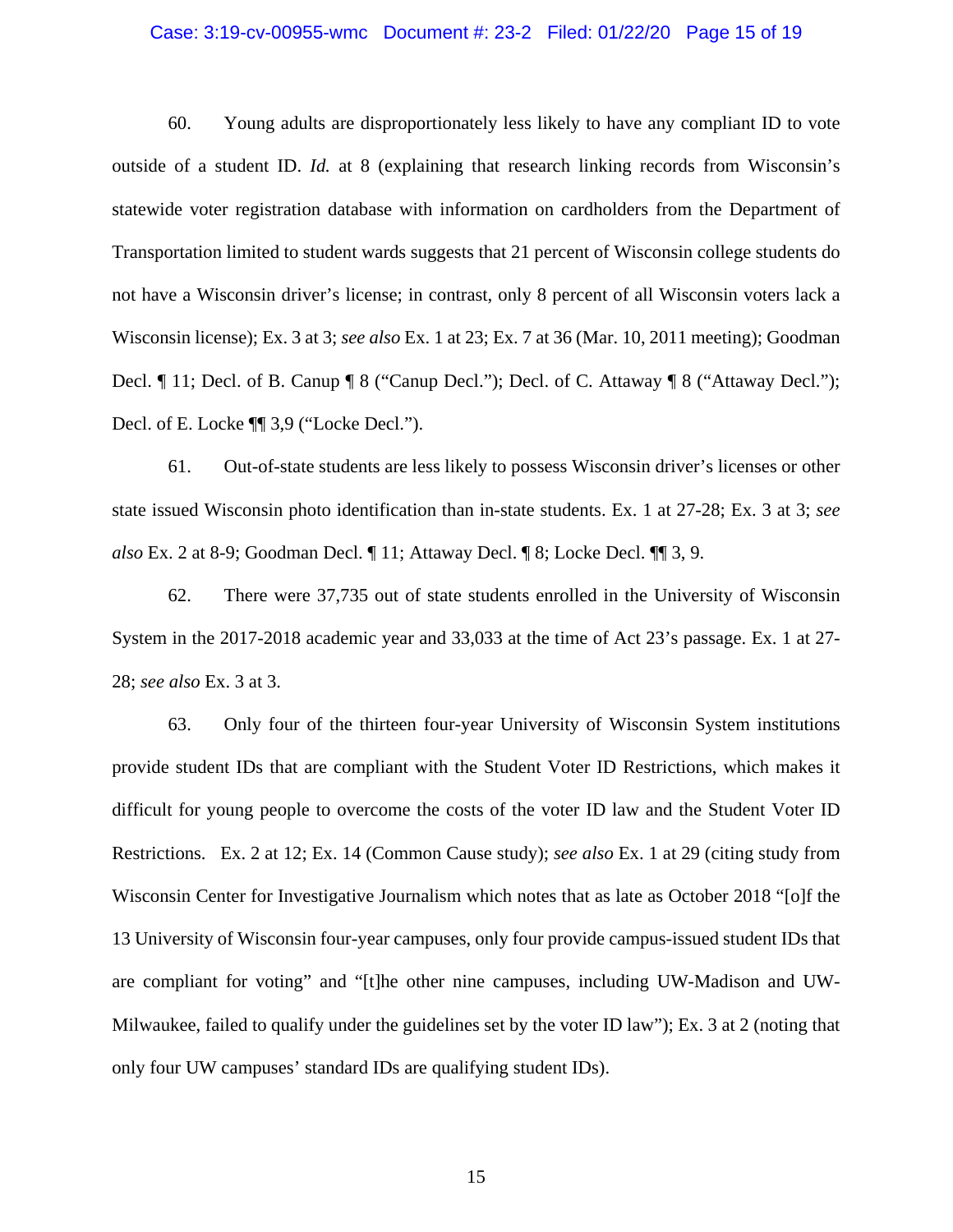#### Case: 3:19-cv-00955-wmc Document #: 23-2 Filed: 01/22/20 Page 16 of 19

64. Only eight of the twenty-three private colleges and universities issue compliant student IDs. Ex. 2 at 12; Ex 3 at 2.

65. At least two of Wisconsin's fifteen technical colleges do not provide student IDs that comply with Act 23's requirement. Ex. 15 (Non-compliant Technical College IDs).

66. Waukesha County Technical College does not inform students that they cannot rely on their student IDs to vote, and it also does not provide a second, compliant ID upon request. Ex. 16 at 2, 4 (Letter from Waukesha County Technical College) (stating that Waukesha County Technical College "do[es] not have any documents to show whether there is a process in place for students to obtain a student ID that is compliant with Wisconsin Statute  $5.02(6m)(f)$ ").

67. It is unlikely, because of student security concerns, that universities and colleges will adopt standards to become compliant with Act 23's voting requirements. Ex. 9 at 1; *see also* Ex. 1 at 23.

68. Without Act 23's Student Voter ID Restrictions, colleges and universities would not have to spend money printing additional IDs for students who require it, easing financial burdens on universities and reducing expenses associated with compliance with the Student Voter ID Restrictions. *See, e.g.*, Ex. 2 at 13-14; Canup Decl. ¶ 8.

69. Many students are unaware that their student IDs do not comply with Act 23. Ex. 2 at 13 ("Because of the . . . lack of knowledge students may possess about what is needed to vote, many students are likely to be unpleasantly surprised when they attempt to vote but lack an acceptable ID that includes a signature and appropriate issuance and expiration dates"); Locke Decl. ¶ 14; Declaration of Sally Rohrer ¶ 8 ("Rohrer Decl."); *see also* Ex. 11 at 19-20 ("At a polling place in the City of Madison, voters thought they could use their Wiscard student IDs to vote."); Ex. 3 at 2-3 (discussing informational burdens on students).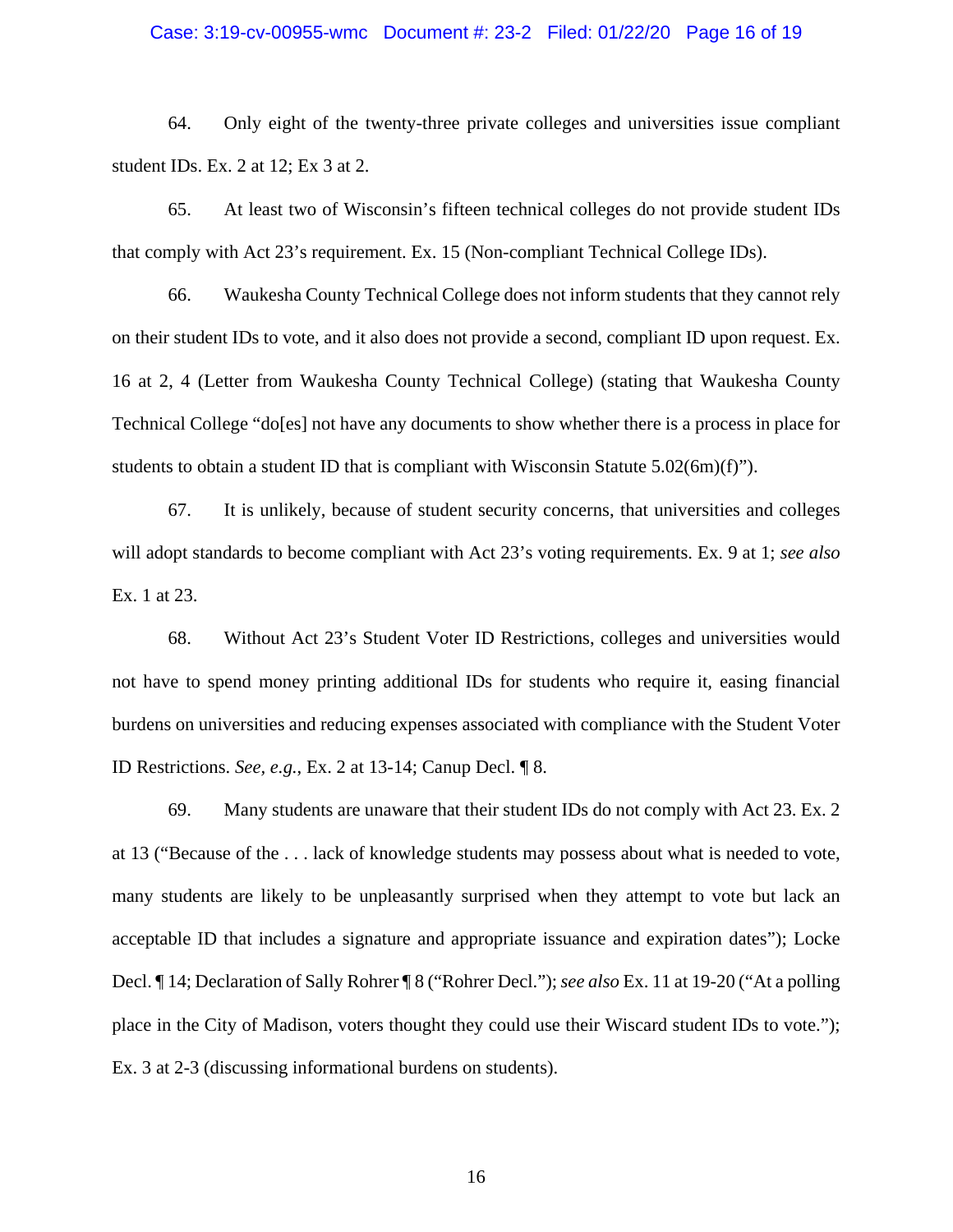#### Case: 3:19-cv-00955-wmc Document #: 23-2 Filed: 01/22/20 Page 17 of 19

70. For those students who are aware that their student IDs are non-compliant, the barriers to obtaining a compliant ID are compounded because these young voters lack the experience and resources to navigate all aspects of the voting process. Ex. 2 at 7 ("For young people who are in the midst of establishing a voting habit, costs loom larger than for older individuals.").

71. The Student Voter ID Restrictions and the necessity of obtaining a second, compliant ID have "created confusion among students." Elmikashfi Decl. ¶ 16; *see also* Canup Decl. ¶ 11; Attaway Decl. ¶¶ 7-11, and discouraged others from voting, *see* Elmikashfi Decl. ¶ 16.

72. When schools issue a second, compliant ID, "students must typically make a separate trip to an ID office on campus to acquire the second form of ID." Ex. 2 at 12; Ex. 3 at 2- 3; Elmikashfi Decl. ¶ 13; Locke Decl. ¶ 9; Attaway Decl. ¶ 11; Rohrer Decl. ¶ 9. This trip often requires significant time and effort, making students less likely to timely complete it prior to voting. Ex. 2 at 13 ("Because of the extra administrative steps required to acquire the second ID . . . many students are likely to be unpleasantly surprised when they attempt to vote but lack an acceptable ID that includes a signature and appropriate issuance and expiration dates"); Locke Decl. ¶¶ 9, 10; Elmikashfi Decl. ¶ 13; Canup Decl. ¶ 11.

73. Because the second, voting-compliant ID that some schools provide is used only for voting, students often have difficulty keeping track of the ID, forget to bring it to vote, or lose it altogether and have to obtain a new compliant ID to vote. Locke Decl. ¶ 10; Canup Decl. ¶ 10. Others struggle to understand or remember that this voting-compliant, single-purpose, second student ID expires—by design—every two years. Rohrer Decl. ¶ 12.

74. Students must also know of the need to obtain proof of current enrollment at their school and actually go about obtaining that proof. Elmikashfi Decl. ¶ 17.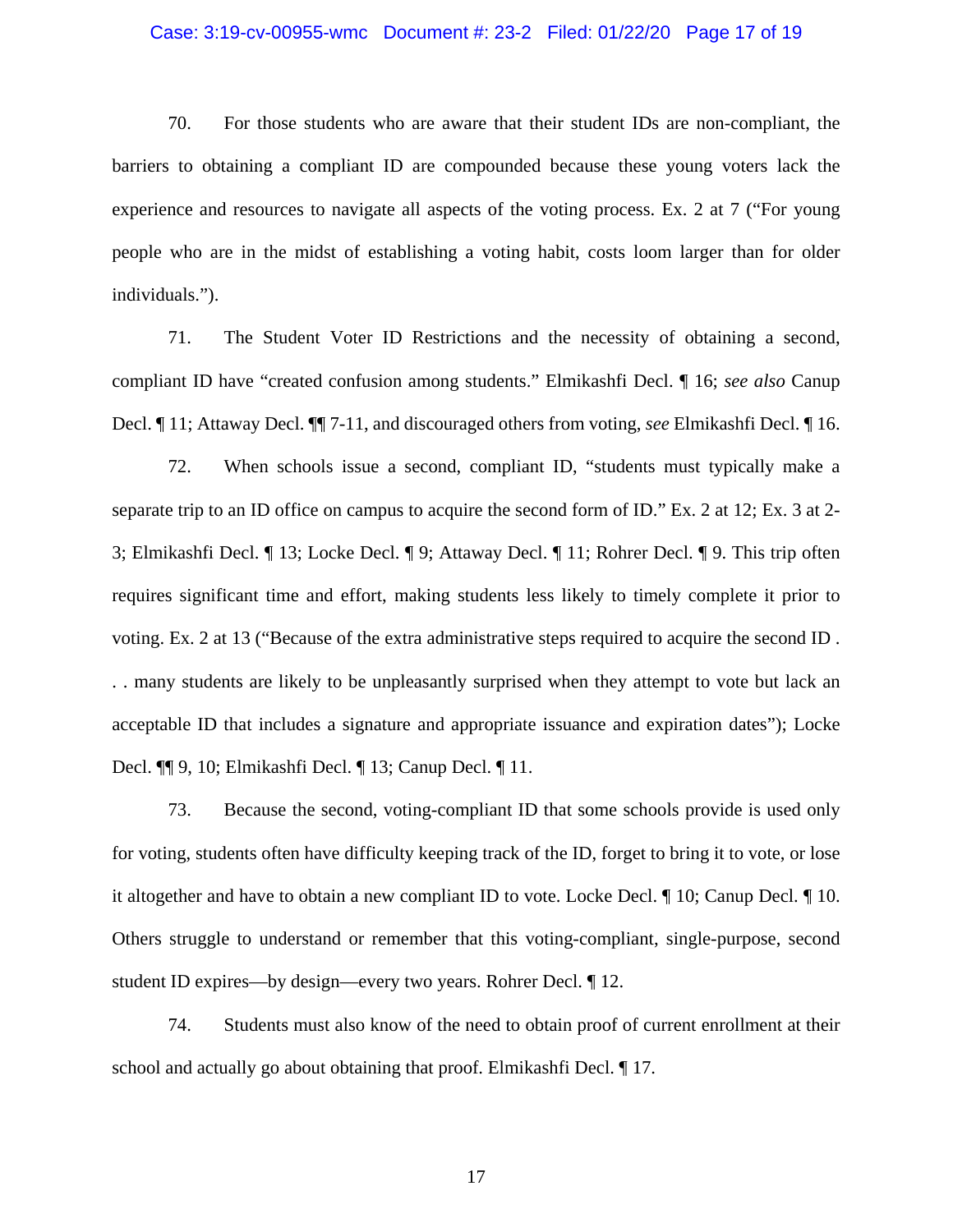#### Case: 3:19-cv-00955-wmc Document #: 23-2 Filed: 01/22/20 Page 18 of 19

75. In the 2016 and 2018 elections, UW-Madison placed computers and paper printers at seven on-campus voting sites to provide temporary paper IDs for students who arrived at the polls and discovered they lacked ID for voting. Ex. 2 at 13-14; Canup Decl. ¶ 8; Locke Decl. ¶ 16; Rohrer Decl. ¶ 14. UW-Madison issued a total of 989 IDs on election day in 2016 and 1,189 on election day in 2018. Ex. 2 at 14. Only 345 and 322 of these were plastic cards issued in the Wiscard office. *Id.* at 13.

76. In 2018, the majority of students who arrived at polling locations were surprised to realize that their student IDs did not comply with the law and, consequently, they would need to obtain a temporary paper ID. *Id.; see also* Ex. 11 at 19-20; Locke Decl. ¶ 14; Rohrer Decl. ¶ 14. Students who learned about the requirements at the polls were subjected to waiting in an additional line to receive an ID; because of time constraints and other reasons, some of these students ended up leaving polling places without voting. *See* Ex. 11 at 19, 21.

77. Absent an injunction, there is no reason to believe that young voters will not experience these same burdens in the upcoming 2020 general election—a consequential election in which young people are expected to continue to participate at unprecedented rates. Ex. 18 (More young people likely to vote in 2020 than 2016, Harvard poll shows – USA Today).

Dated this 22nd day of January, 2020. Respectfully submitted,

/s/ *Amanda R. Callais* David L. Anstaett PERKINS COIE LLP 33 East Main Street, Suite 201 Madison, WI 53703-3095 Telephone: (608) 663-7460 Facsimile: (608) 663-7499 danstaett@perkinscoie.com

Marc E. Elias John Devaney Amanda R. Callais